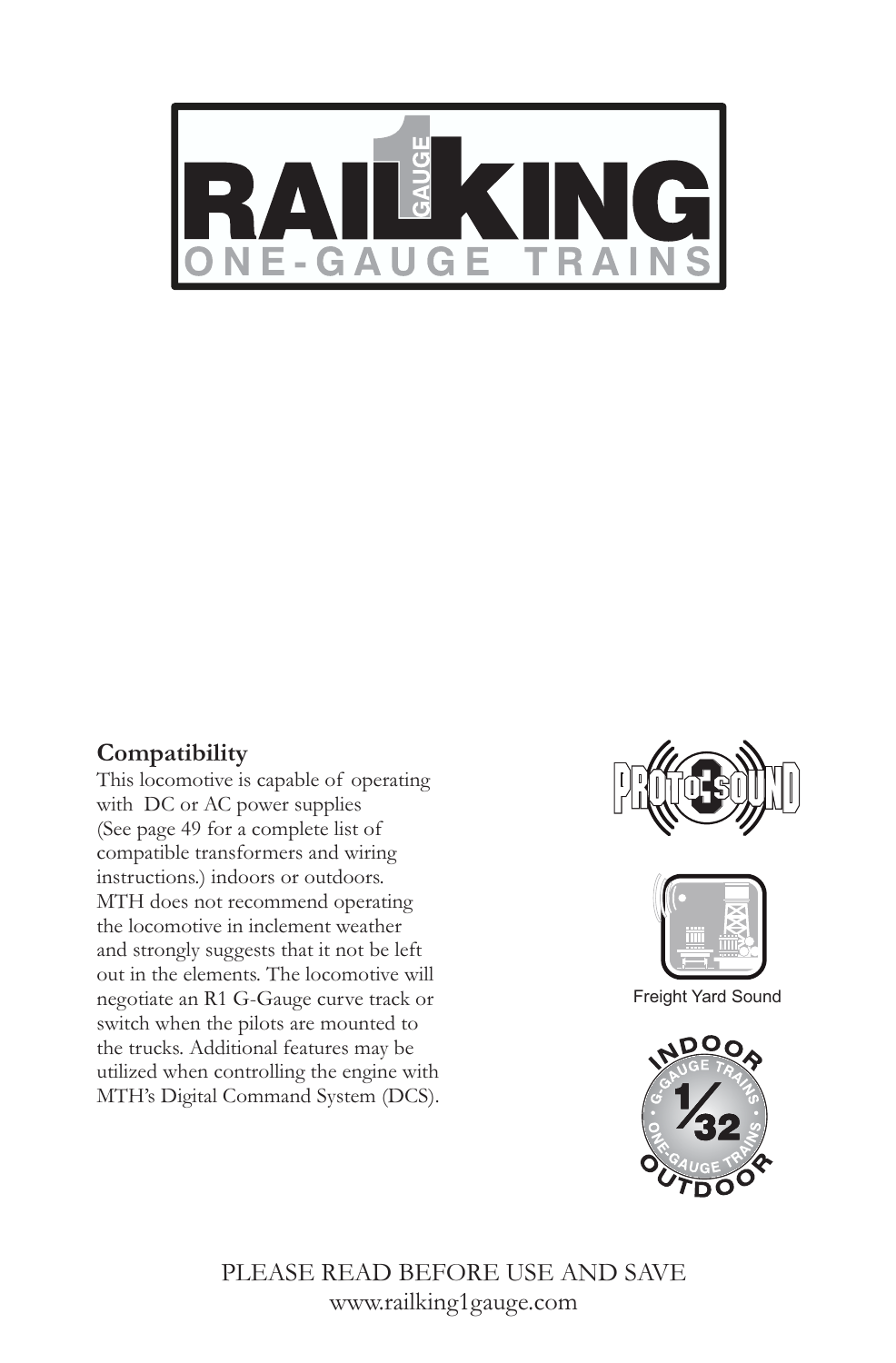# *PS 3.0 Enhancements*

*Here are some of the exciting changes incorporated into your new MTH Proto- ® Sound 3.0 Locomotives. More advanced features such as Custom Speed Tables and Advanced Consisting can be found in the DCC section of this manual.*

# *Conventional (Analog) AC/DC Start-up/Shut-down*

*Your new MTH PS3.0-equipped locomotive no longer has batteries. It uses Super Capacitors to hold the engine board alive for a short time when you shut off or*  interrupt track power. Because of this, when you first apply track power to your *PS3.0-equipped engine, you will notice the headlight comes on but nothing else. This is perfectly normal. The capacitors are charging up during this time. The wait time depends upon how long it's been since you last applied power to the engine. Typically it will take 1-15 seconds to fully charge. NOTE: The 1-15 second charging wait time ONLY applies to conventional AC track power.*

*Once the headlight shuts off, the engine will play its start-up sounds and all the lights will come back on, simultaneously. Smoke too if you have it turned on.*

The capacitors hold enough charge to play the full shut-down sounds. Also, the *capacitors allow you to operate your engine in conventional mode just like you would any other conventionally-controlled engine. Finally, because there are no batteries, you will notice there is no external charge jack on the engine.*

# *DCS/DCC Switch*

*Your MTH PS3.0-equipped engine has a DCS/DCC selector switch (located on the underside of the tender in steam engines). To operate the engine in DCS mode, ensure the switch is set to DCS. If you wish to run the engine in DCC mode, ensure the switch is set to DCC.*

If you inadvertently leave the switch in DCC it won't hurt anything, you just won't *be able to communicate with your engine with your DCS system. Likewise, if you leave the switch in DCS and try to operate the engine under DCC you may notice a humming coming from your engine and you will likely notice that your DCC system's overload light will be on.*



*Changing from DCS to DCC Mode*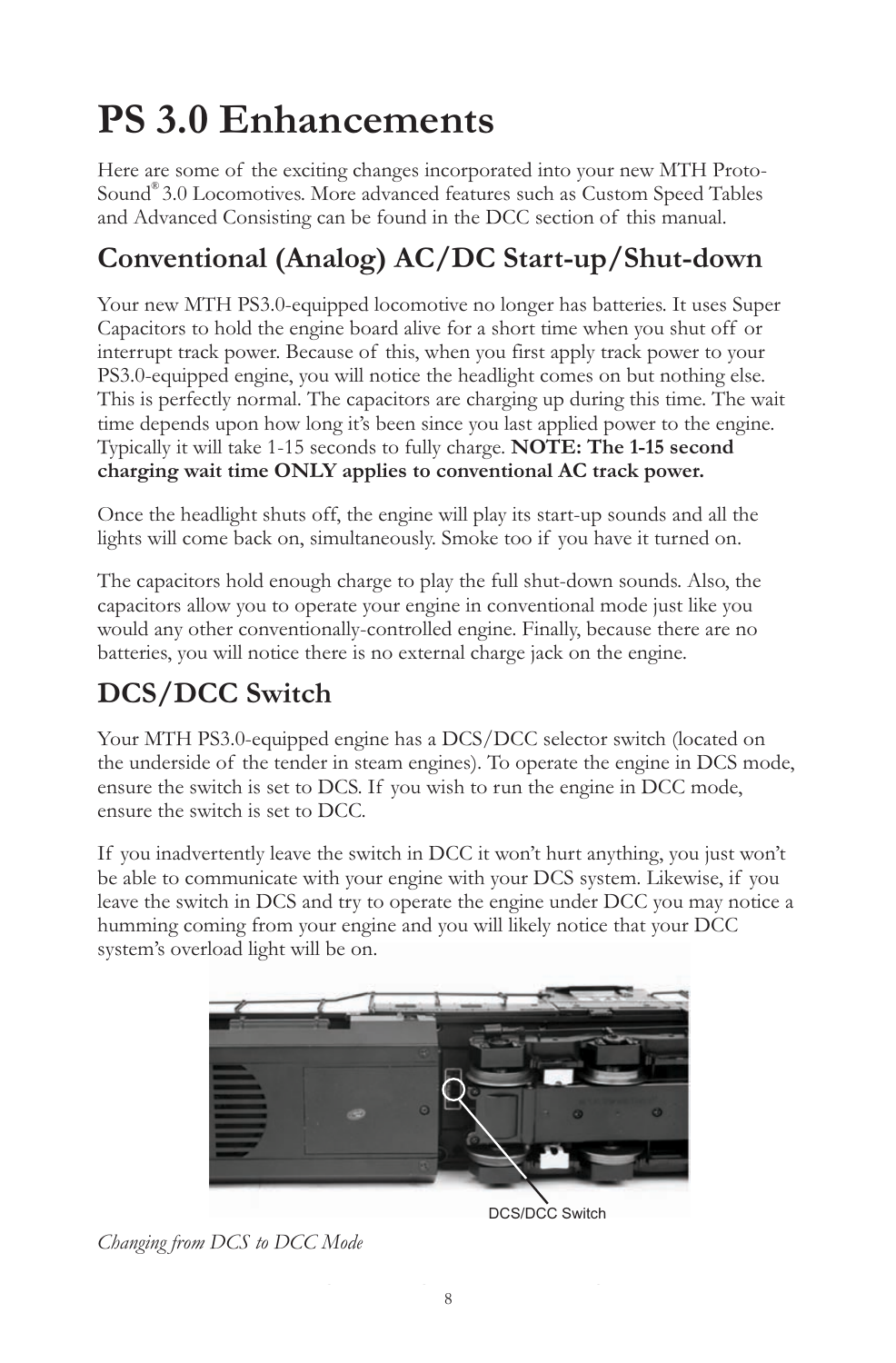## *Programming Track (for DCC operation)*

*Your MTH PS3.0-equipped engine can function on Programming Track outputs from DCC systems. Most DCC systems can support the current requirements of the engine as long as it's not started up. If you plan on powering up the MTH engine on your programming track, you may want to consider a DCC Programming Track Booster.*

## *Loading Engine Firmware*

Your new MTH PS3.0-equipped engine affords you the ability to load Engine *firmware. Loader version 2.30 or later will allow you to do this. Please refer to the*  Loader program's instructions for more details. So, as MTH releases new features *or updates you will be able to take full advantage without having to ship your*  favorite engine anywhere. All new updates are available on our website. MTH will *make announcements as they are available. Not all updates will apply to all engines. NOTE: Requires a TIU w/ version 4.20 or later firmware, and requires Consumer Loader version 2.30 or later.*

## *LED Lighting*

*Gone are the incandescent bulbs. Your new PS3.0-equipped engine has LED*  lighting. MTH uses various colored LEDs to simulate the correct lighting on your *engines from the warm, yellow-orange colored light coming out of an old lantern on your favorite steam engine to the high-intensity halogen lamp on the latest modern diesels, LED's allow for various, correct colors. Also, they require less power and do not emit as much heat as incandescent bulbs.*

# *Modes of Operation*

There are 4 options for operating your MTH Proto-Sound® 3.0-equipped engine;

- *Conventional AC*
- *Conventional DC*
- *DCS MTH Digital Command System*
- *DCC*

When the locomotive is placed on the track and power is applied to the track the *locomotive will detect the type of control system being used and respond accordingly. Below is an overview of the 4 different systems.*

*NOTE: You'll need to have the DCC/DCS switch set correctly if your using one of those two modes.*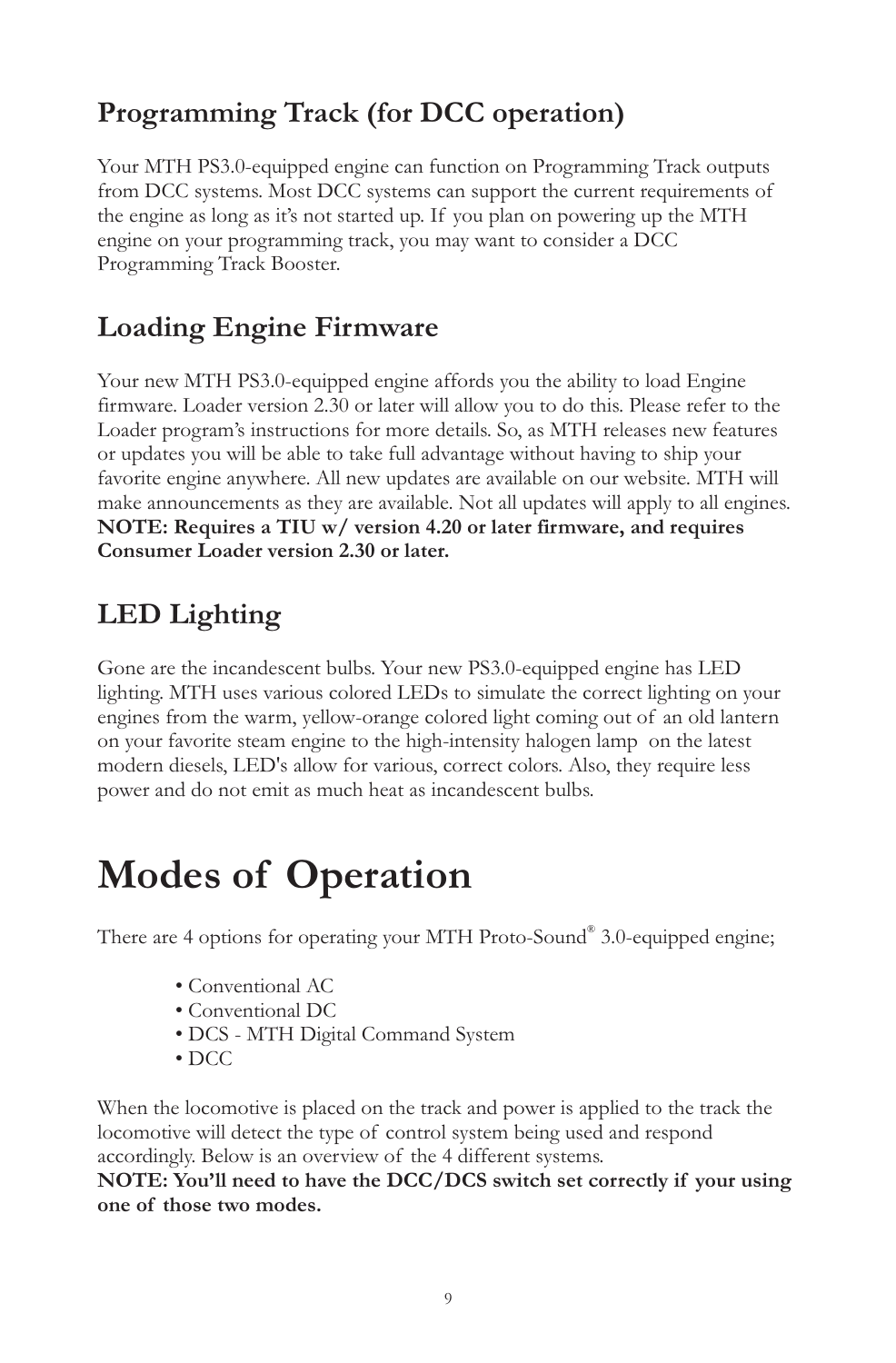# *Conventional AC Operation*

*When using conventional AC power, the engine will respond to changes in track voltage. An increase in track voltage will increase the locomotive speed and a reduction in track voltage will reduce the engine speed.*

*A short interruption (approximately 1 to 2 seconds) in the track voltage will cause the engine to cycle in the sequence for each track voltage interruption (neutral – forward – neutral – reverse) When power is first applied to the track, the locomotive will be silent for 1-20 seconds and the headlight will be on, indicating the super capacitors are charging (The super capacitors provide power to the sound system during direction changes or intermittent drops in track power due to dirty*  track or on switches, when operating in conventional mode). When the super *capacitors are charged, all the lights will come on and the engine sounds will start up. There should be no movement, as the engine is in neutral. Causing a short interruption of track power by using the direction button on the transformer, or by bringing the throttle to 0 volts and back again, will change the sequence to the forward state. Then increasing the throttle will begin to move the engine forward, and speed will increase as the throttle is advanced.*

If there is another interruption in track power the sequence will change to the *neutral position again. The engine will remain in the neutral state until there is*  another interruption in track power. The next interruption in track power will move the sequence to the reverse state. The engine will now move in the reverse direction. If the power interruption was accomplished by using the direction *button and the throttle position was not changed, the engine will run in the reverse direction at the same speed that it was traveling in the forward position.*

*Subsequent interruptions in track power of 1-2 seconds will continue the sequence*  rotation. If you happen to interrupt track power for longer than about 2 seconds, the engine will begin its shut down sounds. If this occurs you can cycle the *direction sequence again to get back to the direction you wish to move and once the engine starts moving its shut down sounds will stop playing (SEE PAGE 8 (direction cycle phases)).*

In conventional AC operation the whistle sound, the bell sound, PFA sounds and *other operational functions can be accessed if your transformer has a horn/whistle*  button and a bell button. By using combinations of button presses, different *commands besides blowing the whistle and ringing the bell can be initiated.*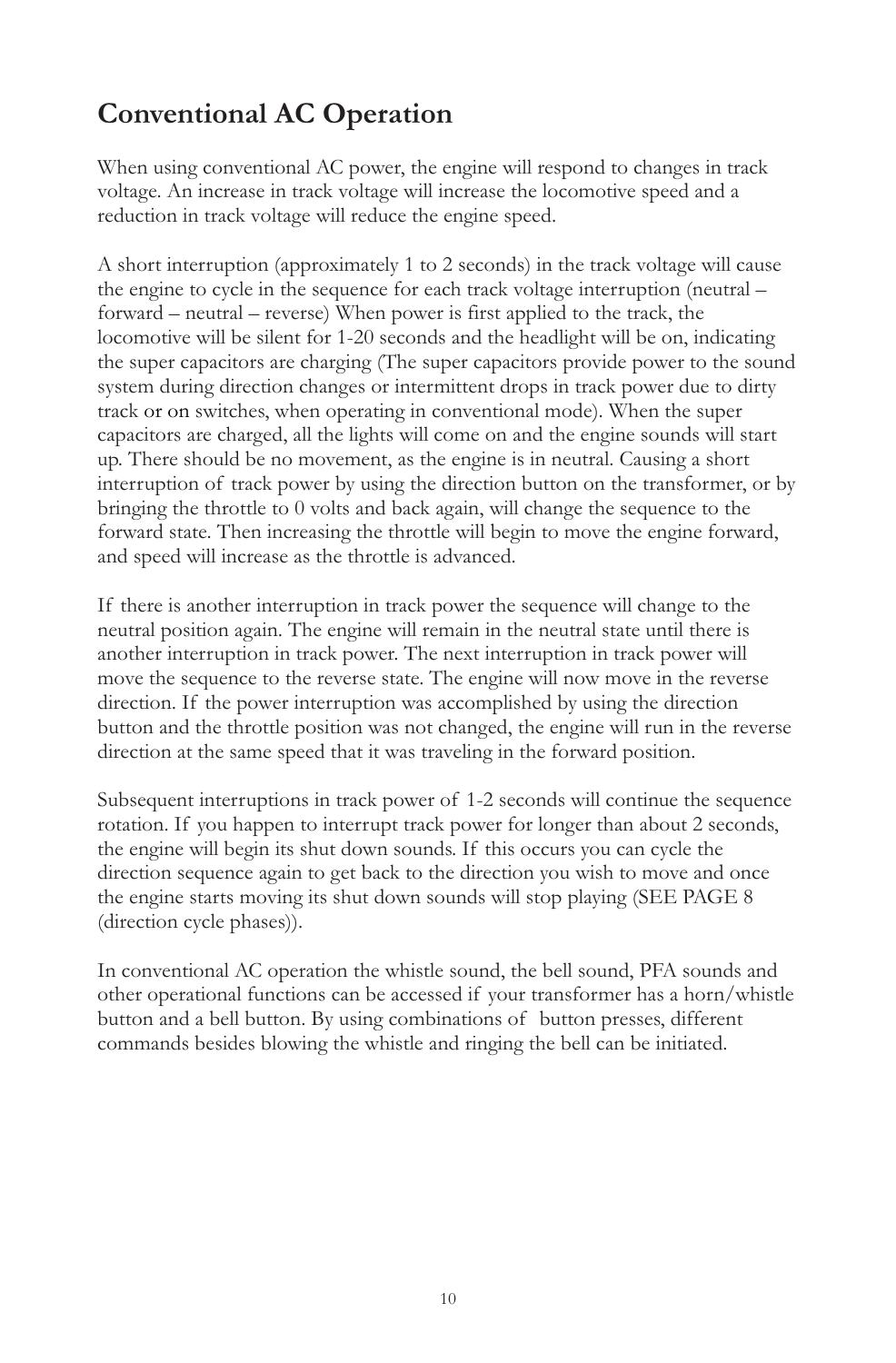# *® Proto-Sound 3.0 Conventional AC Operating Instructions*

## *® Activating Proto-Sound 3.0 Conventional AC Mode Features*

Using an AC output transformer equipped with a whistle and bell button will *unlock dozens of features inside your RailKing One-Gauge locomotive. Operation is simple by following the simple steps below and on the following pages.*

*Start Up - Turn the throttle knob up ½-way, until the engine headlight shines bright. Put the engine into motion by pressing the Direction button on your transformer once. (hold it for approximately 1 second)*

*If the engine does not begin to move as soon as you firmly press the Direction button, you may not have sent enough voltage to the track to make the train move. Turn the throttle up a bit higher until the train begins to move.* 

*Throttle - To increase or decrease track voltage, and therefore train speed, turn the throttle control knob. Turning clockwise will increase voltage and speed, while turning counterclockwise will decrease voltage and speed. The engine will maintain the speed you set after you release the throttle until you turn it again to change the voltage and speed.*

*Bell - To sound the bell, in an engine equipped with a bell firmly press and release the Bell button. To turn the bell off, press and release the Bell button again. The*  bell will continue to ring from the time you turn it on until you press and release *the button again to turn it off.* 

*Horn/Whistle - To sound the whistle, firmly press the Horn/Whistle button. The*  whistle will sound for as long as you continue to depress the button. It will stop *when you release the button.* 

*Direction - Your train is programmed to start in neutral. The train will always cycle neutral-forward-neutral-reverse with each press and release of the direction button. The engine is programmed to restart in neutral each time the track voltage is turned off for 25 seconds or more.* 

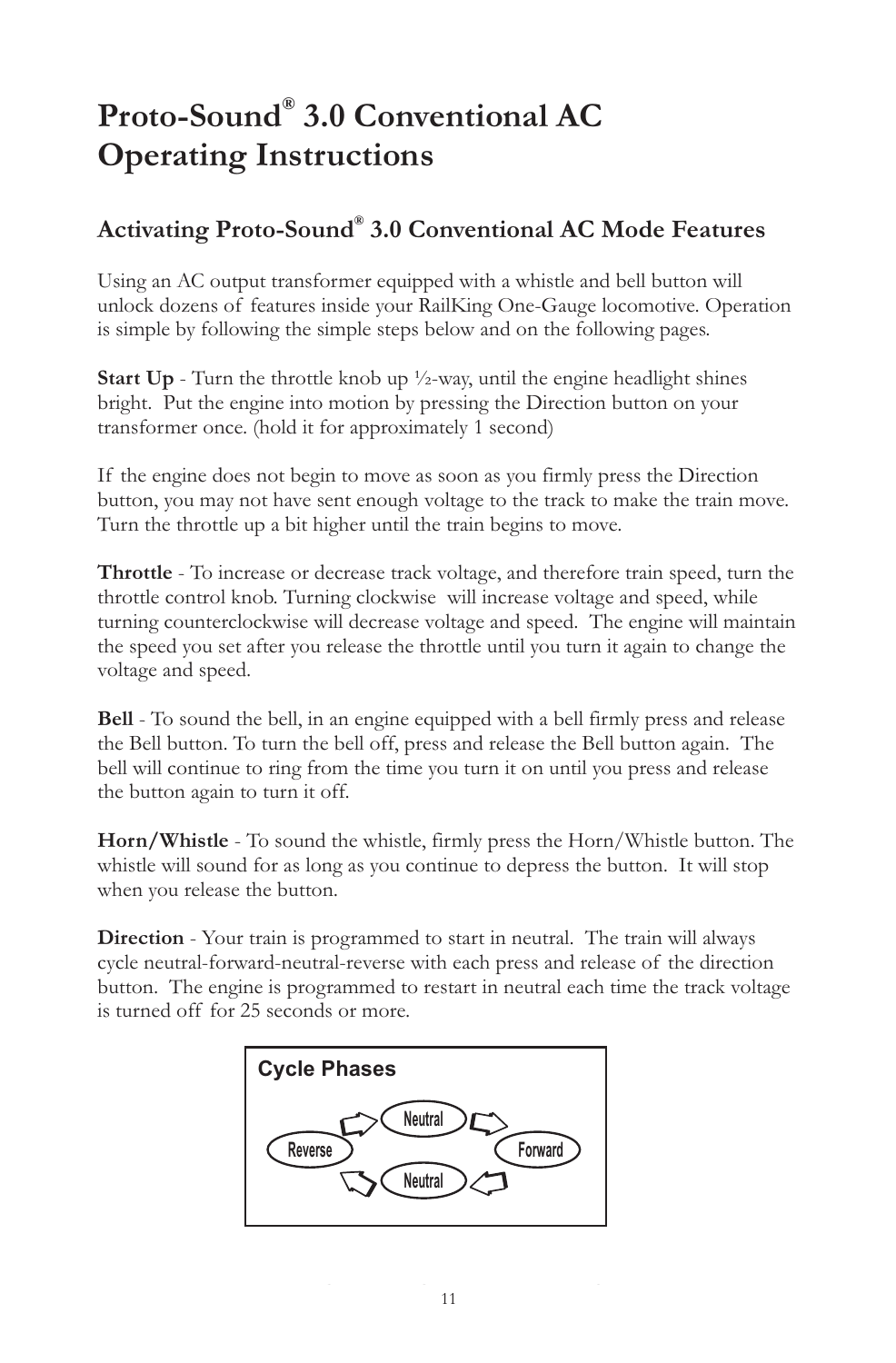#### *Manual Volume Control*

*To adjust the volume of all sounds made by this engine, turn the manual volume control (fig. 7) clockwise to increase the volume and counterclockwise to reduce the volume. Turning the manual volume control completely counterclockwise will turn of all of the engine sounds and announcements.* 



*Figure 7: Manual Volume Control*

Proto-Sound<sup>®</sup> 3.0 features are activated by sequences of Bell and Horn button *pushes described below. Please read the full descriptions of each feature before using it. To use these buttons to activate features rather than to blow the horn or ring the bell, you should tap the buttons very quickly with a ½-second pause between button presses. You may need to practice your timing to make this work smoothly.*

|         |                    | <b>Timing Chart</b> |                                 |         |
|---------|--------------------|---------------------|---------------------------------|---------|
| Press   | $\frac{1}{2}$ Sec. | Press               | $\frac{1}{2}$ Sec.              | Press   |
| Horn    | Pause              | Bell                | Pause                           | Bell    |
| Short & |                    | Short &             |                                 | Short & |
| Firm    |                    | Firm                |                                 | Firm    |
|         |                    |                     | Total Time Lapse: 1 1/2 Seconds |         |

| <b>Feature to Be Activated</b>        | <b>Button Code:</b>                         |
|---------------------------------------|---------------------------------------------|
| Marker Lights (On/Off)                | 1 Bell, 1 Horn/Whistles                     |
| PFA (Passenger/Freight Announcements) | 1 Bell, 2 Horn/Whistles                     |
| Fire the Rear Coupler                 | 1 Bell, 3 Horn/Whistles                     |
| Fire the Front Coupler                | 1 Bell, 4 Horn/Whistles                     |
| Speed Control On/Off                  | 1 Horn/Whistle, 2 Bells (from Neutral only) |
| Lock into a Direction                 | 1 Horn/Whistle, 3 Bells                     |
| Ditch Lights (On/Off)                 | 1 Horn/Whistle, 4 Bells                     |
| Reset to Factory Defaults             | 1 Horn/Whistle, 5 Bells (from Neutral only) |

## *Marker Lights (On/Off)*

*By default your Marker Lights will be on (on engine's that are equipped with them). To turn your engine's Marker Lights Off, perform the following sequence on your AC transformer below:*

$$
\begin{array}{|c|c|c|}\n\hline\n\text{Bell} & + & \text{Hom/} \\
\hline\n\text{White} & = & \text{Market Lights} \\
\hline\n\text{On/Off} & & \text{On/Off}\n\end{array}
$$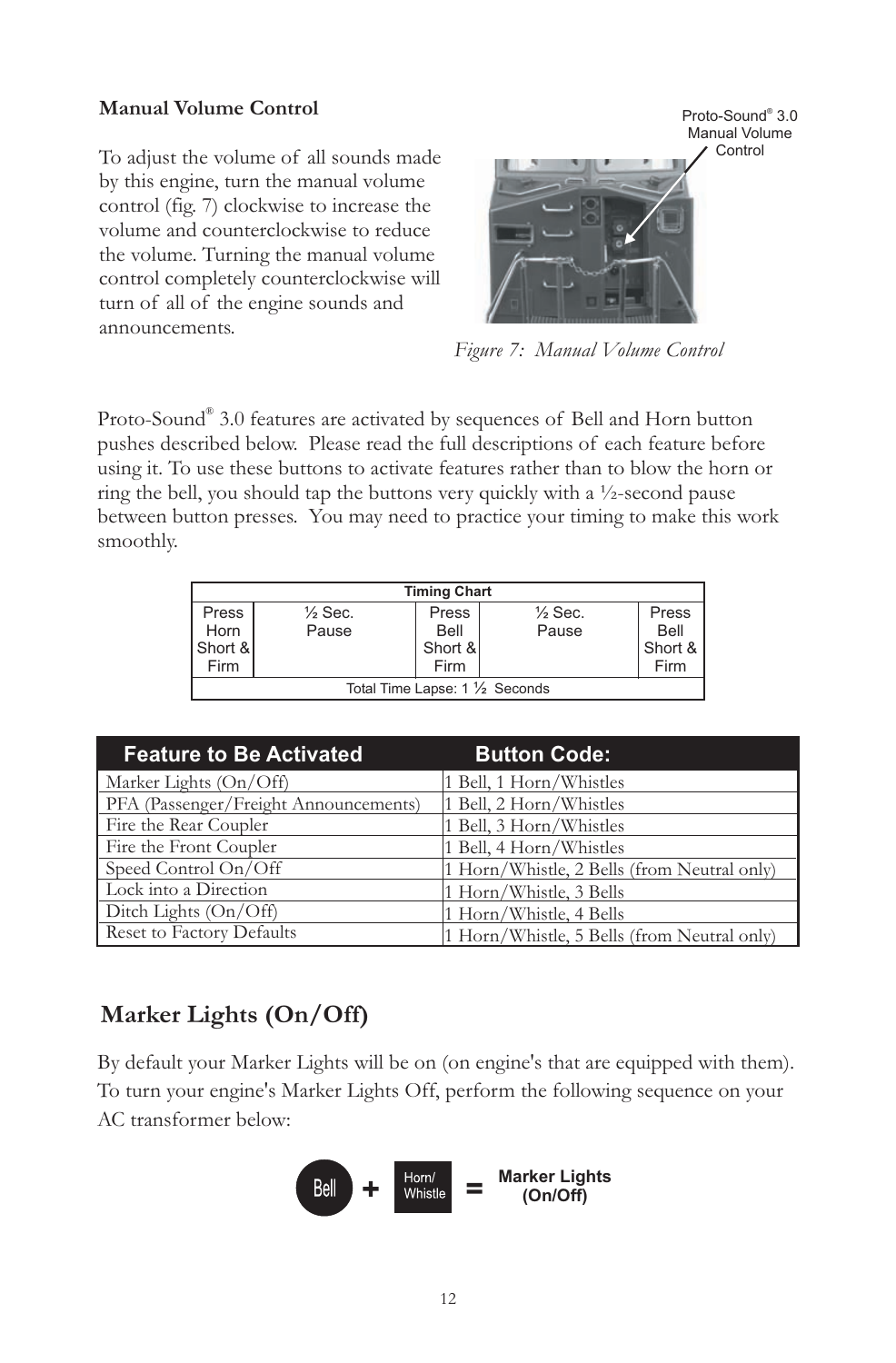## *Passenger/Freight Announcements (PFA)*

*Your engine is equipped with a sound package of passenger station announcements that you can play when you pull into a station. Each sequence described below will play as long as it is left on, randomly generating sounds, but be sure to allow approximately 30 seconds between the button pushes described below to allow the PFA sufficient time to run through each sequence.*

> *• To cue the sound system to play the PFA, quickly but firmly tap the Bell*  button once followed by 2 quick taps of the Horn button while the *engine is moving. Tap the buttons quickly but allow approximately ½ second between each press.*

> • Press the Direction button once to stop the engine. This will trigger the first sequence of PFA. The reverse unit is temporarily disabled so that the *train will not move as you use the Direction button to trigger the sounds. Proto-Sound 3.0 has disabled operator control over the Horn and Bell buttons until the full PFA sequence is complete.*

*• After waiting about 30 seconds for that sequence to run, press the Direction button again to trigger the second sequence of PFA.*

• After about 30 seconds, press the Direction button again to trigger the *third PFA sequence.* 

*• Again, after allowing about 30 seconds for that sequence to run, press the Direction button one more time to trigger the fourth and final PFA*  sequence. The PFA will continue and within a few seconds the bell will begin ringing, then the engine will begin moving at the current throttle *setting, in the same direction it was traveling when you began the sequence. Once the bell turns off, the operator regains control of the*  transformer's bell and Horn buttons and can ring the bell or blow the *Horn as usual.*

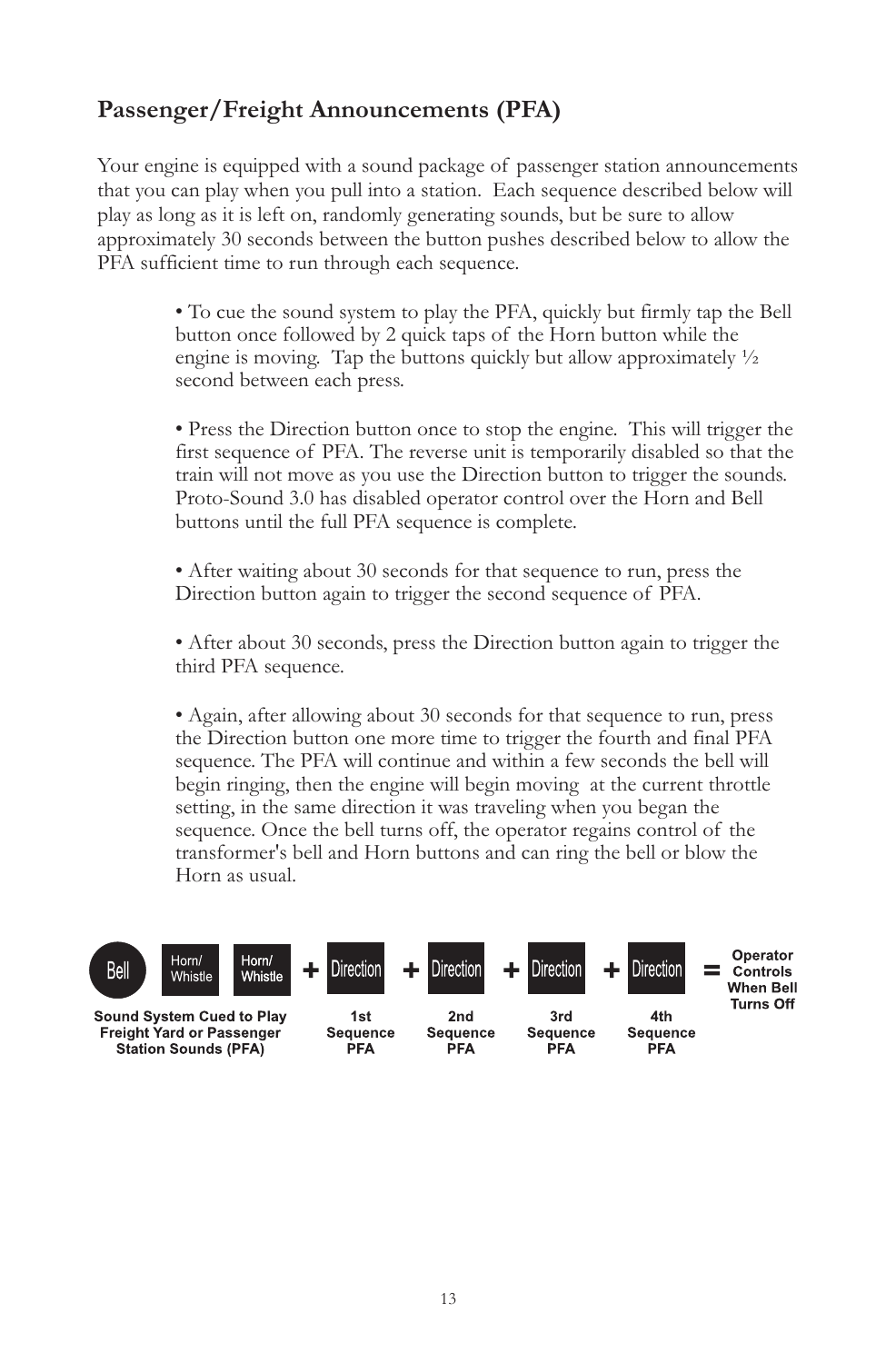#### *Tips on Using PFA*

*•You can terminate PFA at any time by turning off power to the track for 15 seconds.*

*•You do not have to be in Forward to use PFA. At the conclusion of the full sequence, the train will pull away from the station in whatever direction you were going when you activated the feature.*

*•You can use PFA even if you are double-heading with another engine. If the*  second engine is not equipped with Proto-Sound<sup>®</sup> 3.0, you must remember not to leave the throttle at a high voltage level once you have stopped the engine to run the PFA. Otherwise, the engine without PFA will begin vibrating on the *track as its motors strain to move the train, since they cannot be automatically*  disabled during the PFA cycle (or if an original Proto-Sound® engine, PFA are *triggered differently and that engine's motor-disable feature will not be active*  when you run PFA in Proto-Sound<sup>®</sup> 3.0).

*•PFA can be triggered from Neutral. It will operate the same as if triggered*  while in motion except that, at the conclusion of the PFA, the engine will depart *in the next direction of travel, as opposed to the direction it was traveling before entering Neutral.*

# **Proto-Coupler™ Operation**

*This locomotive is equipped with one or more coil-wound Proto-Couplers for*  remote uncoupling action. Because Proto-Couplers are controlled through the Proto-Sound<sup>®</sup> 3.0 microprocessor, they do not require an uncoupling track section *or modification to your layout to function. You can fire a coupler from neutral or*  while in motion. Use the code shown below (and in the chart on p. 25) to fire the *coupler(s).*

#### *Rear Coupler:*

*To fire the rear coupler, quickly tap the Bell button once followed by three quick taps of the Horn button, allowing approximately ½ second to lapse between each quick*  button press. The sound of the liftbar and air line depletion will play, and the knuckle *will be released.*



#### *Front Coupler:*

*To fire the front coupler (if your engine has one), quickly tap the Bell button once followed by four quick taps of the Horn button, allowing approximately <sup>1</sup>/<sub>2</sub> second* to lapse between each quick button press. The sound of the liftbar and air line *depletion will play, and the knuckle will be released.*

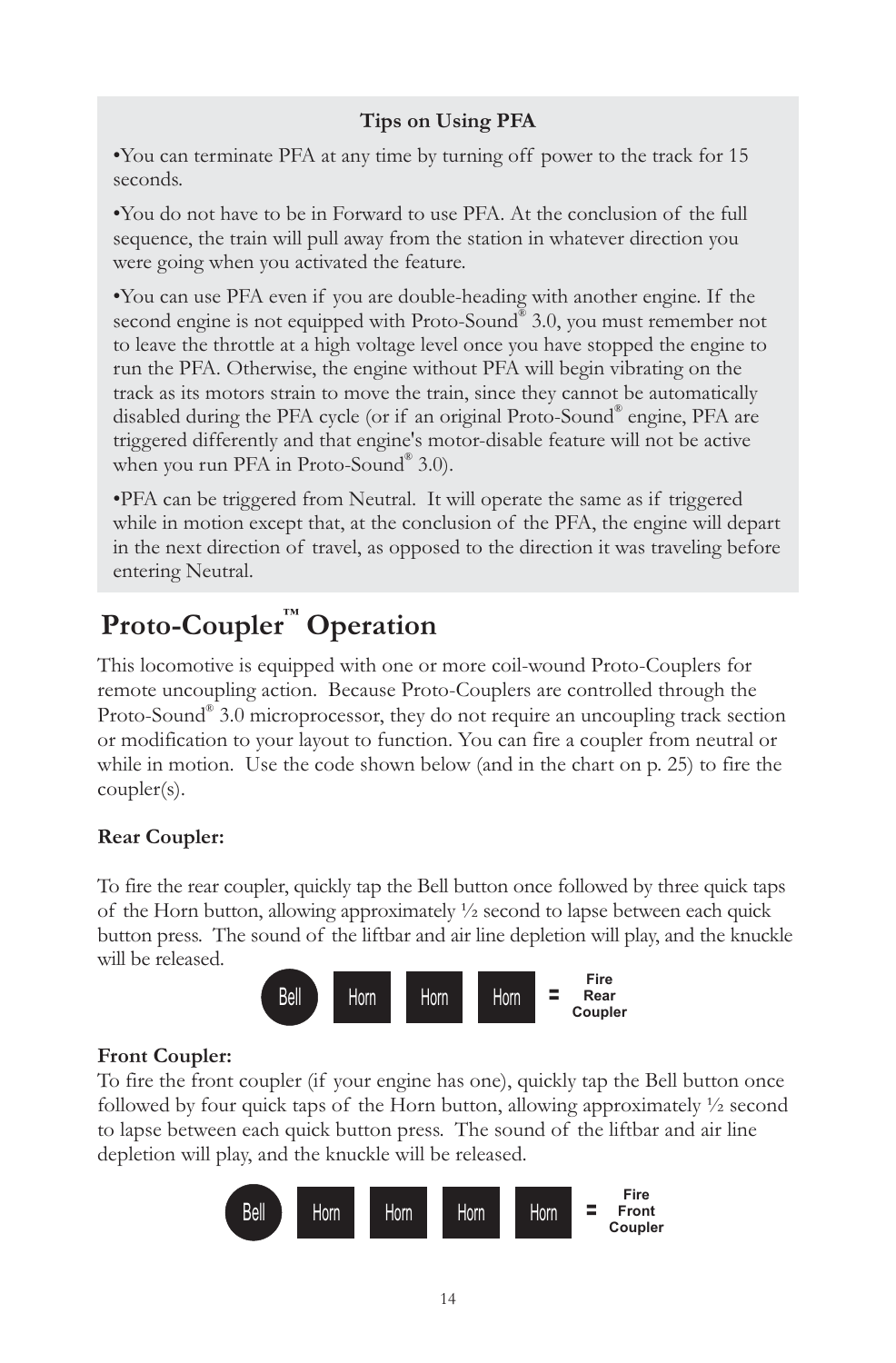# *Speed Control*

*M.T.H. engines equipped with Proto-Sound 3.0 have speed control capabilities that* allow the engine to maintain a constant speed up and down grades and around *curves, much like an automobile cruise control. You can add or drop cars on the run, and the engine will maintain the speed you set.* 

*While the engine is programmed to start with the speed control feature activated, you can opt to turn it off. This means the engine's speed will fall as it labors up a*  hill and increase as it travels downward. It is also affected by the addition or *releasing of cars while on the run. Because the engine will run more slowly at a given throttle voltage when speed control is on than when it is off, you should adjust the throttle to a lower power level for operation with speed control off to avoid high-speed derailments. When speed control is off, the volume will drop to allow for better low voltage operation.*

*To turn speed control on and off, put the engine in neutral, then quickly tap the transformer's Horn button one time then quickly tap the Bell button two times, allowing approximately ½ second to lapse between each quick button press. Two horn blasts will indicate that the engine has made the change. Repeat the 1 horn, 2* bells code to return it to the other condition. You will want to do this during the *initial neutral upon start-up if you ever couple this engine to another engine that is not equipped with speed control to avoid damaging the motors in either engine. Each time you shut down the engine completely, it will automatically turn speed control on.*



## *Locking Locomotive Into A Direction*

You can lock your engine into a direction (forward, neutral, or reverse) so that it will not change directions. To do this, put the engine into the direction you want *(or into neutral to lock it into neutral), run it at a very slow crawl (as slowly as it will*  move without halting), and quickly but firmly tap the Horn button once followed *by three quick taps of the Bell button, allowing approximately ½ second to lapse between each quick button press. Two horn blasts will indicate that the engine has*  made the change. The engine will not change direction (including going into *neutral*) until you repeat the 1 horn, 3 bells code to return the engine to its normal *condition, even if the engine is kept without power for extended periods of time.*

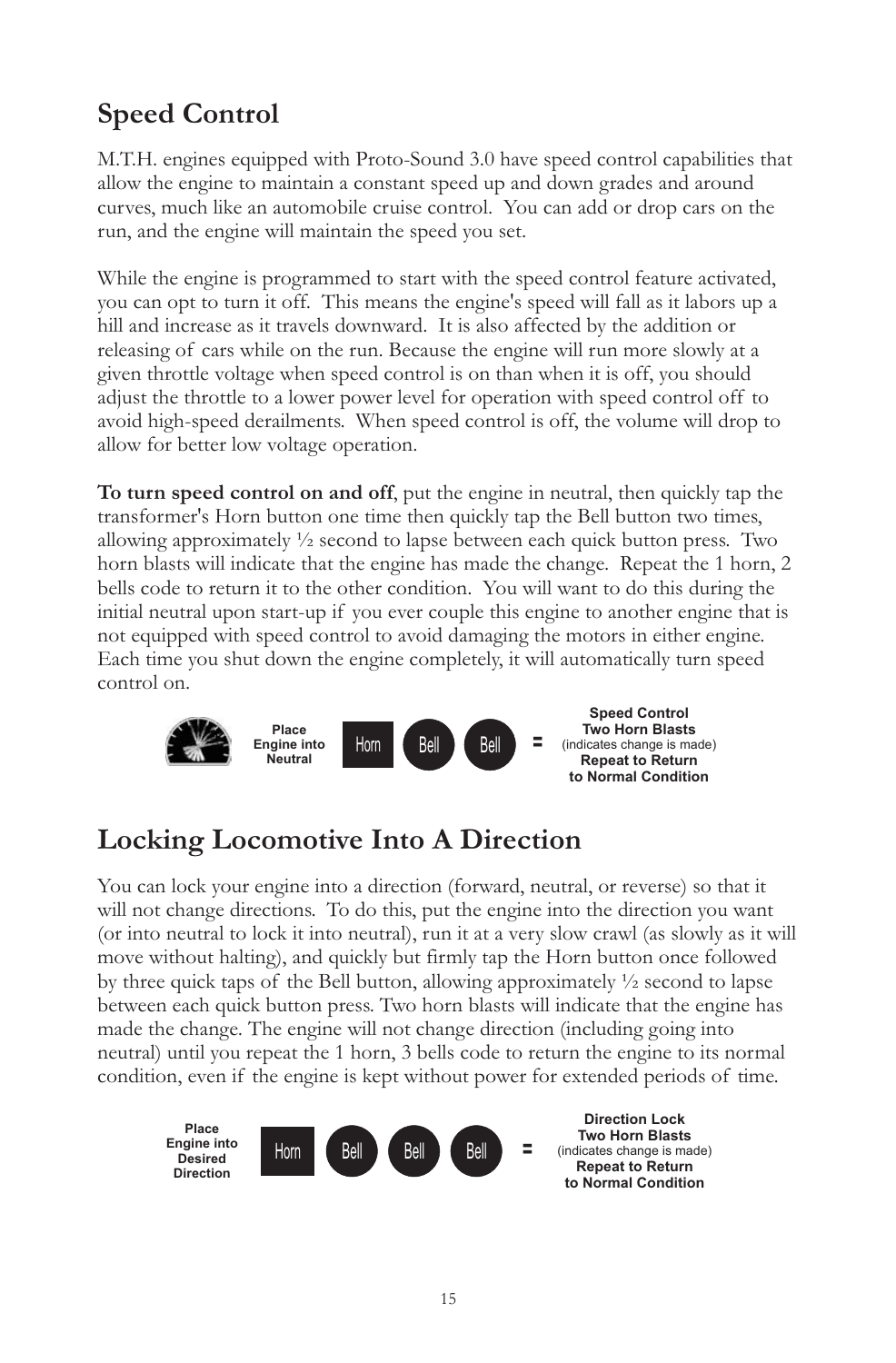# *Ditch Lights (On/Off)*

*By Default your Ditch Lights are set to ON. That means they are ON as soon as the engine starts moving in forward. When you sound the horn they will alternately*  flash and will continue to flash for 5 seconds after the horn button has been released. When you set the Ditch Lights OFF they will stay off regardless of movement or horn sounds. To toggle the Ditch Lights, perform the following *sequence on your AC transformer below:*



*NOTE – The Ditch Lights follow Rule 17 lighting. That means when your engine*  is stopped the ditch lights will go off. Once you start moving again in forward *(when the headlight goes from dim to bright) they will come back ON, provided you have them set to ON.*

## *Reset to Factory Default*

*To override the settings you currently have assigned to the engine and reset it to its factory defaults, while in Neutral tap the Horn button quickly once, followed by five quick taps of the Bell button, allowing approximately ½ second to lapse between each quick button press. Two horn blasts will indicate that the engine has made the change.*



## *Automatic Sound Effects*

Certain Proto-Sound® 3.0 sound effects automatically play in programmed *conventional mode conditions:*

- *Squealing Brakes play any time the engine's speed decreases rapidly.*
- *Cab Chatter plays at random intervals when the engine idles in neutral.*
- *Engine Start-up and Shut-down sounds play when the engine is initially powered on or is powered off for five seconds or more.*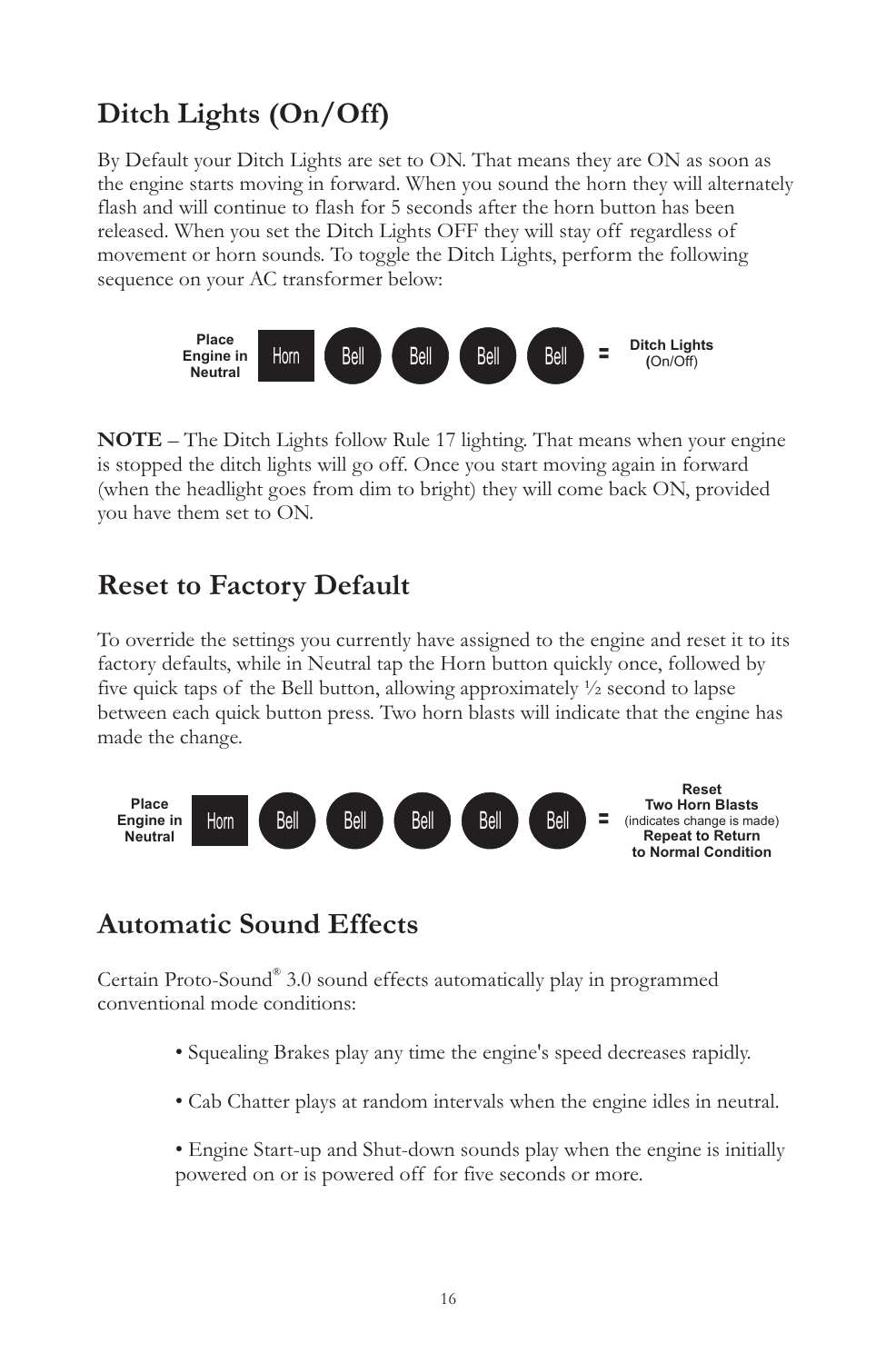# *Conventional DC Operation*

*Your MTH locomotive will operate on conventional DC track voltage also. However, functions such as sounding the horn, ringing the bell and the PFA sounds cannot be initiated in conventional DC. Only the diesel engine sounds, smoke, squealing brakes and idle sounds will function.* 

*Operation of your MTH Proto-Sound® 3.0 engine in conventional DC is very similar to operating a conventional AC engine. As you increase track voltage, engine*  speed increases. As the track voltage is decreased, engine speed is decreased. When *track voltage polarity is reversed using the polarity or direction switch on the power pack, the engine will run in the opposite direction. The electronics in your MTH Proto-Sound® 3.0 locomotive are designed to slowly change direction without a need to change the throttle, if you so desire.*

Just change the polarity switch on your DC power pack and the engine will *gradually come to a stop and then automatically begin traveling in the opposite*  direction. The speed will build up to the same speed that the engine was going in *the previous direction. When power is first applied to the locomotive, the engine's*  sounds will start up when the track voltage reaches about 8 VDC. To get your *locomotive moving, after the startup sounds have finished and the locomotive is idling, slowly increase the track voltage until the locomotive is traveling at the desired speed.*

*NOTE – If you apply more than 9.0VDC to the engine at start-up the engine will not move. This is normal. We refer to this as "Anti-Jackrabbit" and this feature prevents your model from taking off at high track voltages. Simply lower the track voltage down below 9.0VDC and then back up to get your engine moving. This applies only when you start up your engine.*

# *DCS - Digital Command System*

*While the acronyms are close, this is where the similarity ends between DCC and DCS. Yes they are both digital control systems. However, M.T.H. DCS is not DCC.*  There are several proprietary versions of DCC on the market, but DCS is not one *of them. M.T.H.'s DCS System is a proven technology in the O Gauge, One Gauge, and HO Gauge markets. First the power signal in DCS is not the command signal. Next DCS employs a fully functional bi-directional communication scheme opening a vast range of advanced features and yet so simple and intuitive that you can enjoy them. No programming tracks, bits and bytes, or conversion of binary to hexadecimal numbers here. To add an engine in DCS, press "ADD ENGINE". After that, if you want to start your engine just press "START UP" or to turn the smoke unit on or off, just press "SMOKE". No combination of letters or numbers to remember.* 

*Additional details can be found in the DCS manual that accompanies your DCS system or on the MTH Web site, www.mthtrains.com With DCS, you can have a*  whole fleet of MTH PS 3.0 engines on the rails and they will remain shut down *until you command them to start up.*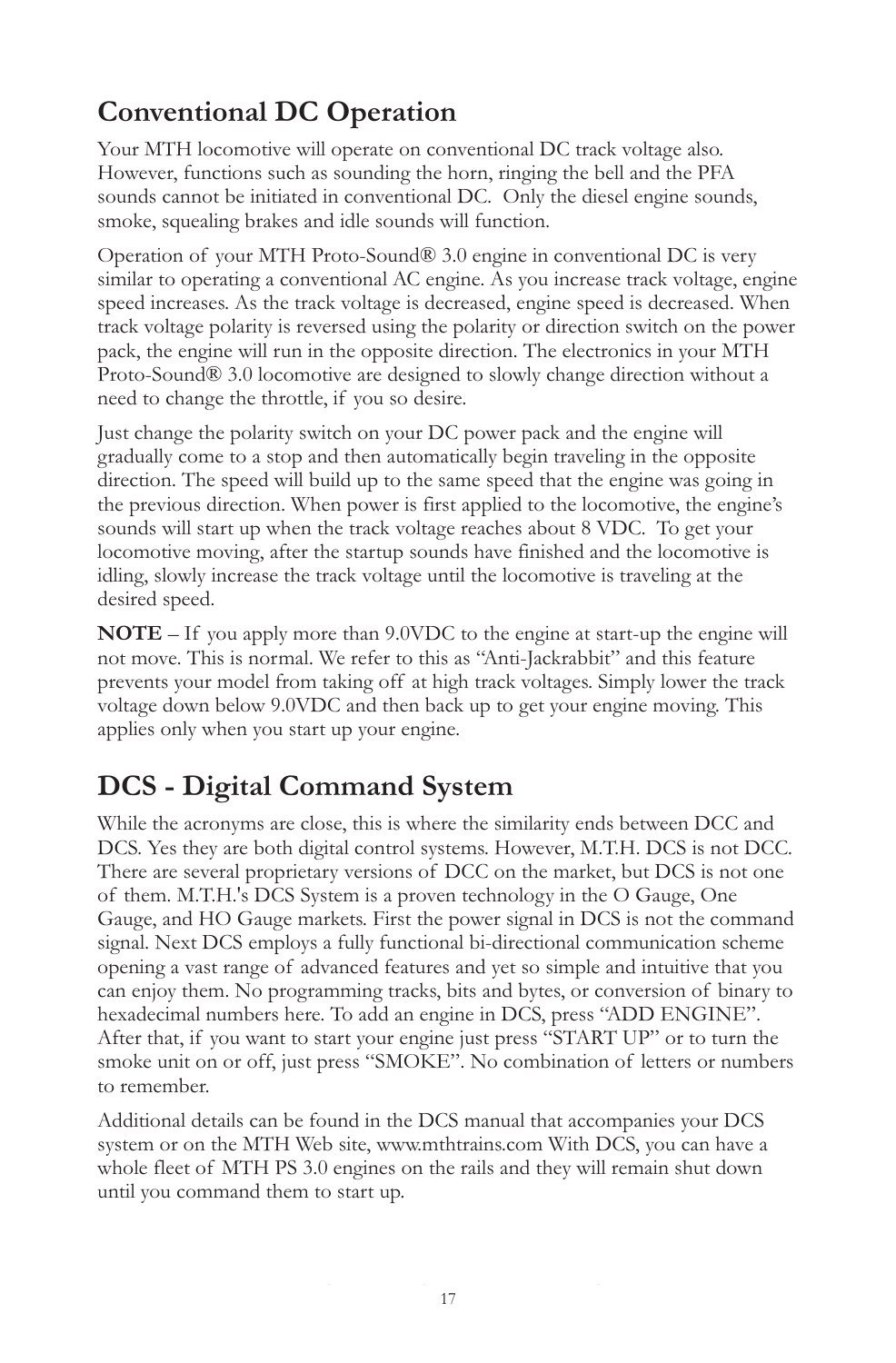# *DCC - Digital Command Control*

*DCC is a popular digital command scheme wherein the track power is also a digital control signal. That is, using a DCC controller, you can communicate with multiple engines and have all of them moving at different speeds and in varying directions on the same track at the same time. The power/command signal remains constant and engines are commanded to perform as desired. Your MTH PS3.0-equipped engine has the ability to decode and respond to these DCC commands. This allows you to mix and match MTH PS3—equipped engines as well as operate them with*  any other manufacturer's DCC-decoder equipped engine. The best part about your *MTH PS3.0-equipped engine is that the decoder is built right in. No need to remove the hood and install speakers or boards. It's all done for you at the factory. Each PS3.0-equipped engine has a full complement of lights, sounds, smoke (if equipped). Just set the model on the rails, apply DCC power and hit F3 on your DCC handheld controller and you're off and running.*

### *Basic DCC Operation*

*Your MTH PS3.0-equipped engine takes full advantage of DCC's capabilities. Below are the basic commands you'll want to know to get started running quickly.*  Please refer to the Advanced DCC Operation section of the manual if you want to *dig into the full capability of DCC.*

*Each engine type may have a slightly different F Function list. This depends upon whether it's steam, diesel, or electric and whether it has smoke or not. Please refer to the table of Default CV Values for your particular engine's F Functions. A note about enabling/disabling F Functions in DCC - Depending upon the DCC system you have you may need to toggle a particular F Function on then off to actually get it to enable. Some DCC systems do this for you automatically and others allow you to set particular F Function buttons to either be set for momentary or toggle. Please refer to your DCC control station manufacturer's manual for more information on how they handle F Function buttons.*

#### *Your MTH PS3.0-equipped engine's default short address is 3. So all you have to do is power up your DCC system and call up Locomotive 3 to begin.*

#### *Start-Up/Shut-Down*

*F3 – Pressing this twice (toggle on then off) will start up your engine. When you apply DCC power your MTH PS3.0-equipped engine will remain dark and quiet. Since you likely don't want to run the engine this way, simply press F3 twice to start your engine. The lights, sound and smoke (if equipped) will come on.* 

*Note – You are actually able to move the engine in DCC without starting it up. Just*  increasing the throttle will cause the engine to move. In order for F3 to function *correctly the engine must NOT be moving.*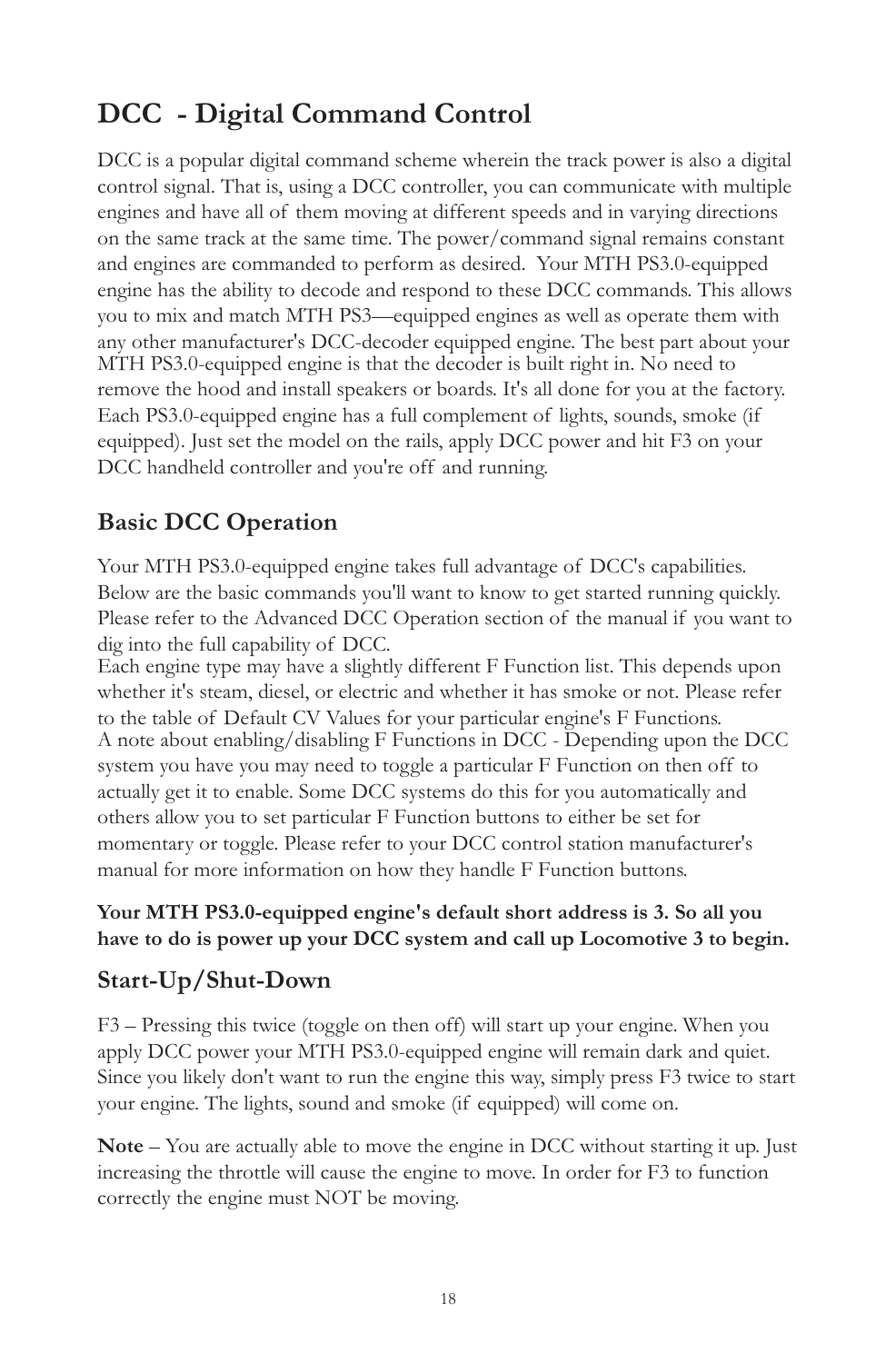*To shut your engine down, press the F3 button twice. This will play the shut down sounds and then turn the lights and smoke and sounds off. As long as there is DCC power still on the track the engine can be started up again by pressing the F3 button twice.*

## *Bell/Whistle (Horn)*

*F1 – Bell. To activate the Bell press F1. To deactivate it, hit F1 again F2 – Whistle (Horn). To activate the Whistle/Horn, press F2. To shut it off either let off the F2 button or press and release it*

### *PFA*

*F4 – PFA. PFA in MTH lingo stands for Passenger/Freight Announcements. Your*  engine is pre-programmed for the appropriate type of sounds based upon the type *of service the real-life engine used in daily operation.*

*There are five sound sequences or segments in the PFA feature. Each segment is advanced by you, the operator. You hit the Direction button on the DCC controller*  to let the engine know you want it to advance. In most PFA sequences there is a *minimum wait time of about 10 seconds before it will advance. So, here is how a typical PFA sequence operates:*

*1. Press the F4 button twice (toggle F4 on then off) to start the PFA sequence on the engine. You'll hear "Now arriving…"*

*2. Press the F4 button twice (toggle F4 on then off) again to stop the engine at the station. It is recommended to do it this way rather than bring the engine to a stop with the throttle since PFA allows automatic departure (movement) of the engine after the last F4 toggle. You'll hear the engine sounds switch from the cab to the station with all the ambient station sounds you'd hear in the real thing*

*3. Press the F4 button twice (toggle F4 on then off) again to advance the sequence. You'll hear "Now boarding…"*

*4. Press the F4 button twice (toggle F4 on then off) again to advance the sequence. You'll hear "Now departing…"*

*5. Press the F4 button twice (toggle F4 on then off) the last time to advance the sequence. You'll hear "All aboard…" the engine sounds will switch over to the cab again and the engine will pull away at the same speed it entered the station. For a few seconds the bell will ring as it's departing the station*

*Note – In order to maximize the realism, we recommend that you reduce the engine's speed to a slow pace just prior to hitting the F4 button the first time (to activate PFA)*

## *Lights*

*F0 – Headlight/Taillight. This toggles your headlight/taillight on and off. F5 – Lights. This toggles your firebox and cab interior light on and off.*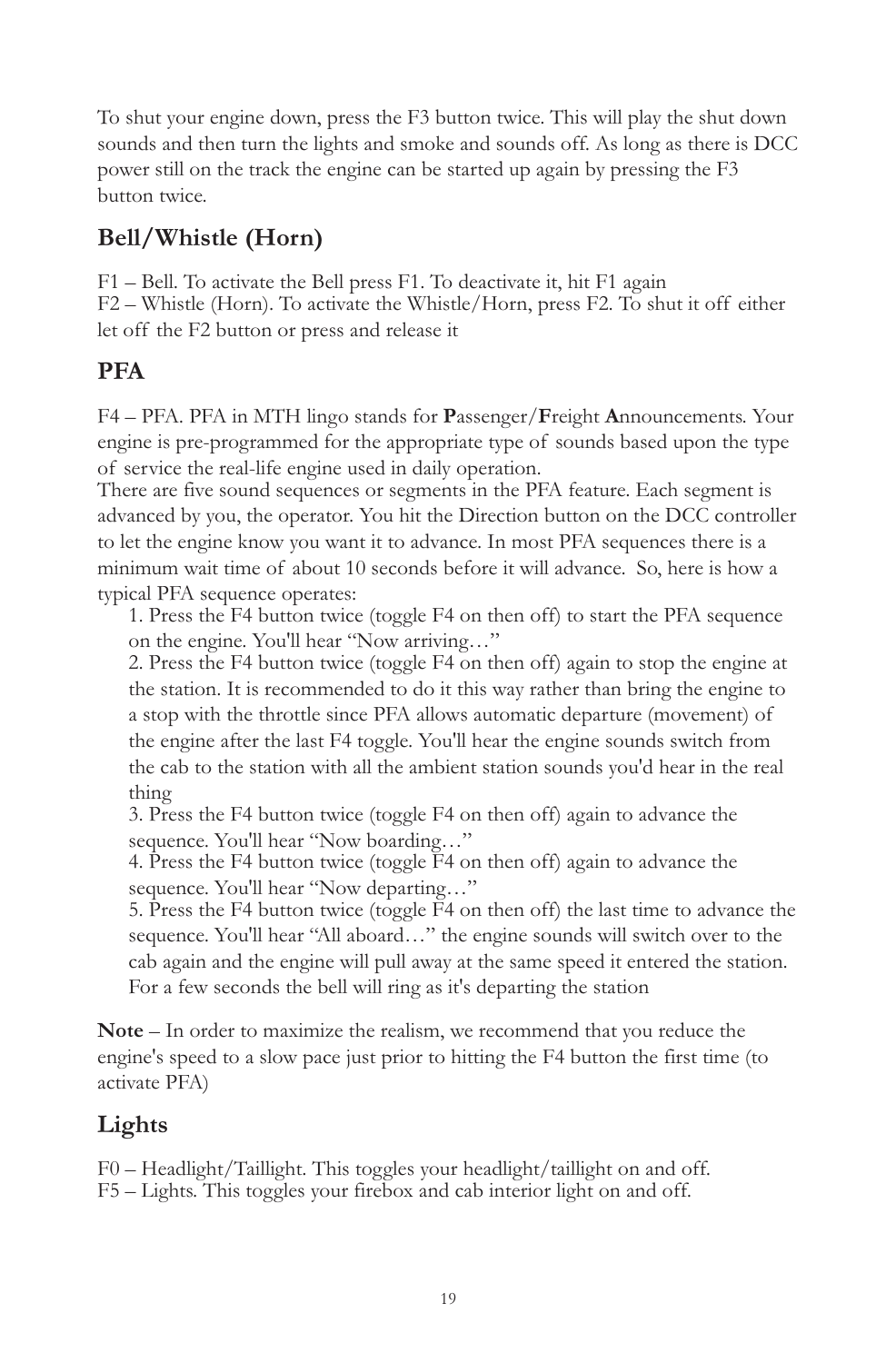### *Master Volume*

*F6 – Master Volume. There are 10 volume levels. Pressing F6 twice (toggling on then off) raises the Master Volume one level. The Master Volume loops. That is, if you go past the 10th level it will loop back around to the 1st or lowest volume level.*

## *Couplers*

*Your MTH PS3.0-equipped engine comes with remotely controlled Proto-Couplers. They can be fired using your DCC handheld.* 

*F7 – Front Coupler. Pressing F7 twice (toggling on then off) will fire your Front Coupler*

*F8 – Rear Coupler. Pressing F8 twice (toggling on then off) will fire your Rear Coupler*

## *Forward/Reverse Signal*

*Just like a real engine, you can announce the direction of intended movement using your DCC handheld and F9 and F10.*

*F9 – Forward Signal. Pressing F9 twice (toggling on then off) will sound the Forward Signal. This is two whistle/horn blasts*

*F10 – Reverse Signal. Pressing F10 twice (toggling on then off) will sound the Reverse Signal. This is three whistle/horn blasts*

## *Grade Crossing Signal*

*Again, just like a real engine, you can trigger the Grade Crossing Signal on your engine. This is two long, one short, one long whistle/horn blast.*

*F11 – Grade Crossing Signal. Pressing F11 twice (toggling on then off) will sound your Crossing Signal.*

## *Smoke (if Equipped)*

*F12 – Smoke On/Off. Enabling F12 will turn the smoke unit on. Disabling F12 will turn your smoke unit off.*

*F13 – Smoke Volume. There are three smoke volume levels in your MTH PS3.0 equipped engine – Low/Med/High. The default for this is set to High. You can adjust the smoke output (amount of smoke the generator puts out) by pressing the F13 button twice. This sets the level to the next step. For example, if you are currently at the High smoke output level, pressing F13 twice (toggling it on then off*) will set the smoke volume to Low. Pressing F13 twice again will set it to *Medium and so on.*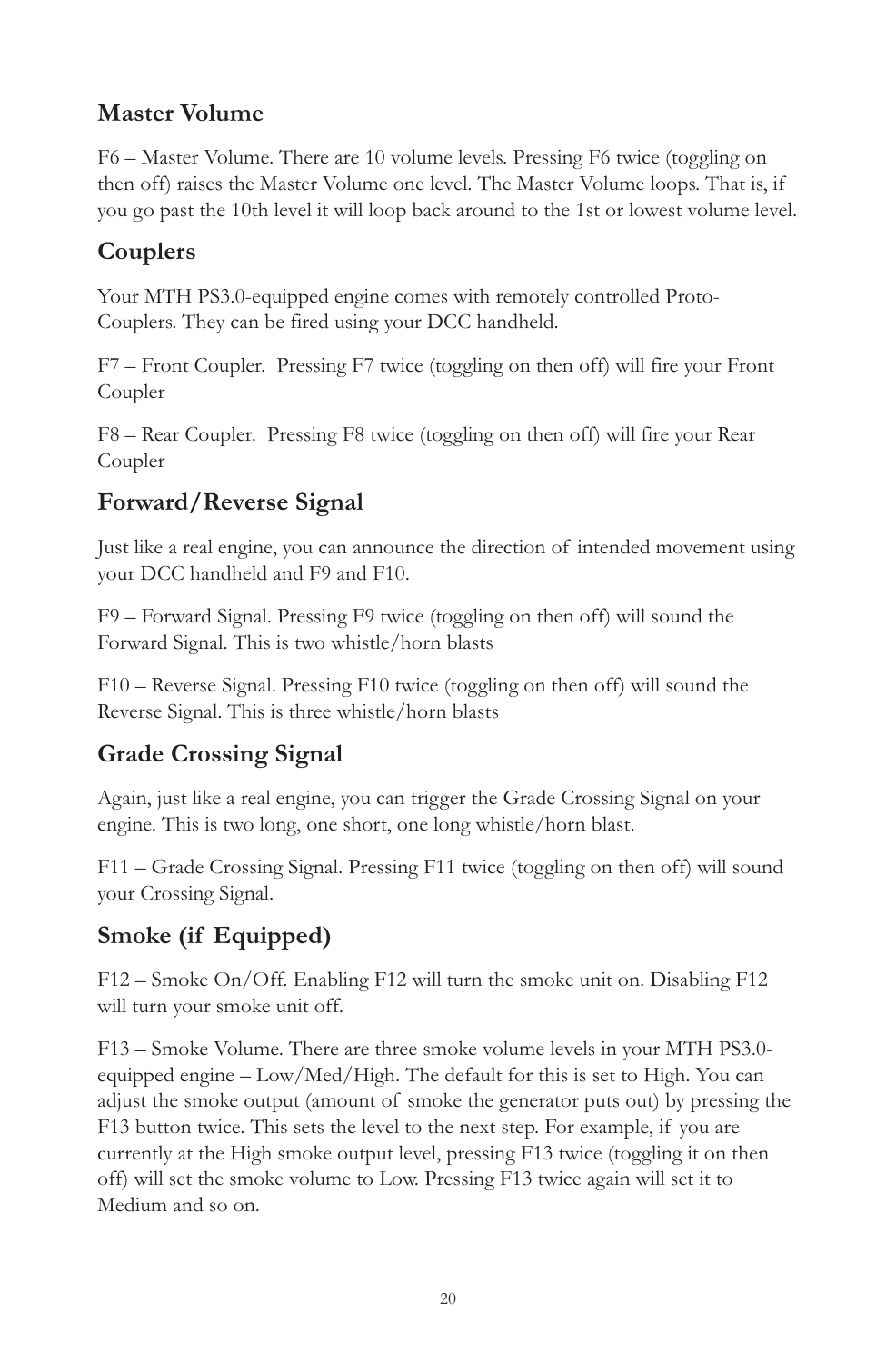## *Engine Sounds*

*Engine Sounds – F25. You can turn the Engine Sounds On/Off by pressing the F25 button. Pressing it once (enabling F25) will cause the Engine Sounds to shut*  off. The Whistle/Horn and Bell sounds will still be active, however. To turn the *engine sounds back on press the F25 button again (disable F25).*

## *Additional F Functions*

*Idle Sequence - F14-F16. Pressing F14, F15, or F16 twice (toggling on then off) will trigger an Idle Sequence if the engine is not moving. These vary from engine to engine and may include things like checking the coal load, checking the water level,*  using the Alemite grease gun on the drivers, etc. When triggered, these will run *through the sequence that varies in duration.*

#### *NOTE – The engine must be sitting still in order to trigger these*

*Extended Start-Up – F17. If your engine is shut down or you've just applied DCC power pressing F17 twice (toggling it on then off) will start the Extended Start-Up sounds. This is very similar to F3 except you will hear the crew talking back and forth about getting the engine ready to run.* 

*Extended Shut-Down – F18. If your engine is already up and running you can play the Extended Shut Down sounds by pressing F18 twice (toggling on then off). The Extended Shut Down is very similar to F3 in that the engine will ultimately shut down, but in the case of Extended Shut Down you will hear the crew talking back and forth about how the engine ran, time schedules, etc.*

*Rev Up – F19. Pressing F19 twice will increase the diesel engine's rev level by one notch. Two more presses of F19 will rev the diesel engine to the second notch and so forth. You can rev the engine up 7 notches from idle. This is useful if you wish to simulate a heavy load behind the train and want to rev the diesel engine up.*

*Rev Down – F20. Pressing F20 twice will decrease the diesel engine's rev level by one notch. Two more presses of F20 will rev the diesel engine down one more notch and so forth. You can rev the engine down to its idle rev level as long as it's sitting still.*

*One Shot Doppler – F21. You can set your MTH PS3.0-equipped engine to simulate the actual Doppler Effect sound a real engine makes as it passes you. To do this, press the F21 button once (enable F21) and then listen as the engine makes*  that pitch shift that mimics the Doppler Effect perfectly. Press the F21 button *again (disable F21) to shut off the Doppler Effect. With a little practice in timing and speed you can make this happen right in front of you.*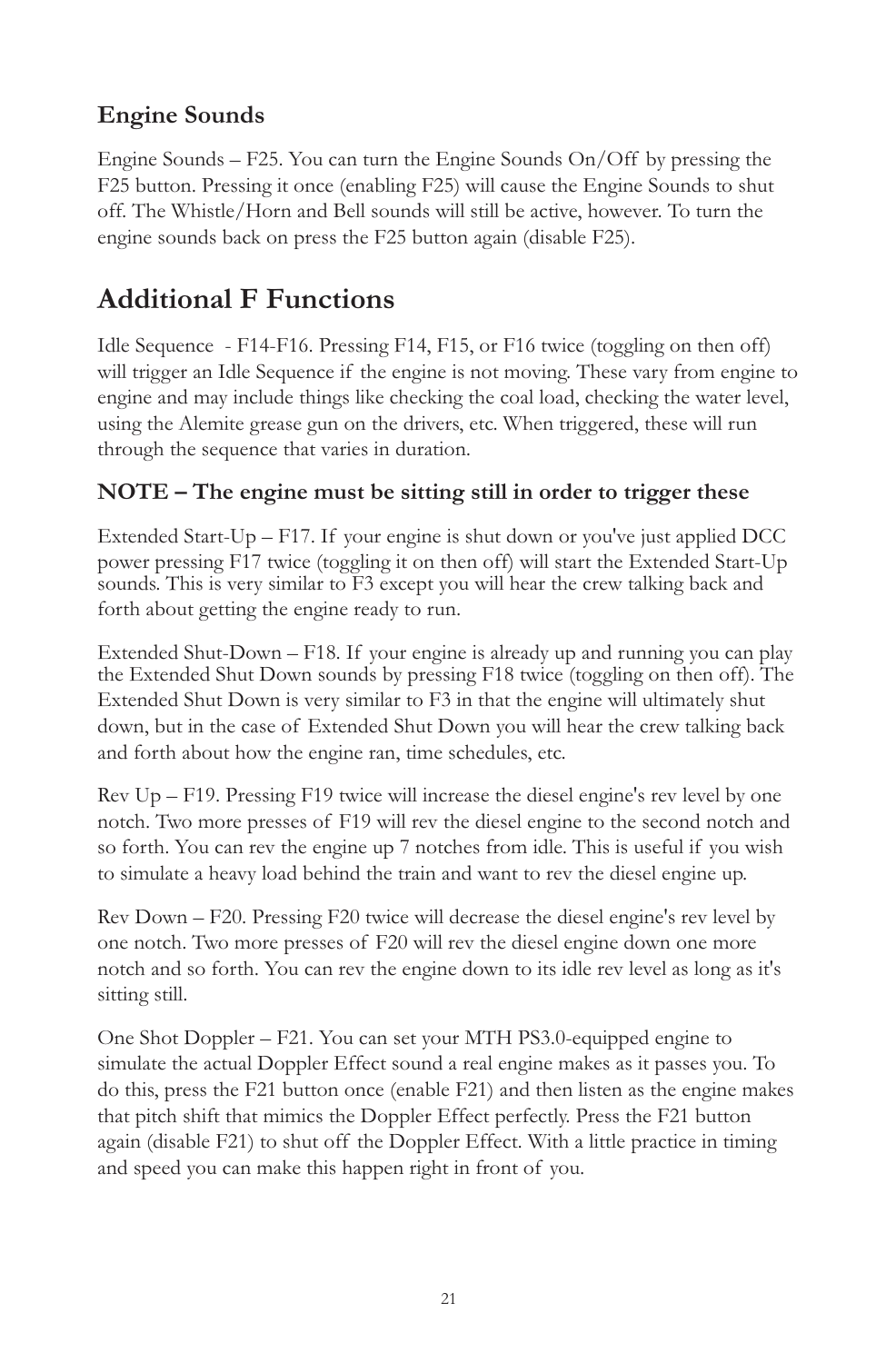*Coupler Slack – F22. When an engine hooks up and pulls a train it has to take up the coupler slack. You can play this sound by pressing F22 twice (toggling on then off). This feature works two ways – While the engine is sitting still, press F22 twice*  to enable it. Then, when you move the engine, it will play the Coupler Slack sound.

*The second way is to simply force the sound while the engine is moving. To do this, simply press F22 twice (toggling it on then off). The sound will play.*

*Coupler Close – F23. To play the Coupler Close sound press the F23 button twice (toggling it on then off). You can play this sound as you're coupling cars together to add realism.*

*Single Whistle/Horn Blast – F24. To play a Single Horn Blast press the F24 button twice (toggling in on then off). This plays a single, short horn blast.*

*Brake Sounds – F26. Pressing the F26 button (enable F26) will disable the Brake*  Sounds for your engine. The Brake Sounds occur when you reduce the speed of *your engine rapidly. To enable the Brake Sounds press the F26 button (disable F26). Brake Sounds are On by default.*

*Cab Chatter – F27. Cab Chatter occurs when the engine is sitting at idle. There are*  various times when the crew will talk to each other when the engine is sitting at *idle. Pressing the F27 button (enable F27) will disable the Cab Chatter. Pressing the F27 button again (disable F27) will enable Cab Chatter. Cab Chatter is On by default.*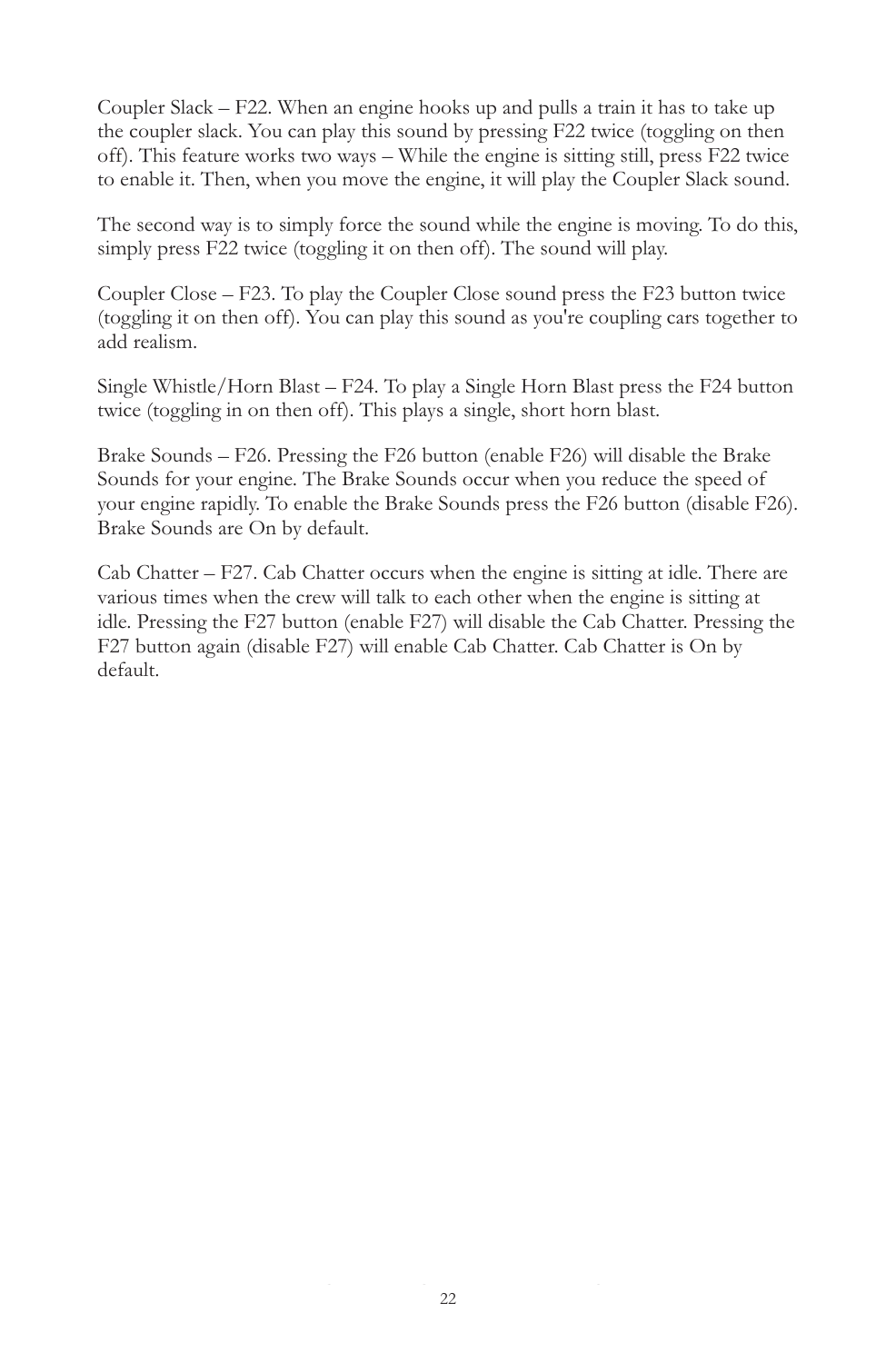# *Function Chart*

## **Function Description**

- F0 **Headlight**
- F1 Bell
- F2 Horn
- F3 Start-Up/Shut Down
- F4 PFA
- F5 **Lights**
- F6 Master Volume
- F7 Front Coupler
- F8 Rear Coupler
- F9 Forward Signal
- F10 Reverse Signal
- F11 Grade Crossing
- F12 Smoke On/Off
- F13 Smoke Volume
- F14 Idle Sequence 3
- F15 Idle Sequence 2
- F16 Idle Sequence 1
- F17 Extended Start-Up
- F18 Extended Shut Down
- F19 Rev Up
- F20 Rev Down
- F21 One Shot Doppler
- F22 Coupler Slack
- F23 Coupler Close
- F24 Single Horn Blast
- F25 Engine Sounds
- F26 Brake Sounds On/Off
- F27 Cab Chatter On/Off
- F28 Feature Reset

## **\*Refer to page 25 & 26 for CV Data and Function ID**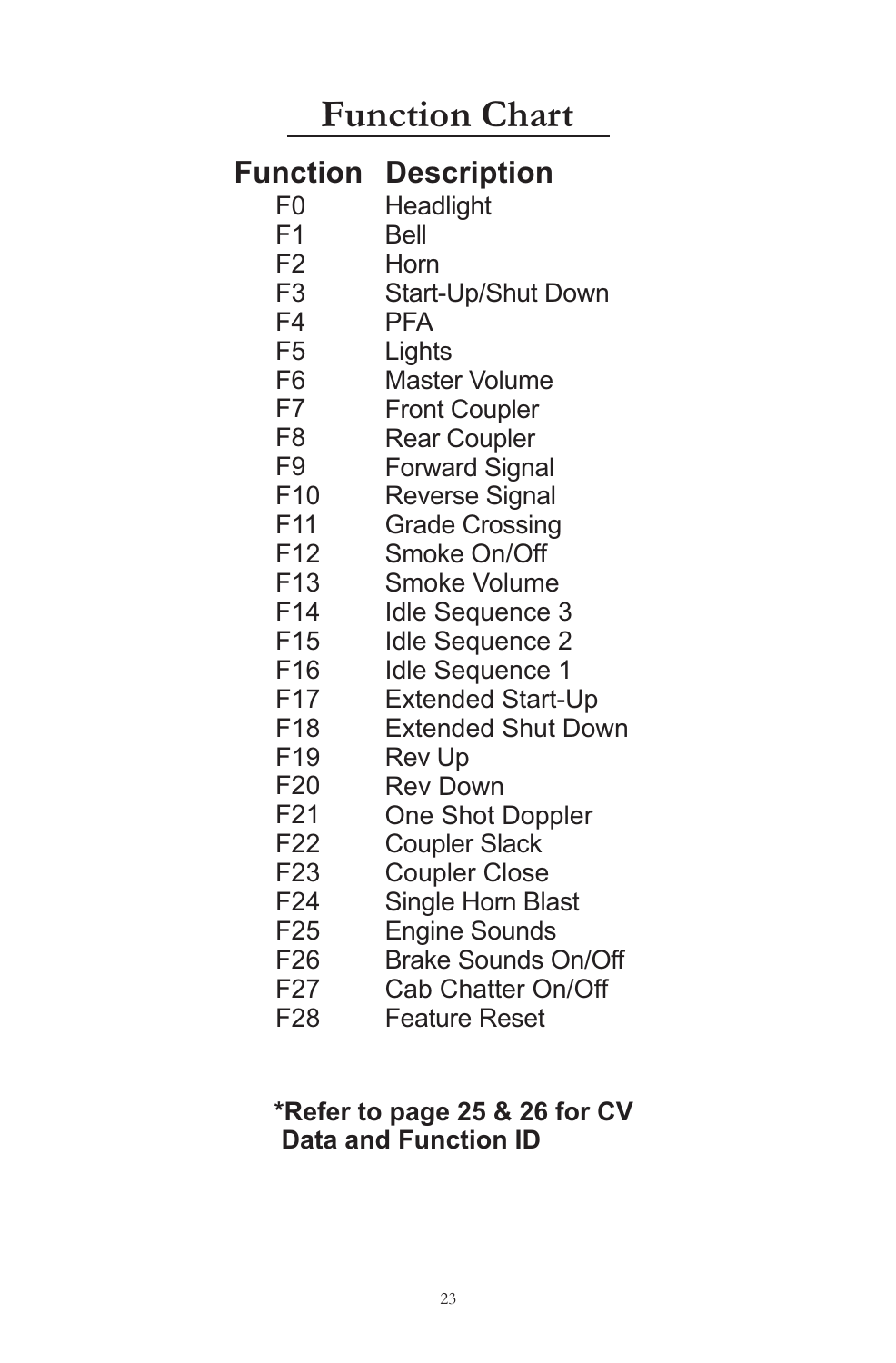## *CV29*

*Cv29 is the basic decoder setup CV that is used by all DCC decoder manufactures. So, if you are familiar with CV29 from other manufacturer's decoders MTH's is no*  different. The most important part of CV29 is the ability to switch between long and short addressing. By default, CV29 on your MTH PS3.0-equipped engine is set *to 2.*

## *Long and Short Addressing*

Like most DCC Decoders, your MTH PS3.0-equipped engine can be programmed *with both Long and Short Address. Short addresses are those from 1-127 and Long*  addresses are those from 128-9999. You can program the engine address either *with Programming on the Main (PoM) or using a Programming Track. Since it's easiest, in most cases, to PoM the instructions will show you how to do it this way. By default, your MTH PS3.0-equipped engine comes programmed with both a long and short DCC address. The default Short address is always 3. The default Long address will be 3333.* 

*To change your engine's Short Address using PoM:*

*1. Call up the engine's current address on your DCC handheld*

*2. Enter Programming on the Main on your DCC handheld*

*3. Enter the new address you want – Remember you can only use address 1-127 for Short Addressing*

*4. Once you hit Enter the engine will give you a two whistle/horn blast response*

*5. Call up the engine on its new address and away you goAlternatively, depending upon the type of DCC system you have, you can enter PoM and then write the new address in the Address Menu. This only works for short addressing. For example, on an MRC Prodigy Advance2 system, you would:*

*1. Call up the engine's current address on your DCC handheld*

- *2. Hit the PROG button twice to enter PoM mode*
- *3. Hit Enter twice so the LCD displays "Adr"*
- *4. Type in the new Short Address (1-127) that you want and hit Enter*
- *5. The engine will give you a two whistle/horn blast response*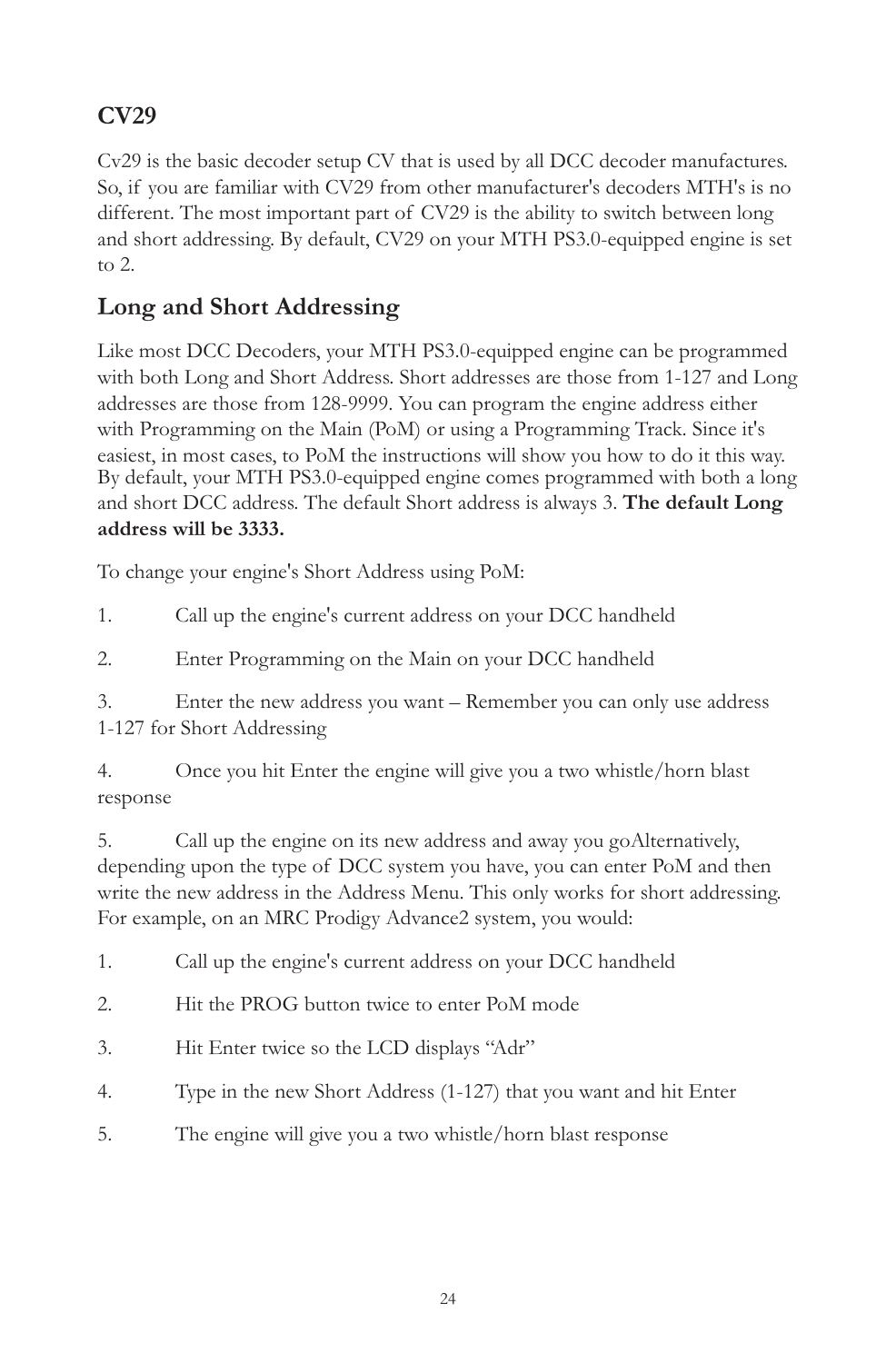#### *To change your engine's Long Address using PoM:*

*1. Call up the current engine's address on your DCC handheld*

*2. Enter Programming on the Main on your DCC handheld*

*3. In this step you have to tell the MTH engine that you want it to start looking at long addresses. You do this in CV29:*

- *a. Bring up the CV menu on your DCC handheld*
- *b. Enter "29" to edit CV29*
- *c. Enter "36" to change the value of CV29 and hit Enter*
- *d. The engine will give you a two whistle/horn blast response*

*4. In the following steps you will now need to write values to CV17 and CV18 to tell the engine what the long address should be*

#### *Feature/Factory Resetting*

*If all else fails and you aren't sure of something, never fear. You can always get your engine back to a known state by either performing a Feature or Factory Reset.*

*There are a couple of ways to reset your MTH PS3.0-equipped engine:*

*Factory Resets – Clears everything – takes engine to just like it was when you got it brand new*

- *Send a decimal 08 to CV 8 to reset everything entirely back to factory default*
- *Send a decimal 192 to reset everything except user speed tables*

*Feature Resets – There are a couple of Feature Resets that you can use*

- *Press F28 twice (toggling on then off). This resets the smoke, volume and lights back to their defaults*
- *Send a decimal 64 for a Feature Reset. This resets*
- *volumes, smoke and light settings.*

*• Send a decimal 128 to reset only address values back to factory default* 

*• This is the same as writing 55 to CV55 to engine address 55 Note: The engine address has to be something other than address 55*

#### *Lost or Unknown Engine Address and the 55-55-55 Address Reset*

*In some cases you may not remember or have somehow lost the engine address. Following the above Feature or Factory Resets will allow you to recover an engine.*  The limitation to this is that for most resets you must know the engine address. If *you are unsure of the engine address you can apply the 55-55-55 reset (send a value of 55 to CV55 to engine address 55). In order for this to work correctly the engine's address must NOT be 55. The engine will need to be sitting at some address other than 55.*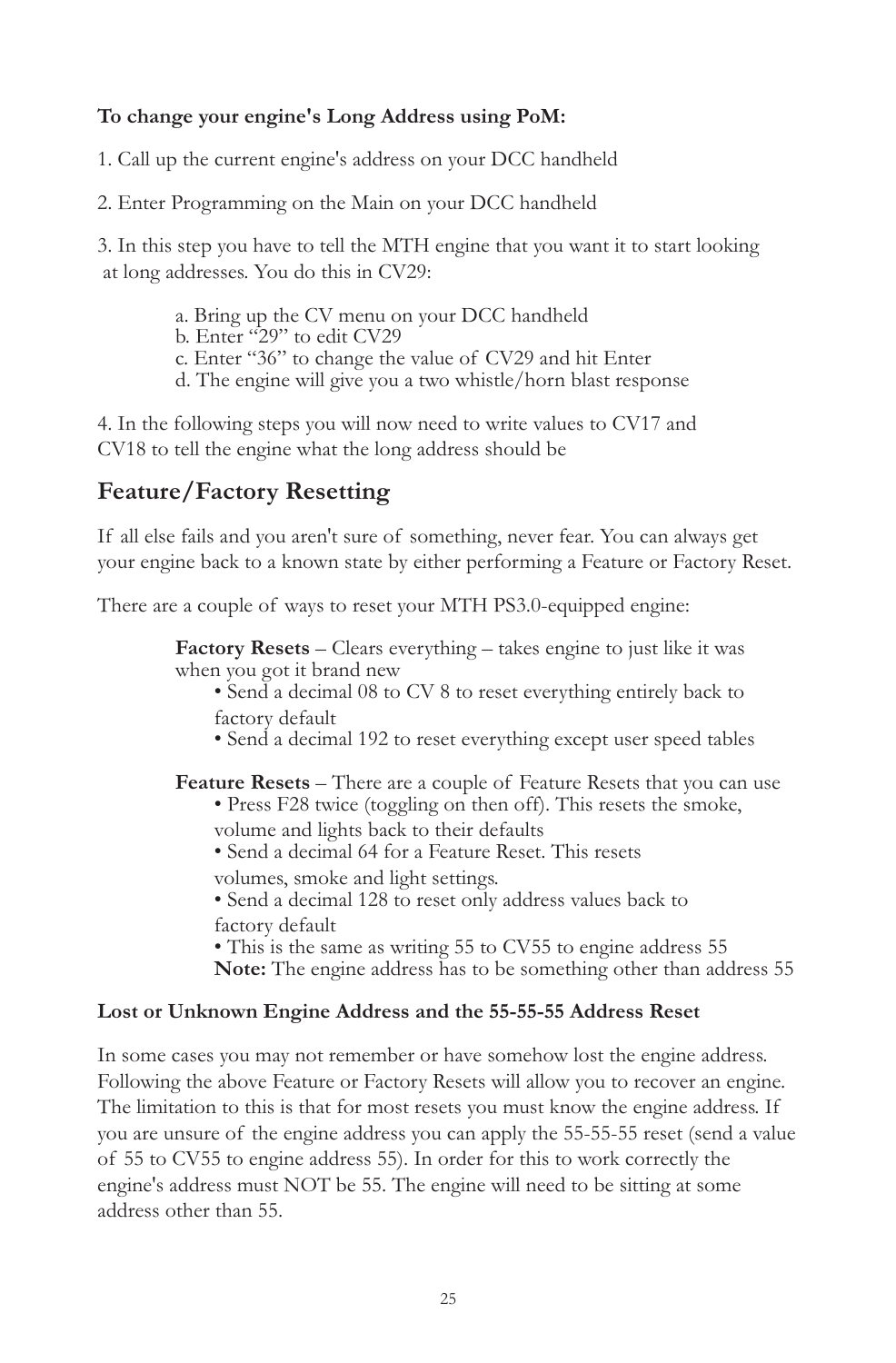*Below is the method (55-55-55 Reset) you can employ to return an engine to its factory default short address of 3 (it will also set the engine's long address back to its default – usually 3333 or the cab number on some models) if you're unsure of the engine's current address:*

*• Check first to see if the engine happens to be sitting at address 55. Call up engine 55 on your DCC handheld and hit F3 to start the engine up. If it starts up then you can change the address to whatever you want using CV1 (short address) or CV17 and CV18 (long address)*

*• If the engine doesn't start up at address 55 then you can use the 55-55-55 reset. To perform this follow the instructions below:*

*• Ensure the DCC system is powered up and power is on the rails*

*• Call up engine address 55. NOTE – you are NOT changing the engine's address to 55 you are just telling the DCC system to start talking to engine address 55. You will want to make sure that no other MTH engines are on the rails or any other manufacturer's*  engines with an address of 55 are on the rails. MTH engines will *listen for commands coming to engine address 55 when the 55-55-55 reset is enabled even though they are not programmed as address 55*

*• Enter PoM mode on your DCC handheld and write a value of 55 to CV55. Again, even though your MTH engine is NOT on address 55 it will still listen for this reset command*

*• Call up address 3 on your DCC handheld and hit F3. The engine should now start-up*

*If you have performed the 55-55-55 reset and the engine still doesn't respond then place the engine on the programming track output of your DCC system and program a value of 3 to CV1. This will set the engine's short address to 3. However, as long as the engine is NOT programmed as address 55 then the 55-55- 55 reset will always set the engine's long and short addresses back to their factory defaults. It will also set the engine's addressing back to short (if you happened to have CV29 set to long addressing)*

*The 55-55-55 Reset can be confusing at first but the main point to note is that you are NOT setting the engine's address to 55 to perform the reset, you are just calling up engine address 55 on your DCC handheld and sending a value of 55 to CV55. Again, MTH engine's will listen to the 55-55-55 reset command even though the engine's address isn't actually 55 (and it can't be for the 55-55-55 reset to work).*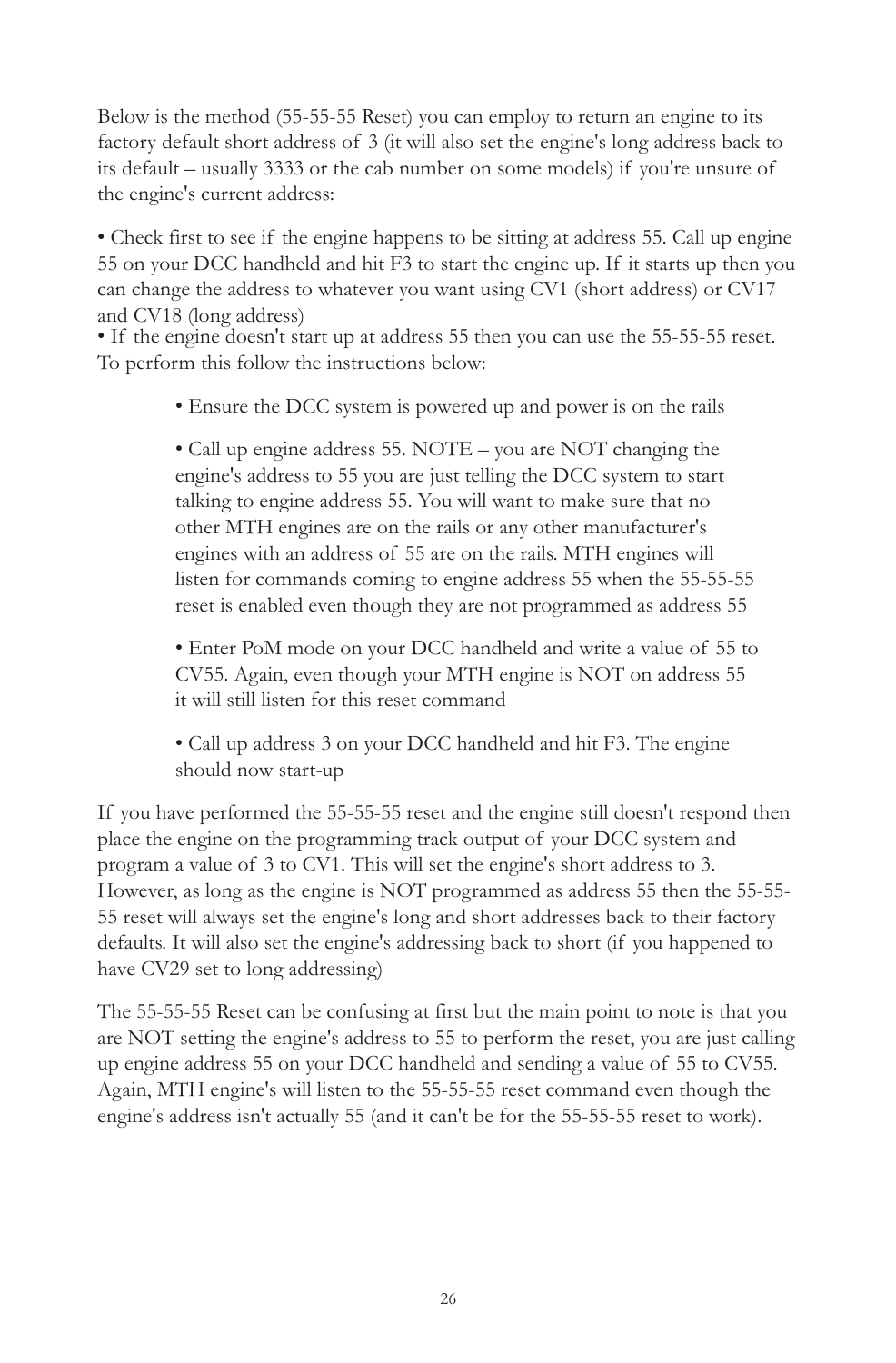# *MTH PS3.0 Expanded DCC Functionality*

## *Advanced DCC Operation*

*This section of the manual provides more in-depth detail on how to set up and configure your MTH PS3.0-equipped engine using the NMRA-standard CV's as well as the manufacturer-specific CV's. It also explains some of the other F Functions not covered in the Basic DCC Operation section.*

# *Configuration Variables (CV)*

*Configuration Variables used on MTH PS3.0-equppied engines.* 

| CV1             | Short Address: 1-127 are the valid addresses                                    |
|-----------------|---------------------------------------------------------------------------------|
| CV <sub>2</sub> | Start Voltage (CV52, bit0 must = 1. This will enable PWM Mode)                  |
| CV3             | Acceleration Rate (CV52, bit0 must = 1. This will enable PWM Mode)              |
| CV4             | Deceleration Rate (CV52, bit0 must = 1. This will enable PWM Mode)              |
| CV5             | Max Voltage (CV52, bit0 must = 1. This will enable PWM Mode)                    |
| CV8             | MFG ID. MTH = 27. Also used for various resets.                                 |
| CV17            | High Byte of Extended Address                                                   |
| CV18            | Low Byte of Extended Address                                                    |
| CV19            | Consist Address (bit 7=1 on an engine will tell the engine it's reversed        |
|                 | in a consist)                                                                   |
| CV21            | Defines active Function F1-F8 for the active consist                            |
| CV22            | Defines active functions for FL and F9-F12 for the active consist               |
|                 | (bit 0=1 will tell an engine that you want it's FL control to operate under     |
|                 | the consist address $-$ bit1-0/bit2=1 will configure the FL control for a       |
|                 | reversed engine in a consist)                                                   |
| CV23            | <b>Consist Acceleration Rate</b>                                                |
| Cv24            | <b>Consist Deceleration Adjustment</b>                                          |
| CV25            | Speed Table Select                                                              |
| CV29            | Decoder Configuration                                                           |
| CV52            | MTH PWM Mode Configuration                                                      |
| CV53            | MTH Acceleration (1/8 *sMPH/s). For example - a Value of 8 written              |
|                 | would give you 1sMPH/s acceleration                                             |
| CV54            | MTH Deceleration Rate (1/8*sMPH/s)                                              |
| CV55            | Factory Reset Alternate method: Send a value of 55 to CV55 on address           |
|                 | 55 and the model will go back to Factory Default                                |
|                 | Note: The engine address has to be something other than address 55 (see pg. 25) |
| CV63            | MTH Consist Acceleration Rate (1/8*sMPH/s)                                      |
| <b>CV64</b>     | MTH Consist Deceleration Rate (1/8*sMPH/s)                                      |
| <b>CV66</b>     | Forward Trim( $CV52$ , bit $0$ must = 1. This will enable PWM Mode)             |
| CV67-           | Speed Table Selection (CV29 bit 4 must be set to 1 then CV25 must be            |
| CV94            | set to $0$ or $1)$                                                              |
| CV95            | Reverse Trim (CV52, bit0 must = 1. This will enable PWM Mode)                   |
| CV105           | User ID $#1$ – General Purpose use for customer                                 |
| <b>CV106</b>    | User ID #2 – General Purpose use for customer                                   |
| CV115-          | MTH Function Assignments - See table of supported CV's and manual               |
| <b>CV170</b>    | section on how to re-arrange them for further information                       |
|                 |                                                                                 |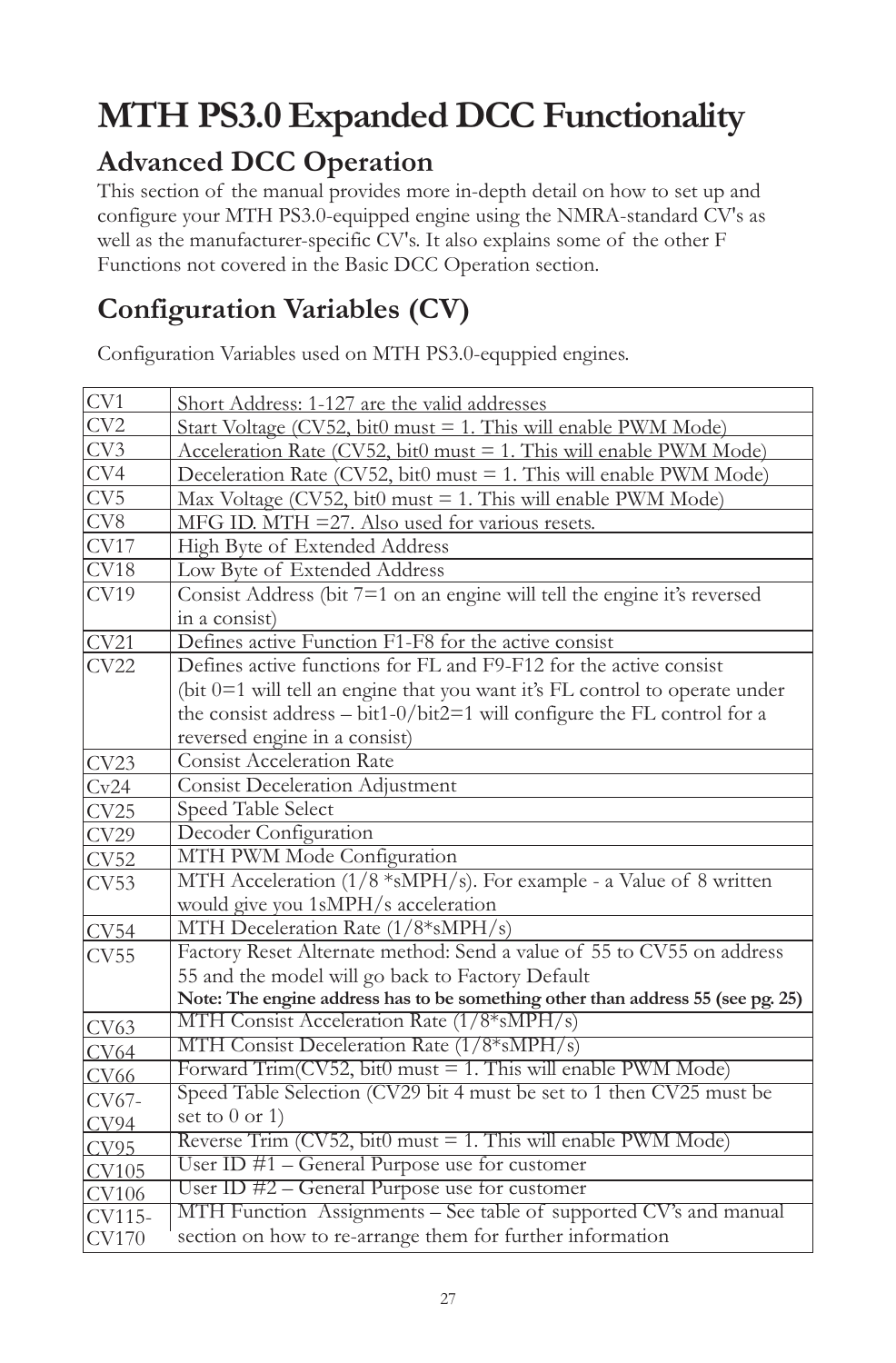*Below is the table of Factory Default MTH supported DCC CV's. This table is specific to the engine in the title of this manual:*

## *Factory Default Values for MTH PS3.0 DCC Configuration Variables (CV's)*

| Function Default Value |                |                      |                                                                           |                | <b>Function</b> |                                                                  |                        |
|------------------------|----------------|----------------------|---------------------------------------------------------------------------|----------------|-----------------|------------------------------------------------------------------|------------------------|
| Key                    | Decimal Hex    |                      | <b>Description</b>                                                        | <b>CV</b>      | Key             | Description                                                      | $\mathbf{C}\mathbf{V}$ |
|                        | 3              | 03                   | <b>Short Address</b>                                                      | 1              | $\overline{2}$  | Horn High Byte                                                   | 117                    |
|                        | 16             | 10                   | Start Voltage (Cv52 bit 0 must =1)                                        | $\overline{2}$ | $\overline{c}$  | Horn Low Byte                                                    | 118                    |
|                        | 0              | 0                    | <b>Accel Adjustment</b>                                                   | 3              | 3               | Start-Up/Shut Down High Byte                                     | 119                    |
| ۰                      | 0              | 0                    | Decel Adjustment                                                          | 4              | 3               | Start-Up/Shut Down Low Byte                                      | 120                    |
|                        | 0              | 0                    | Max Voltage ( $Cv52$ bit 0 must =1)                                       | 5              | 4               | PFA High Byte                                                    | 121                    |
|                        | 0              | 0                    | <b>NMRA Mfg Version</b>                                                   | 7              | 4               | <b>PFA Low Byte</b>                                              | 122                    |
|                        | 0              | 0                    | NMRA Mfg ID                                                               | 8              | 5               | Lights High Byte                                                 | 123                    |
|                        | 192            | CO                   | <b>Extended Address High Byte</b>                                         | 17             | 5               | Lights Low Byte                                                  | 124                    |
|                        | $\Omega$       | 00                   | <b>Extended Address Low Byte</b>                                          | 18             | 6               | Master Volume High Byte                                          | 125                    |
|                        | 0              | 00                   | <b>Consist Address</b>                                                    | 19             | 6               | Master Volume Low Byte                                           | 126                    |
|                        | 0<br>0         | 00<br>00             | <b>Consist Functions F1-F8</b>                                            | 21             | 7<br>7          | Front Coupler High Byte                                          | 127                    |
|                        | $\Omega$       | 00                   | <b>Consist Functions F9-F12</b><br><b>Consist Acceleration Adjustment</b> | 22<br>23       | 8               | Front Coupler Low Byte<br>Rear Coupler High Byte                 | 128<br>129             |
|                        | 0              | 00                   | <b>Consist Deceleration Adjustment</b>                                    | 24             | 8               | Rear Coupler Low Byte                                            | 130                    |
|                        | 0              | 00                   | <b>Speed Table Select</b>                                                 | 25             | 9               | Forward Signal High Byte                                         | 131                    |
|                        | $\overline{2}$ | 02                   | Decoder Configuration                                                     | 29             | 9               | Forward Signal Low Byte                                          | 132                    |
|                        | 0              | 00                   | MTH PWM Motor Configuration                                               | 52             | 10              | Reverse Signal High Byte                                         | 133                    |
|                        | 128            | 80                   | <b>MTH Acceleration Rate</b>                                              | 53             | 10              | Reverse Signal Low Byte                                          | 134                    |
|                        | 64             | 40                   | <b>MTH Deceleration Rate</b>                                              | 54             | 11              | <b>Grade Crossing High Byte</b>                                  | 135                    |
|                        | 0              | 00                   | <b>MTH Consist Acceleration Rate</b>                                      | 63             | 11              | Grade Crossing Low Byte                                          | 136                    |
|                        | 0              | 00                   | <b>MTH Consist Deceleration Rate</b>                                      | 64             | 12              | Smoke On/Off High Byte                                           | 137                    |
|                        | 0              | 00                   | Forward Trim                                                              | 66             | 12              | Smoke On/Off Low Byte                                            | 138                    |
|                        | $\Omega$       | 0                    | Alternate Speed Curve Step 1                                              | 67             | 13              | Smoke Volume High Byte                                           | 139                    |
|                        | 9              | 9                    | Alternate Speed Curve Step 2                                              | 68             | 13              | Smoke Volume Low Byte                                            | 140                    |
|                        | 19             | 13                   | Alternate Speed Curve Step 3                                              | 69             | 14              | Idle Sequence 3 High Byte                                        | 141                    |
|                        | 28             | 1C                   | Alternate Speed Curve Step 4                                              | 70             | 14              | Idle Sequence 3 Low Byte                                         | 142                    |
|                        | 38             | 26                   | Alternate Speed Curve Step 5                                              | 71             | 15              | Idle Sequence 2 High Byte                                        | 143                    |
|                        | 47             | 2F                   | Alternate Speed Curve Step 6                                              | 72             | 15              | Idle Sequence 2 Low Byte                                         | 144                    |
|                        | 57             | 39                   | Alternate Speed Curve Step 7                                              | 73             | 16              | Idle Sequence 1 High Byte                                        | 145                    |
|                        | 66<br>76       | 42<br>4C             | Alternate Speed Curve Step 8<br>Alternate Speed Curve Step 9              | 74<br>75       | 16<br>17        | Idle Sequence 1 Low Byte                                         | 146<br>147             |
|                        | 85             | 55                   | Alternate Speed Curve Step 10                                             | 76             | 17              | Extended Start-Up High Byte<br><b>Extended Start-Up Low Byte</b> | 148                    |
|                        | 94             | 60                   | Alternate Speed Curve Step 11                                             | 77             | 18              | <b>Extended Shut Down High Byte</b>                              | 149                    |
|                        | 104            | 68                   | Alternate Speed Curve Step 12                                             | 78             | 18              | <b>Extended Shut Down Low Byte</b>                               | 150                    |
|                        | 113            | 71                   | Alternate Speed Curve Step 13                                             | 79             | 19              | Rev Up High Byte                                                 | 151                    |
|                        | 123            | 7B                   | Alternate Speed Curve Step 14                                             | 80             | 19              | Rev Up Low Byte                                                  | 152                    |
|                        | 132            | 84                   | Alternate Speed Curve Step 15                                             | 81             | 20              | Rev Down High Byte                                               | 153                    |
|                        | 142            | 8E                   | Alternate Speed Curve Step 16                                             | 82             | 20              | Rev Down Low Byte                                                | 154                    |
|                        | 151            | 97                   | Alternate Speed Curve Step 17                                             | 83             | 21              | One Shot Doppler High Byte                                       | 155                    |
|                        | 161            | A1                   | Alternate Speed Curve Step 18                                             | 84             | 21              | One Shot Doppler Low Byte                                        | 156                    |
|                        | 170            | AA                   | Alternate Speed Curve Step 19                                             | 85             | 22              | Coupler Slack High Byte                                          | 157                    |
|                        | 179            | B <sub>3</sub>       | Alternate Speed Curve Step 20                                             | 86             | 22              | Coupler Slack Low Byte                                           | 158                    |
|                        | 189            | <b>BD</b>            | Alternate Speed Curve Step 21                                             | 87             | 23              | Coupler Close High Byte                                          | 159                    |
|                        | 198            | C <sub>6</sub>       | Alternate Speed Curve Step 22                                             | 88             | 23              | Coupler Close Low Byte                                           | 160                    |
|                        | 208            | D <sub>0</sub>       | Alternate Speed Curve Step 23                                             | 89             | 24              | Single Horn Blast High Byte                                      | 161                    |
|                        | 217<br>227     | D <sub>9</sub>       | Alternate Speed Curve Step 24                                             | 90<br>91       | 24              | Single Horn Blast Low Byte                                       | 162                    |
|                        | 236            | E <sub>3</sub><br>EC | Alternate Speed Curve Step 25                                             | 92             | 25<br>25        | Engine Sounds High Byte                                          | 163<br>164             |
|                        | 246            | F <sub>6</sub>       | Alternate Speed Curve Step 26<br>Alternate Speed Curve Step 27            | 93             | 26              | <b>Engine Sounds Low Byte</b><br>Brake Sounds On/Off High Byte   | 165                    |
|                        | 255            | FF                   | Alternate Speed Curve Step 28                                             | 94             | 26              | Brake Sounds On/Off Low Byte                                     | 166                    |
|                        | 0              | 0                    | <b>Reverse Trim</b>                                                       | 95             | 27              | Cab Chatter On/Off High Byte                                     | 167                    |
|                        |                |                      | User ID#1                                                                 | 105            | 27              | Cab Chatter On/Off Low Byte                                      | 168                    |
|                        |                |                      | User ID #2                                                                | 106            | 28              | Feature Reset High Byte                                          | 169                    |
| 1                      |                |                      | Function - Bell High Byte                                                 | 115            | 28              | Feature Reset Low Byte                                           | 170                    |
| 1                      |                |                      | Function - Bell Low Byte                                                  | 116            |                 |                                                                  |                        |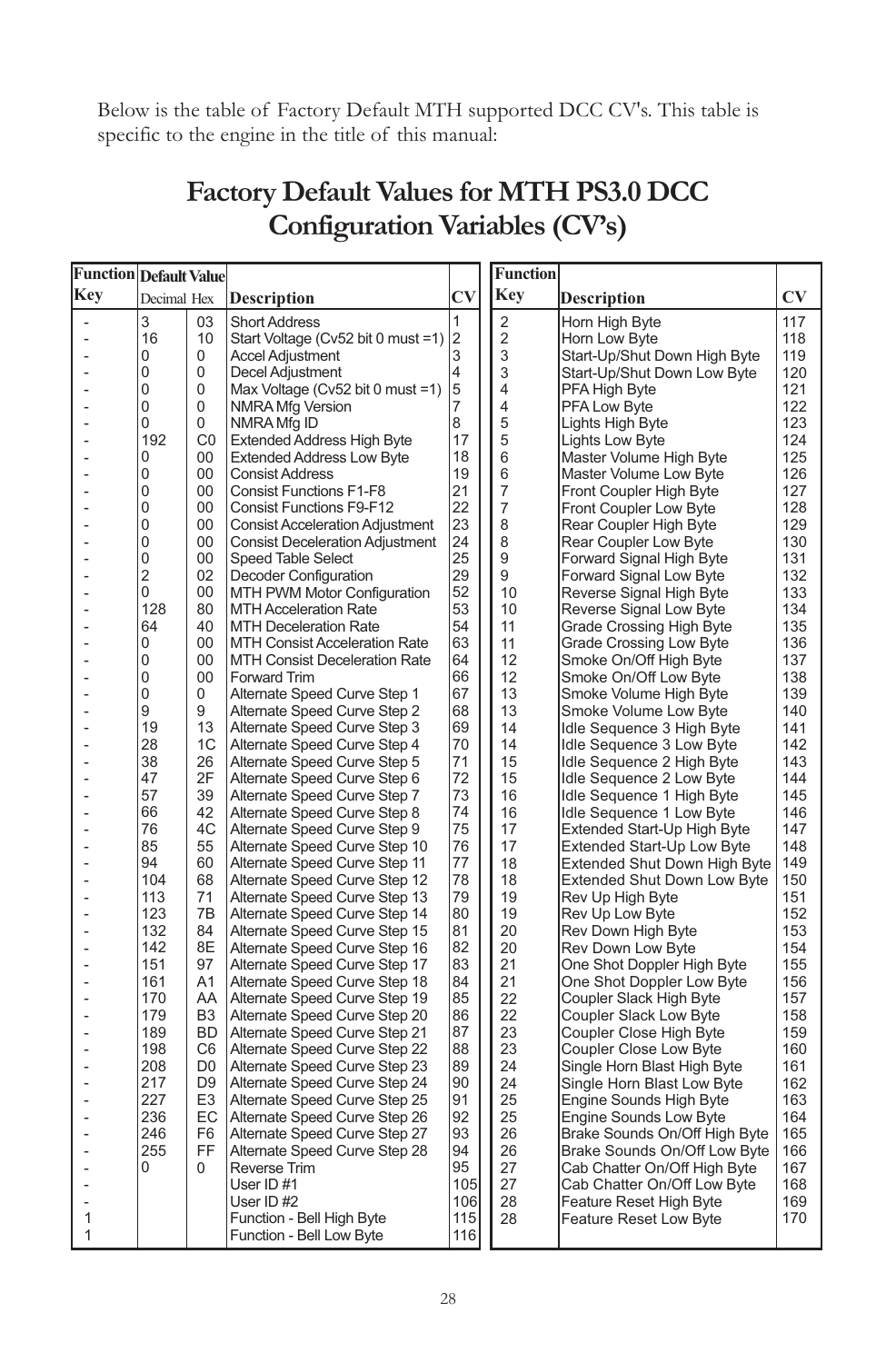*User-Settable F-Function List*

*This feature allows you to take the 28 F-Functions that currently reside in each MTH Proto-Sound 3.0-equipped O-Gauge Engine and change the location of that function. For example: F4 is currently PFA and you'd like that placed down to F28 which is Feature Reset. The below instructions explain how you can do this.* 

*Note – When you set a particular F-Function to a numeric location you are overwriting that existing number's function. Further, you are leaving the location where the previous function was moved from empty, which means that F-Function no longer has any function associated with it*

*In order to move the F-Functions around you will need to refer to the below table.* 

*Note – The Function Identification number IS NOT the F Function number you'd use on your DCC handheld. It is used internally in the engine:*

|                           | <b>FUNCTION</b>       | <b>OTHER</b>                     | <b>FUNCTION</b>       |
|---------------------------|-----------------------|----------------------------------|-----------------------|
| <b>SOUNDS</b>             | <b>IDENTIFICATION</b> | <b>FUNCTIONS</b>                 | <b>IDENTIFICATION</b> |
| Bell                      | 1                     | <b>Feature Reset</b>             | 29                    |
| <b>Brake Sounds</b>       | $\overline{2}$        | Front Coupler                    | 30                    |
| Cab Chatter               | 3                     | Front Pantograph                 |                       |
| Clickety Clack            | $\overline{4}$        | Up/Down                          | 31                    |
| Coupler Close             | 5                     | Pantograph                       |                       |
| Coupler Slack             | 6                     | Auto/Manual                      | 32                    |
| Drift Chuff               | 7                     | Rear Coupler                     | 33                    |
| Engine Sounds             | 8                     | Rear Pantograph                  |                       |
| Forward Signal            | 9                     | Up/Down                          | 34                    |
| Grade Crossing Signal     | 10                    | Rev Down                         | 35                    |
| Horn                      | 11                    | Rev Up                           | 36                    |
| Idle Sequence 1           | 12                    | Smoke On/Off                     | 37                    |
| Idle Sequence 2           | 13                    | Smoke Volume                     | 38                    |
| Idle Sequence 3           | 14                    |                                  |                       |
| Idle Sequence 4           | 15                    | <b>MOTOROLA MODE</b>             |                       |
| Labor Chuff               | 16                    | Disable Momentum (Motorola)      | 40                    |
| Master Volume             | 17                    | Half-Speed (Motorola)            | 41                    |
| Short Horn                | 18                    | Switch-Half-Speed/               |                       |
| One Shot Doppler          | 19                    | Momentum Disable (Motorola)      | 42                    |
| Reverse Signal            | 20                    |                                  |                       |
|                           |                       | <b>LIGHTS</b>                    |                       |
| <b>SCRIPTS</b>            |                       | Lights                           | 39                    |
| <b>Extended Shut Down</b> | 21                    | Marker (Train/No Train)          | 43                    |
| Extended Start Up         | 22                    | Beacon                           |                       |
| <b>PFA</b>                | 23                    | (Alt Lighting/Country)           | 44                    |
| Start Up/Shut Down        | 24                    |                                  |                       |
| Train Wreck               | 25                    | <b>ELECTRIC SMOKE</b>            |                       |
| Trolley Manual Mode       | 26                    | Electric Boiler Start-Up         | 45                    |
| Trolley Learn Mode        | 27                    | <b>Electric Pressure Release</b> | 46                    |
| Trolley Auto Mode         | 28                    |                                  |                       |

## *Function Identification Chart*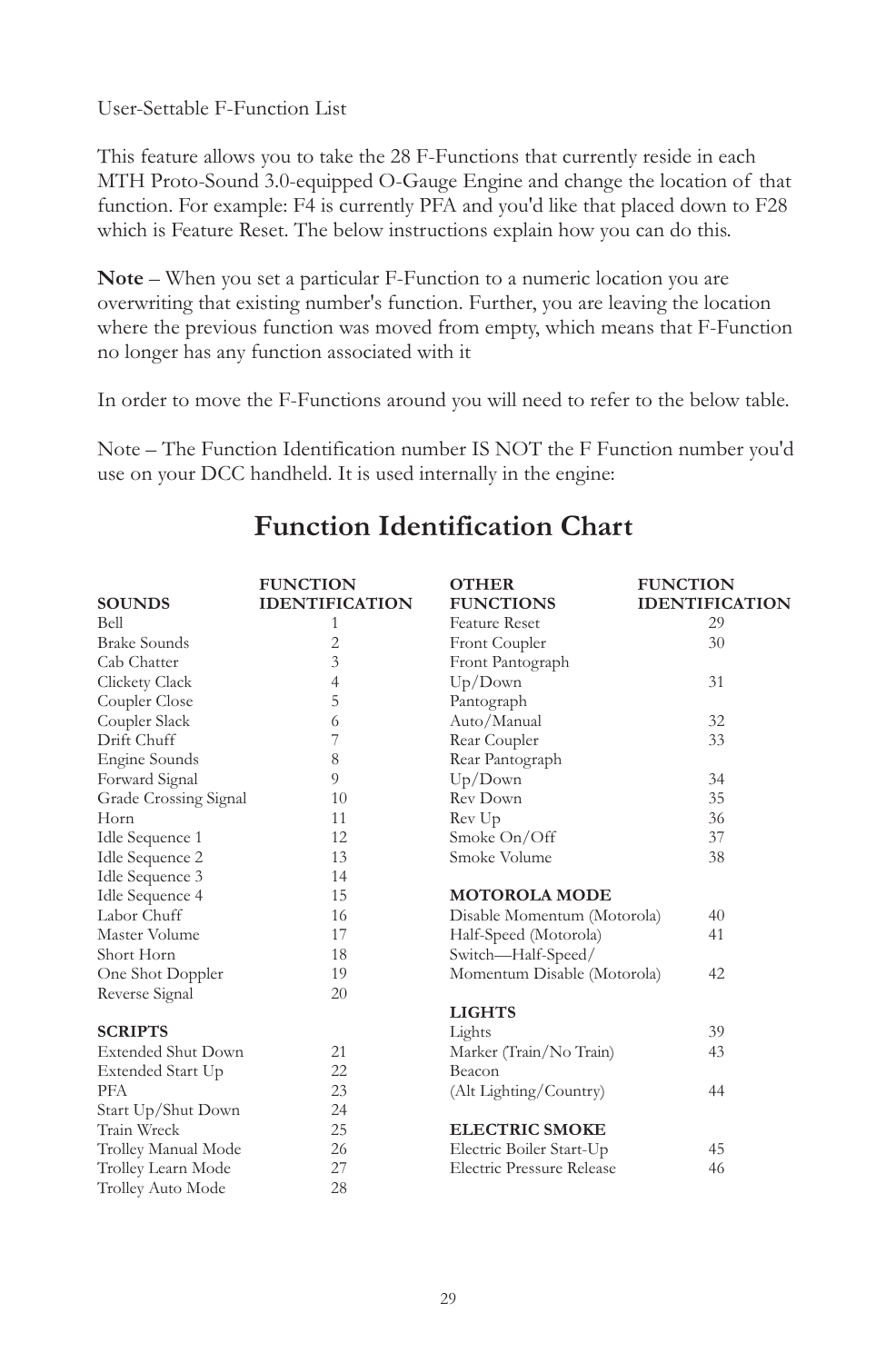*The above list includes ALL F functions that an MTH PS3 engine could have. You are free to change any of the above listed items to any F function position, 1-28.*  For example, if you your engine came from the factory without a smoke unit but *you added one at a later date you could swap out any of the F functions, 1-28, for the Smoke On/Off and the Smoke Volume.*

*So, using the example above of moving F4 to F28 here are the steps:*

*1. Refer the MTH Supported CV table to see what CV the destination Function is assigned to. In doing so, you are looking only for the Low Byte CV location. In this case it's CV170*

*2. Using your DCC system, bring up CV programming for CV170*

*3. Now tell the engine which F-Function you want to write at CV170. So, looking at the Function ID table above you can see that PFA is a value of 23*

*4. Using your DCC system, enter a value of 23 for CV170 and hit Enter. You have*  just re-assigned the PFA sound to F28 on your DCC controller. The engine will *give you a two horn blast indication. Note – You've also left an empty location where PFA used to be (F4)* 

*5. Now you can fill that location with whichever CV you'd like. For this example we are just going to move the Feature Reset up to F4 (we're just swapping F4 and F28)*

*6. Since F4's Low Byte is CV122 then bring up CV programming for CV122*

*7. Now tell the engine which F-Function you want to write at CV122. So, looking at the Function ID table above you can see that Feature Reset is a value of 29*

*8. Using your DCC system, enter a value of 29 for CV122 and hit Enter. Your engine will give you a two horn blast indication*

#### *Custom Speed Tables*

*Below is a table that shows the value to write to CV25 to achieve the desired speed curve. For example, if you would like to use speed curve 18 then:*

*1. Write a value of 1 to CV52 to enable PWM Mode*

*2. Write a value of 1 to bit 4 of CV29*

*3. Write a value of 18 to CV25. Your engine will now use the speed curve #18 below*

*4. If you want to create your own speed table using CV's 67-94 then write a value of 0 or 1 to CV25*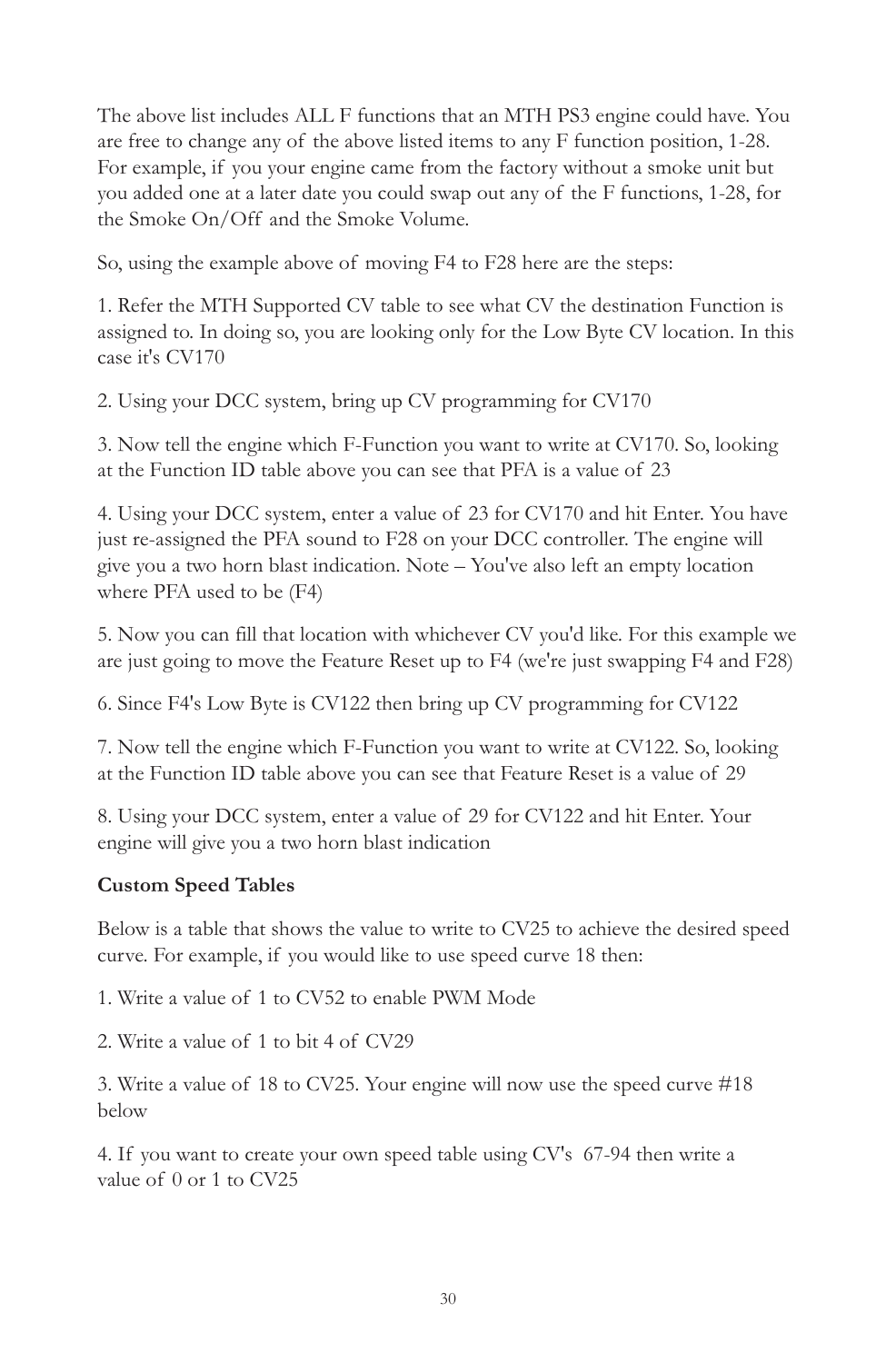

## *Advanced Consisting*

*Advanced Consisting follows the NMRA standards. Any values assigned to CV's 21-24 are ignored once the consist is removed (CV19 set to 0).*

*Setting the MSB (Bit 7) of CV19 tells the engine that it is facing reverse in the consist*

*Setting CV21 and CV22 determine which F Functions the consist responds to*

*See diagram below for example*



Normal Forward Direction of Travel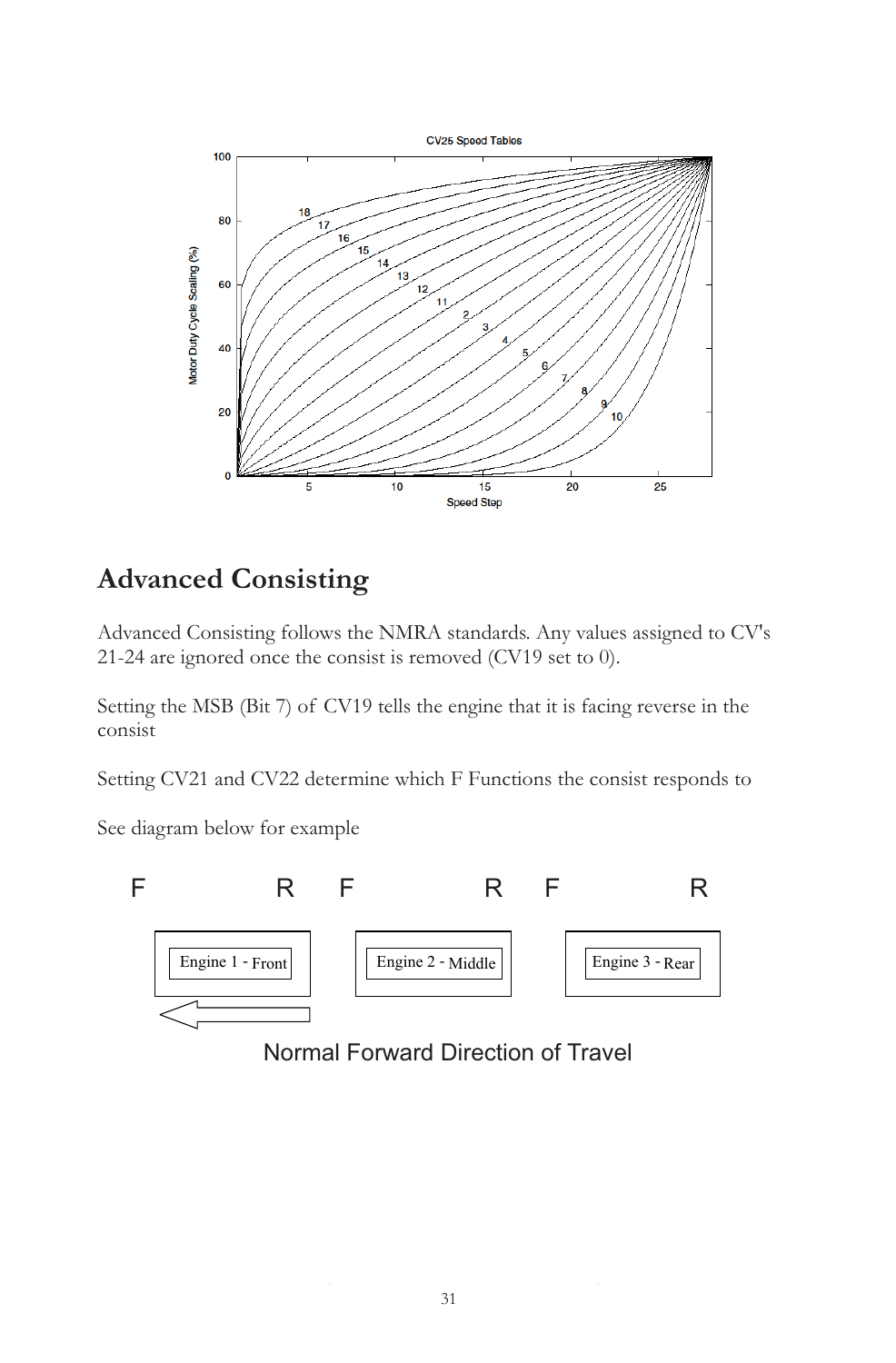#### *To set this consists up so that:*

The Headlight is ON in the Front engine when going Forward, OFF when the *consist is in Reverse The Reverse light and headlight is OFF in the Rear engine when the consist is going Forward, headlight is ON, reverse light is OFF when the consist is in Reverse The Middle engine has no lights in either direction*

#### *Perform the following:*

*1. Build the consist using your DCC system per the DCC system's manufacturer's instructions. In many newer systems you have the ability to tell the system which engine is reversed. Remember the consist address you told the DCC system to be built at as you'll need to come back to that address to actually run the consist. The instructions assume only CV19 gets the consists address and nothing more*

*2. Call up the Front engine on your DCC handheld; address 1 in this example*

*3. Select CV22 and write a value of 1. This tells the engine that it's a forward facing engine and that you want F0 to control the FL function at the consist address. The engine will give you two horn blasts to announce that it received the CV change*

*4. Ensure F0 is deactivated at the Front engine's address. Most systems have a light bulb icon to indicate whether F0 is active or not. Ensure that it is OFF*

*5. Call up the Rear engine on your DCC handheld; address 3 in this example* 

*6. Set CV19 to 128 + the value of your consist address*

*-So, if your consist address is 4 you would add 128+4=132. You would*  write 132 to CV19. This tells the Rear engine that it's reversed in the *consist. You will get two horn blasts to announce that it received the CV change. Some DCC systems may already do this for you but the instructions assume your system does not. If you are in doubt then go ahead and follow step 5 as it will do no harm*

*7. Set CV22 to a value of 2 to the Rear engine's address to tell the Rear engine that you want to control its FL control with the F0 button at the consist address. The engine will give you two horn blasts to announce that it received the CV change*

*8. Ensure F0 is deactivated at the Rear engine's address. Most systems have a light bulb icon to indicate whether F0 is active or not. Ensure that it is OFF*

*9. Call up the Middle engine on your DCC handheld; address 2 in this example*

*10. Ensure F5 and F0 are toggled OFF. You may have to toggle F5 on/off a couple*  times to get the lights in sync with the DCC command station. This will depend *upon your DCC system*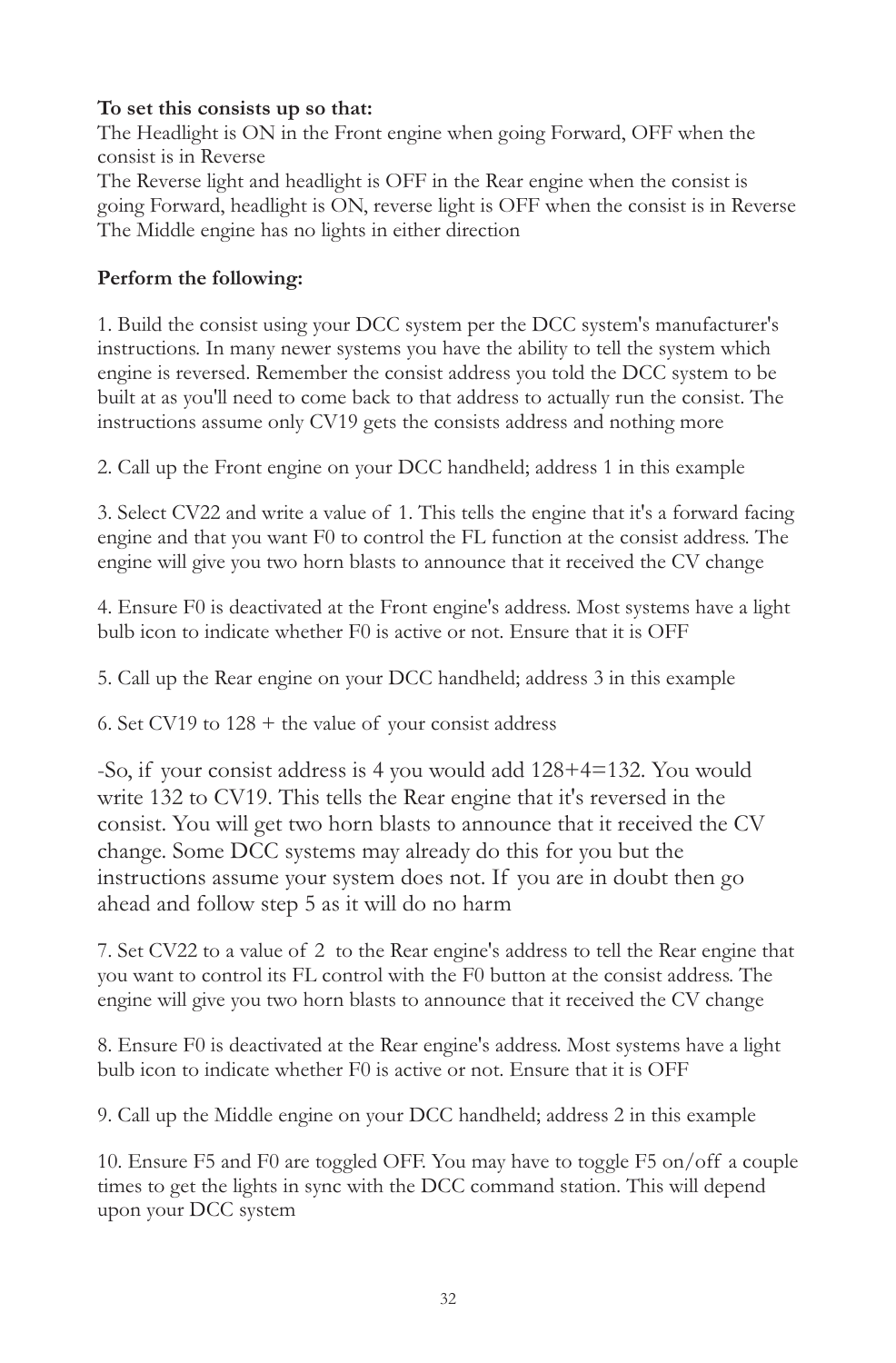*11. Call up the consist address (address 4 in this example)*

*12. Press the F0 button to ensure the FL is toggled on. Most systems have a light bulb icon to indicate whether F0 is active or not. Ensure that it is ON*

*NOTE – The convenient thing about setting up the consist as described above is that it allows you flexibility in the orientation of an engine in a consist; particularly the head and tail engines where the FL control is integral. For example, if you*  wanted to flip the Rear engine around and make it face forward in the consist all *you'd have to do is go into the Rear engine's address (address 3 in the example) and clear bit 7 of CV19. In other words, just write the consist's address to CV19. The FL control will automatically understand what you've done so there is no need to go in and change CV22.*

*Below is a table that outlines which bits correspond to what F Functions F0, F9- F12 are used in a consist:*

| Bit<br>(Decimal<br>Value) | 7 (128)<br>Not<br>Jse d | 6(64)<br>Not<br>Jse d | 5(32)           | 4(16)           | 3(8)            | 2(4)           | 1(2)                                       | 0(1)                                       |
|---------------------------|-------------------------|-----------------------|-----------------|-----------------|-----------------|----------------|--------------------------------------------|--------------------------------------------|
| <b>Function</b>           | Not<br>Used             | Not<br>Use d          | F <sub>12</sub> | F <sub>11</sub> | F <sub>10</sub> | F <sub>9</sub> | F <sub>0</sub><br>Engine<br>Facing<br>ReV) | F <sub>0</sub><br>(Engine<br>Facing<br>Fwd |

#### *Setting Up CV21 for a Consist*

*CV21 allows you to set which F Functions you want the consist address to control.*  For example, you will likely want all of your MTH consist engines to respond to *Start-Up/Shut Down (F3). Also, you'll likely want at your Front engine to respond to the Bell and Horn commands (F1 and F2, respectively) and the Front Coupler (F7 on most MTH models). Likewise, you'll want your Rear engine to respond to the Rear Coupler command (F8 on most MTH models).* 

Please refer to the table below to see which bits have what decimal value and which *F Function they correspond to.*

#### *To do this:*

*1. Call up the Front engine on your DCC system*

*2. To set the Front engine to respond to the Bell (F1), Horn (F2), Start-Up/Shut Down (F3) and Front Coupler (F7) you will want to write a value of 71 to CV21. This is setting bits 0, 1, 2, and 6 ON.* 

a. CV21's bits are shown in the table below – the decimal value is shown in *parenthesis:*

| Bit<br>(Decimal<br>Value) | 7(128)         | 6(64) | 5(32) | 4(16)          | 3(8)           | 2(4)           | 1(2) | 0(1) |
|---------------------------|----------------|-------|-------|----------------|----------------|----------------|------|------|
| <b>Function</b>           | F <sub>8</sub> | F7    | F6    | F <sub>5</sub> | F <sub>4</sub> | F <sub>3</sub> | F2   | F    |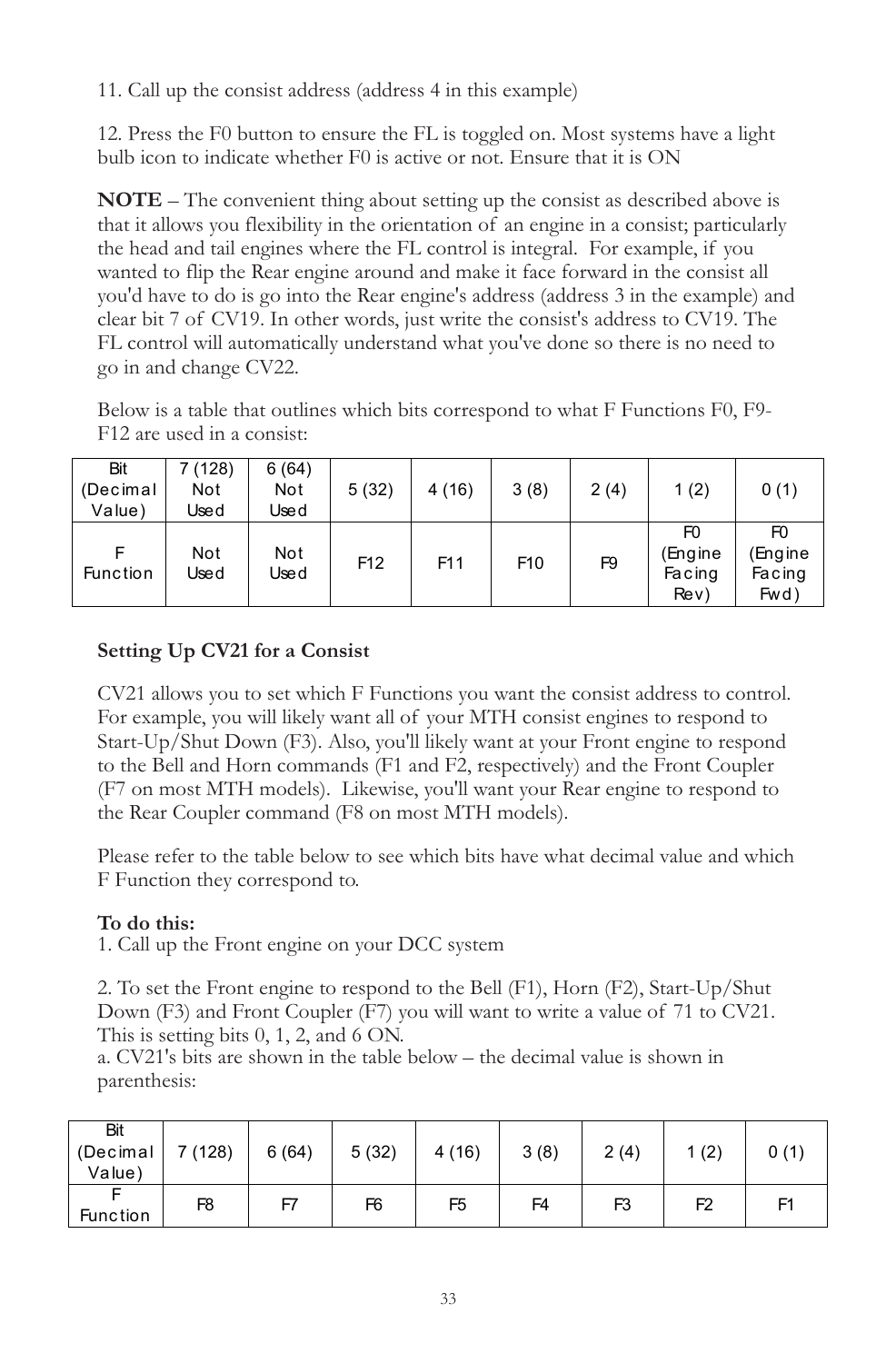*NOTE - CV21 is ONLY used when you have some value other than 0 written to CV19. If CV19 = 0 then the values of CV21, CV22, CV23, and CV24 are not used*

*1. Call up your Middle engine (address 2 in the example)*

*2. Since you want to have the Middle engine respond to F3 only then write a value of 4 (CV21, bit 2 = ON)*

*3. Call up your Rear engine (address 3 in the example)*

*4. Since you want to have the Rear engine respond to the Start-Up/Shut Down (F3) and Rear Coupler (F8) functions you want to write a value of 132 to CV21*

*Your engines are now set up according to the example above.* 

*You will note that there is no F0 in CV21. This is because that function (FL) is controlled by CV22. Please refer to the Advanced Consisting section for more information regarding CV22.*

## *Programming Track*

*Your MTH PS3.0-equipped engine can function on Programming Track outputs from DCC systems. Because each DCC system manufacturer's output capabilities on the Programming Track differ it is recommended that you use a DCC Programming Track Booster to perform functions on the programming track. Simply put – try to program or read back the address of an MTH engine on a programming track. If you can read/write the address then you won't need a Programming Track Booster. If your DCC system can't read/write then you will likely need a Programming Track booster. There are a few different manufacturers of these boosters. Your local dealer can provide you with more information on these boosters. MTH has used the DCC Specialties Power Pax with some success.*

*NOTE – An alternative to writing on a Programming Track is to simply Program on the Main (PoM). MTH engines support PoM to write any CV on the main. However, read back is not supported on the main. Check with your DCC system's manufacturer to see about any limitations they may have to PoM.*

| Example Value (bit 7 -> bit 0) 11011001 |                                            |    |   |                                                            |      |      |      |      |
|-----------------------------------------|--------------------------------------------|----|---|------------------------------------------------------------|------|------|------|------|
| Bit<br>Value)                           | (Decimal $ 7(128)   6(64)   5(32)   4(16)$ |    |   |                                                            | 3(8) | 2(4) | 1(2) | 0(1) |
| Binary<br>Example                       | $1($ on $)$                                |    |   | $1(0n)   0(0ff)   1(0n)   1(0n)   0(0ff)   0(0ff)   1(0n)$ |      |      |      |      |
| Decimal<br>Value                        | 128                                        | 64 | 0 | 16                                                         | 8    |      |      |      |

## DCC Bit Value Decoder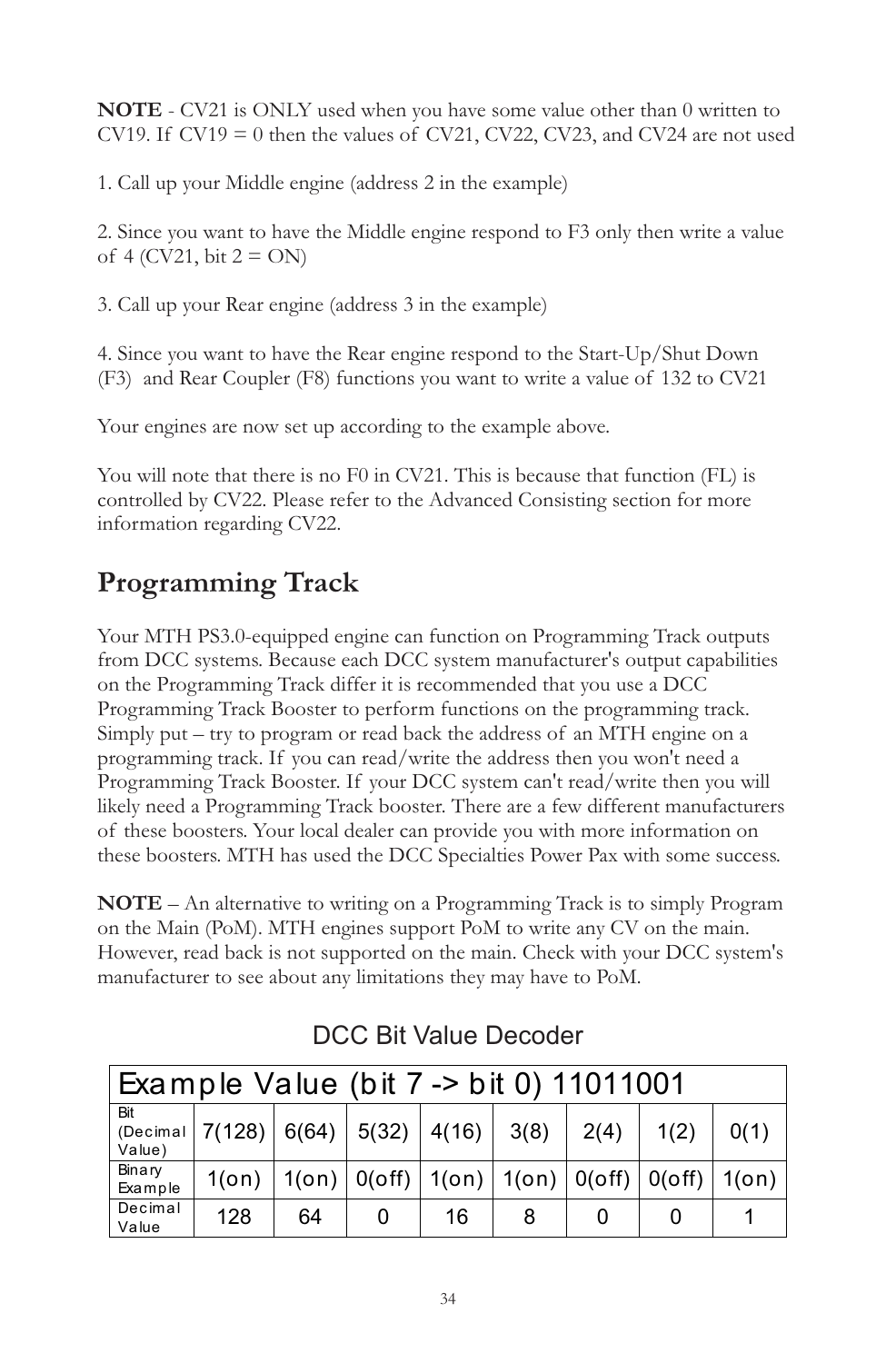*So, in the above example you simply add up the values in the "Decimal Value" row – 128+64+0+16+8 +0+0+1 = 217. You would write 217 to the CV you were altering.* 

*The above applies to any CV. Also, if you have a CV that already has a value*  assigned that you do not want to alter but need to make additions to it, for example *CV29, you would simply add the additional bits you enabled to the existing value to obtain the new CV value.*

For example, if you had a consist address (CV19) set to 5 and you wanted to alter this to show an engine reversed in the consist you would need to set bit 7 (decimal *value = 128) for the engine you want to reverse. To do this - take 128 (the new bit you want to set) + 5 (the existing bit that you do not want to alter) = 133. You would then write a value of 133 to CV19.*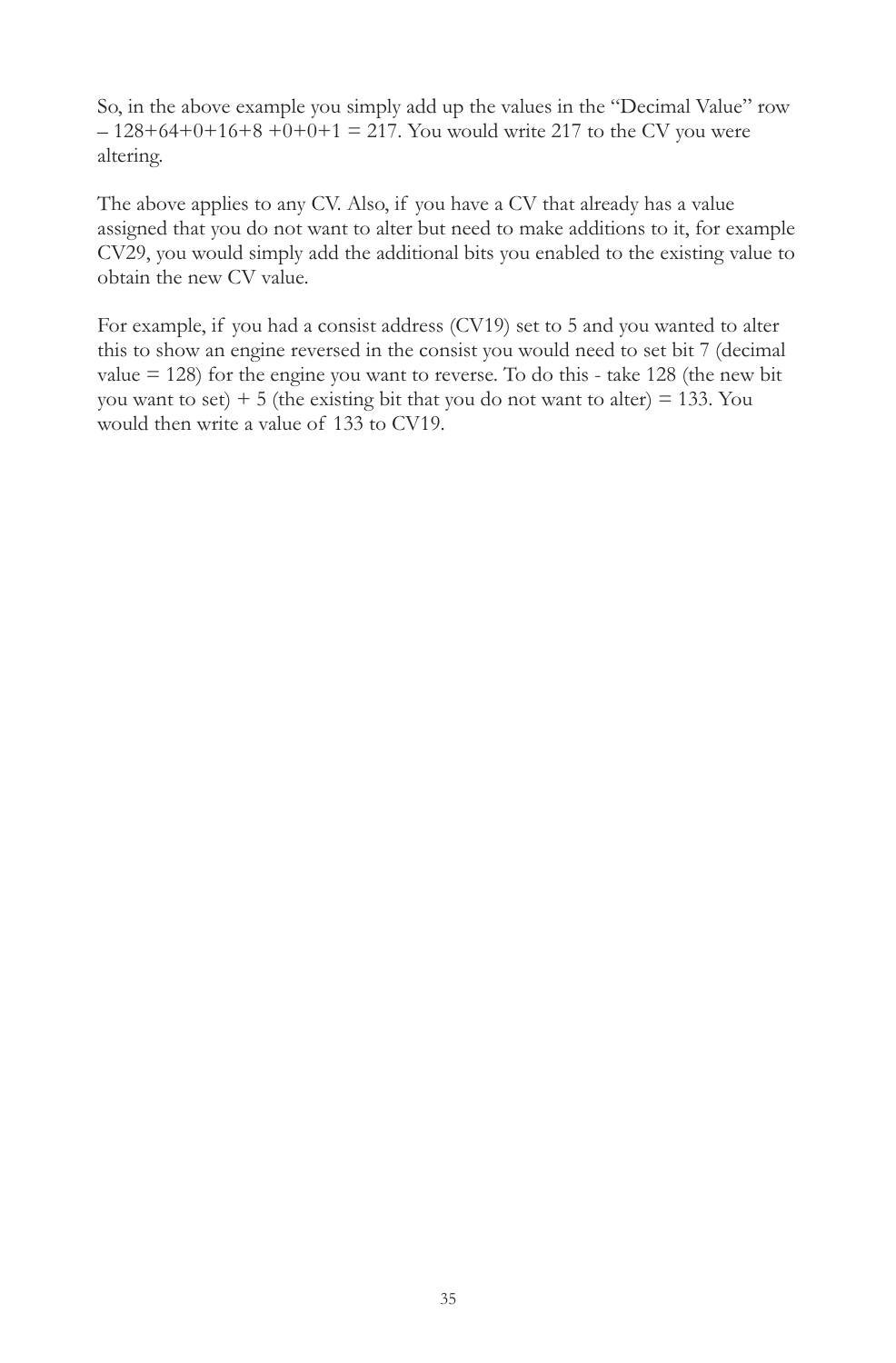# *Troubleshooting Proto-Sound® 3.0 Problems*

*Although Proto-Sound® 3.0 has been designed and engineered for ease of use, you may have some questions during initial operation. The following table should*  answer most questions. If your problem cannot be resolved with this table, contact *M.T.H. for assistance (e-mail: service@mth-railking.com, telephone: 410-381-2580; fax: 410-423-0009; 7020 Columbia Gateway Drive, Columbia MD 21046-1532).*

| <b>Starting Up</b>                                                          | <b>Solution</b>                                                                                                                                                                                                                                            |
|-----------------------------------------------------------------------------|------------------------------------------------------------------------------------------------------------------------------------------------------------------------------------------------------------------------------------------------------------|
| Only my headlight comes on, nothing<br>else.                                | This is normal behavior. The super capacitors<br>are charging and this will take between 1-20<br>seconds. (see page 9 for more details)                                                                                                                    |
| When I first turn the power on, the<br>engine will not begin to run.        | This is normal behavior. To prevent accidental<br>high-speed start-ups, Proto-Sound® 3.0 is<br>programmed to start up in neutral anytime<br>track power has been turned off for several<br>seconds. See the "Basic Operation" section<br>for more details. |
| The engine will not start after I press the<br>Direction button.            | You may not be sending enough power to the<br>track to power the engine. Rotate throttle<br>clockwise to increase track power.                                                                                                                             |
|                                                                             |                                                                                                                                                                                                                                                            |
| Horn                                                                        | <b>Solution</b>                                                                                                                                                                                                                                            |
| I can't get the horn to blow when I press<br>the Horn button.               | You may be pressing the button too quickly.<br>Try pressing the Horn button more slowly,<br>taking approximately one full second to fully<br>depress the button.                                                                                           |
| <b>Bell</b>                                                                 | <b>Solution</b>                                                                                                                                                                                                                                            |
| I can't get the bell to ring when I press<br>the bell button.               | You may be pressing the button too quickly.<br>Try pressing the bell button more slowly,<br>taking approximately one full second to fully<br>depress the button.                                                                                           |
| Coupler                                                                     | <b>Solution</b>                                                                                                                                                                                                                                            |
| When I try to fire the coupler, PFA starts.                                 | You are waiting too long between Horn button<br>presses. See the timing instructions located<br>at the beginning of the "Proto-Sound® 3.0<br>Operating Instructions" section.                                                                              |
| The Proto-Coupler <sup>™</sup> won't let the engine<br>uncouple on the fly. | Try lubricating the coupler knuckle and rivet<br>with a dry graphite lubricant.                                                                                                                                                                            |
| The coupler does not fire or stay<br>coupled.                               | The coupler needs to be cleaned. Wipe with<br>denatured alcohol (not rubbing alcohol) and<br>let dry.                                                                                                                                                      |
| <b>Cab Chatter</b>                                                          | <b>Solution</b>                                                                                                                                                                                                                                            |
| Sometimes the Cab Chatter sounds<br>don't play.                             | Cab Chatter plays only in neutral at random<br>intervals.                                                                                                                                                                                                  |

## *Conventional AC*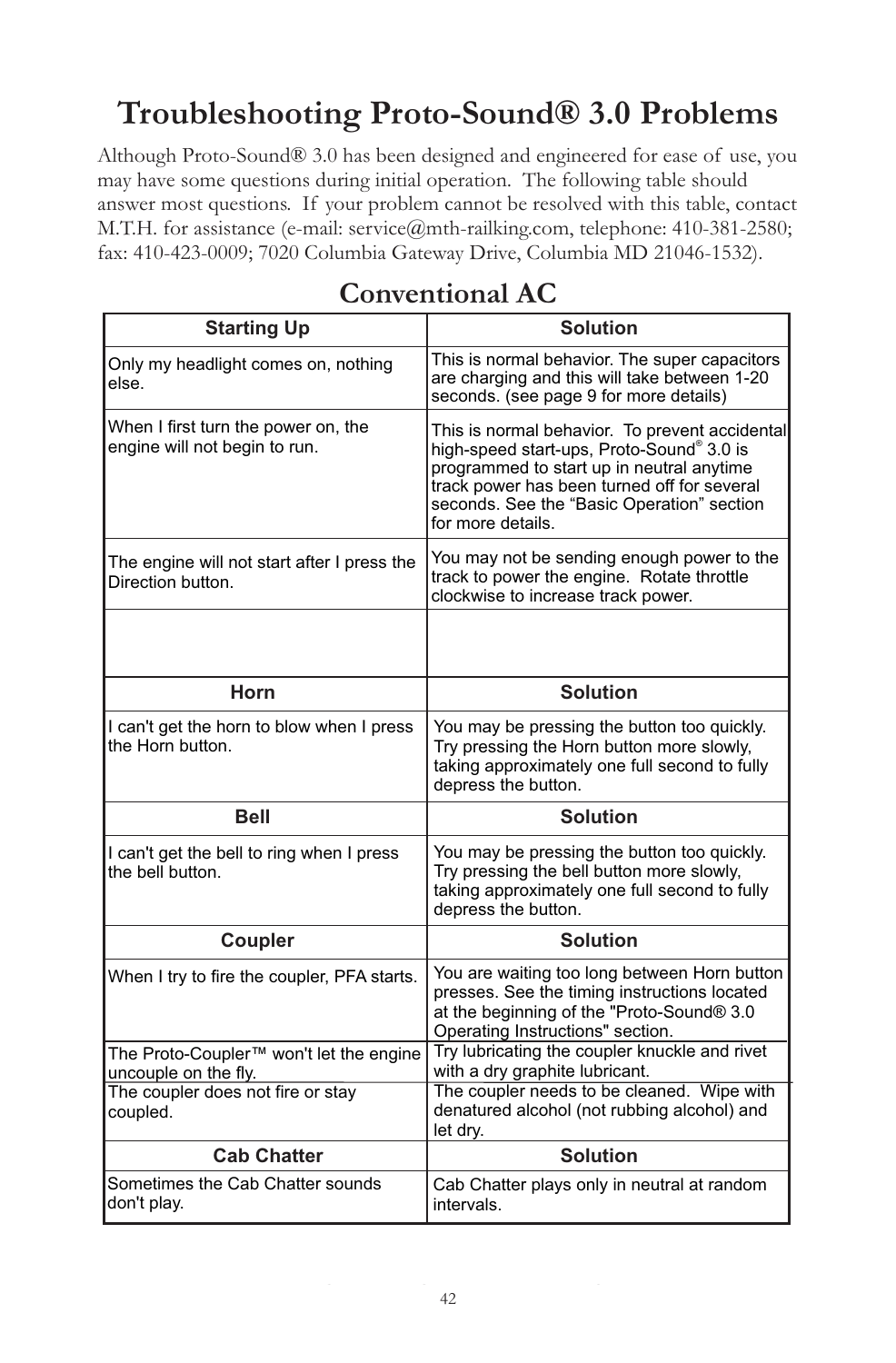# *Conventional AC (continued)*

| Lock-out                                                                                                                                                                                          | <b>Solution</b>                                                                                                                                                                                                                                          |
|---------------------------------------------------------------------------------------------------------------------------------------------------------------------------------------------------|----------------------------------------------------------------------------------------------------------------------------------------------------------------------------------------------------------------------------------------------------------|
| I can't get the engine to run after I power<br>up the transformer. It sits still with the<br>diesel and compressor sounds running.<br>The engine won't lock into forward,<br>neutral, or reverse. | The engine maybe locked into the neutral<br>position. Follow the procedure in the "Lock<br>into a Direction" section to unlock the<br>engine's direction. Engine speed must be<br>below 10 scale mph (approx. 10 volts or less<br>in conventional mode). |
| <b>Volume</b>                                                                                                                                                                                     | <b>Solution</b>                                                                                                                                                                                                                                          |
| The sounds seem distorted, especially<br>when the Horn or bell is activated.                                                                                                                      | Proto-Sound® 3.0 volume is set too high.<br>Turn the volume control knob on the bottom<br>of the chassis counter-clockwise to reduce<br>the volume.                                                                                                      |
| No Sound                                                                                                                                                                                          | Volume is set too low, adjust volume control<br>knob on the bottom of the chassis clockwise<br>to increase the volume or check connector to<br>speaker.                                                                                                  |
| <b>PFA</b>                                                                                                                                                                                        | <b>Solution</b>                                                                                                                                                                                                                                          |
| Once in PFA, the engine doesn't go into<br>reverse.                                                                                                                                               | So that PFA effects can be as realistic<br>as possible, Proto-Sound® 3.0 disables<br>the reversing unit whenever PFA is<br>enabled. This way the engine remains<br>still at its stop as the operator cycles<br>through the PFA sequences.                |
| When the PFA enters its last sequence<br>the bell automatically comes on                                                                                                                          | PFA is programmed to start ringing the<br>bell at that point. After approximately 12<br>seconds, it will automatically turn off.                                                                                                                         |
| When PFA is enabled, pressing the<br>whistle and bell has no effect                                                                                                                               | Because PFA must control various<br>effects in each sequence, Proto-Sound®<br>3.0 takes control of these sound effects<br>until you exit PFA                                                                                                             |
| I push the direction button but the next<br>sound clip in the sequence does not<br>play or the engine does not come out of<br>PFA after fourth press of the direction<br>button.                  | Each PFA clip must play for aprox. 30<br>seconds before PFA will advance to the<br>next step in the PFA cycle. Wait at least<br>30 seconds in each PFA sound clip<br>before pressing the direction button.                                               |

## *Conventional DC*

| Start-up                                                                                              | Solution                                                                                    |
|-------------------------------------------------------------------------------------------------------|---------------------------------------------------------------------------------------------|
| When I apply power to the track my<br>engine doesn't do anything. No lights,<br>no sound, no nothing. | Check to see if that section of track has<br>power. Use a voltmeter or a lit passenger car. |
|                                                                                                       | Slide the engine a couple of feet in either<br>direction, you may have a bad track section  |
|                                                                                                       | Have you got that section electrically isolated<br>with a toggle switch or other device?    |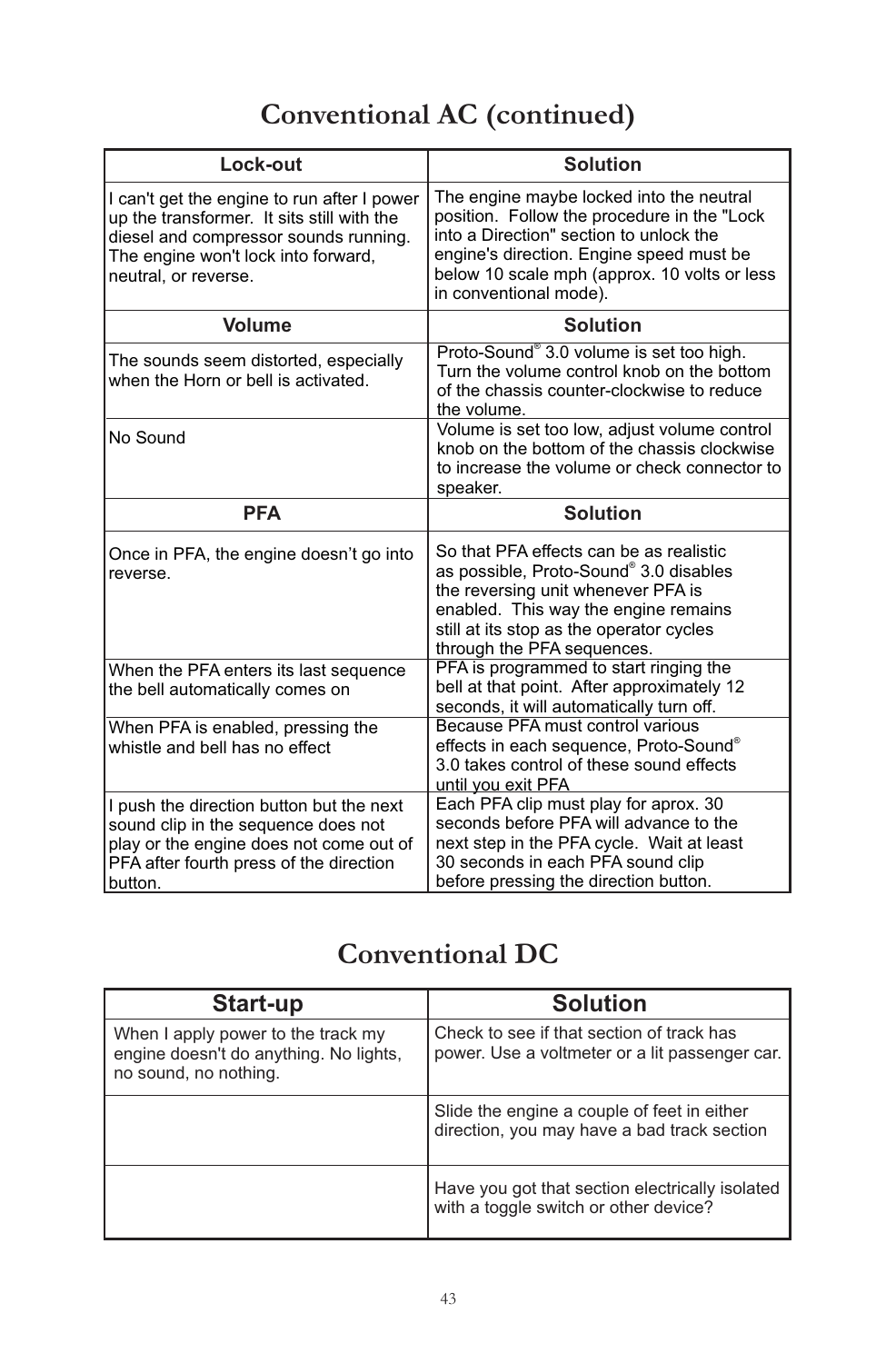# *Conventional DC (continued)*

| <b>Sound</b>                                                                                   | <b>Solution</b>                                                                                                                                                                                                                                                     |
|------------------------------------------------------------------------------------------------|---------------------------------------------------------------------------------------------------------------------------------------------------------------------------------------------------------------------------------------------------------------------|
| I have no sound from my engine, but<br>my lights are on and it moves just fine.                | Check the volume pot on your tender. Full<br>$CW = Max volume$                                                                                                                                                                                                      |
| There's a crackling sound from my<br>engine                                                    | Check to see if a screw or some other<br>material hasn't lodged itself in the underside<br>of the chassis or tender                                                                                                                                                 |
|                                                                                                | Make sure smoke volume pot is turned full<br>CW                                                                                                                                                                                                                     |
| <b>Smoke</b>                                                                                   | <b>Solution</b>                                                                                                                                                                                                                                                     |
| My engine isn't smoking at all                                                                 | Make sure smoke volume pot is turned full<br>CW                                                                                                                                                                                                                     |
|                                                                                                | If you just filled it with smoke fluid sometimes<br>the fluid can make a seal in the stack. Blow<br>down the stack to clear the air bubble                                                                                                                          |
|                                                                                                | Check the Tender/Boiler drawbar connection.<br>You've got to have them locked together                                                                                                                                                                              |
| My engine's smoke output is low                                                                | If you've been running your engine in DCS or<br>DCC mode the smoke may have gotten set<br>to Low or Med. With the engine running in<br>DCS or DCC set the smoke back to High. It'll<br>remember what you last set it as when you<br>run it again in Conventional DC |
|                                                                                                | Check for an obstruction in the smoke stack                                                                                                                                                                                                                         |
|                                                                                                | Add 10-12 drops of smoke fluid                                                                                                                                                                                                                                      |
|                                                                                                |                                                                                                                                                                                                                                                                     |
| <b>Lights</b>                                                                                  | <b>Solution</b>                                                                                                                                                                                                                                                     |
| One of my lights is out.                                                                       | Most likely you had been running the engine<br>in DCC or DCS mode and toggled that light<br>off. Put it back into one of those modes and<br>turn that light back on. The engine will<br>remember that when you run it again in<br>Conventional DC.                  |
| None of my lights are on.                                                                      | Could be the same reason as "One of my<br>lights is out"                                                                                                                                                                                                            |
|                                                                                                | Is the engine getting power? Check to see if<br>there if voltage on the track or move the<br>engine a few feet in either direction.                                                                                                                                 |
| <b>Motion</b>                                                                                  | <b>Solution</b>                                                                                                                                                                                                                                                     |
| When I apply power to the track my<br>engine starts up (lights and sound)<br>but it won't move | Lower the track voltage then raise it again.<br>The engine should start moving. If you apply<br>greater than 9VDC quickly the engine will just<br>sit there. Lowering it below 9VDC then raising<br>it will get the engine moving.                                  |
| My engine hesitates at slow speeds.                                                            | An engine may do this right out of the box if it<br>has not been lubricated. Follow the lubrication<br>instructions. Now go ahead and run it.                                                                                                                       |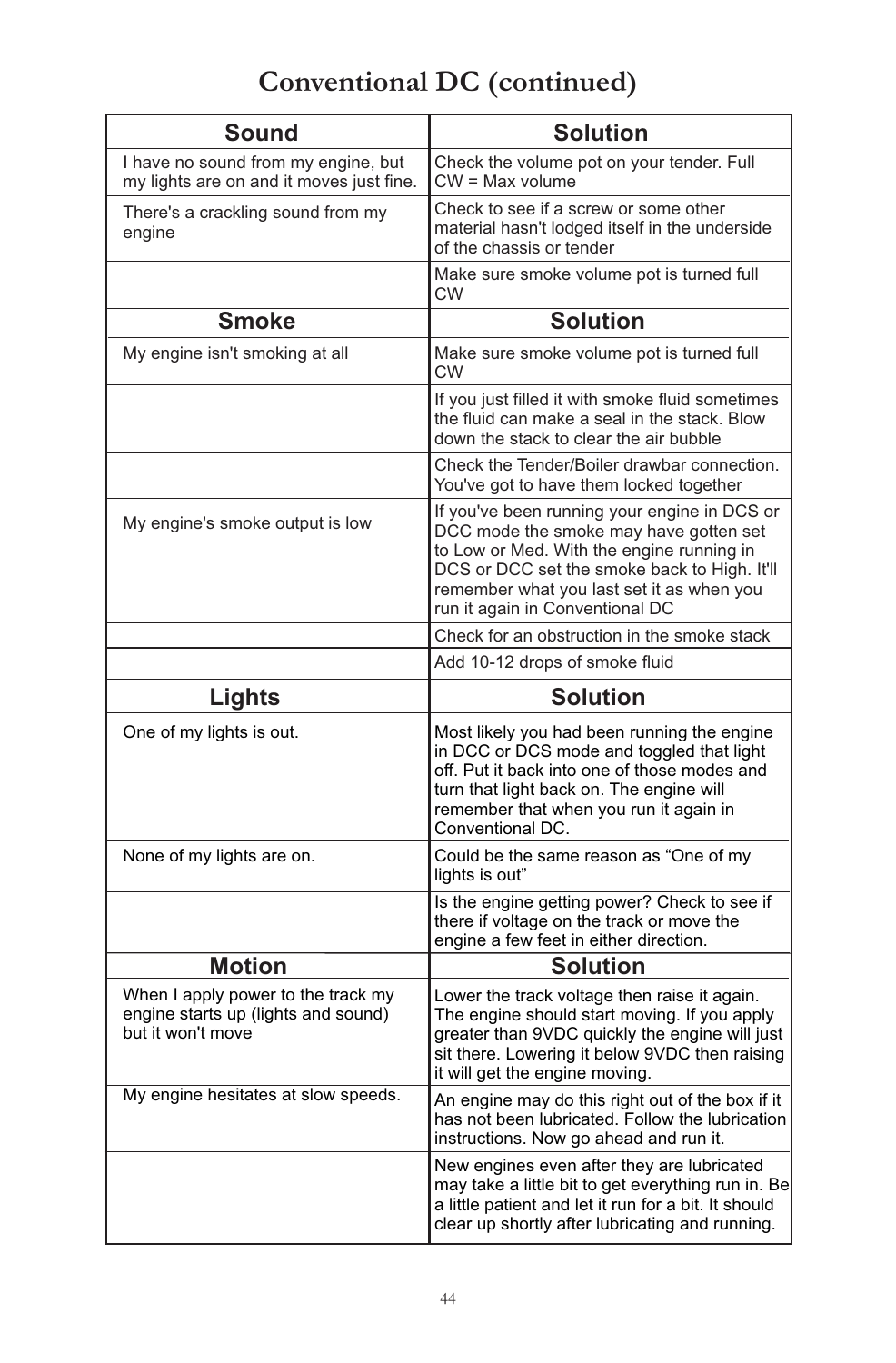# *DCC*

| Start-up                                                                                                             | <b>Solution</b>                                                                                                                                                                                                                                                                                                                                                                                            |
|----------------------------------------------------------------------------------------------------------------------|------------------------------------------------------------------------------------------------------------------------------------------------------------------------------------------------------------------------------------------------------------------------------------------------------------------------------------------------------------------------------------------------------------|
| When I apply power to the track my<br>engine doesn't do anything. No lights, no<br>sound.                            | Did you press F3 yet? F3 on your DCC<br>handheld will start your engine up.                                                                                                                                                                                                                                                                                                                                |
|                                                                                                                      | Check to see if that section of track has<br>power. Use a voltmeter or a lit passenger car,<br>not your tongue.                                                                                                                                                                                                                                                                                            |
|                                                                                                                      | Slide the engine a couple of feet in either<br>direction, you may have a bad track section.                                                                                                                                                                                                                                                                                                                |
|                                                                                                                      | Have you got that section electrically isolated<br>with a toggle switch or other device?                                                                                                                                                                                                                                                                                                                   |
| <b>Sound</b>                                                                                                         | <b>Solution</b>                                                                                                                                                                                                                                                                                                                                                                                            |
| I have no sound on my engine, but my<br>lights are on and it moves just fine.                                        | You may have it turned off. Repeatedly press<br>F6 to cycle through the volume levels (there<br>are 9 levels, 0-max).                                                                                                                                                                                                                                                                                      |
| There's a crackling sound from my<br>engine                                                                          | Check to see if a screw or some other<br>material hasn't lodged itself in the underside<br>of the engine.                                                                                                                                                                                                                                                                                                  |
| When I run Doppler I can hear the<br>Doppler shift but then the engine sounds<br>fade out and I can't get them back. | This is normal. You will need to press the F21<br>button again to turn Doppler off. Your engine<br>sounds will now return to normal.                                                                                                                                                                                                                                                                       |
| <b>Smoke</b>                                                                                                         | <b>Solution</b>                                                                                                                                                                                                                                                                                                                                                                                            |
|                                                                                                                      |                                                                                                                                                                                                                                                                                                                                                                                                            |
| My engine isn't smoking at all.                                                                                      | Make sure you've got the smoke switch ON. It<br>must be ON for the smoke to operate in DCC<br>Mode.                                                                                                                                                                                                                                                                                                        |
|                                                                                                                      | Press F12 on your DCC handheld. This will<br>activate the smoke.                                                                                                                                                                                                                                                                                                                                           |
|                                                                                                                      | If you just filled it with the smoke fluid<br>sometimes the fluid can make a seal in the<br>stack blow down the stack to clear the air<br>bubble.                                                                                                                                                                                                                                                          |
| My engine barely smokes.                                                                                             | You may have set the smoke to Low. F13 will<br>vary the smoke levels. Or, if you were running<br>it in DCS mode you may have toggled it there<br>(if you don't have F13 on your DCC handheld<br>you will have to put it back into DCS mode<br>and change it from there), or follow the<br>instructions starting on pg. 29 to move the<br>smoke volume into an F Function that exists<br>on your controller |
|                                                                                                                      | Check for an obstruction in the smoke<br>stack<br>Add 10-12 drops of smoke fluid                                                                                                                                                                                                                                                                                                                           |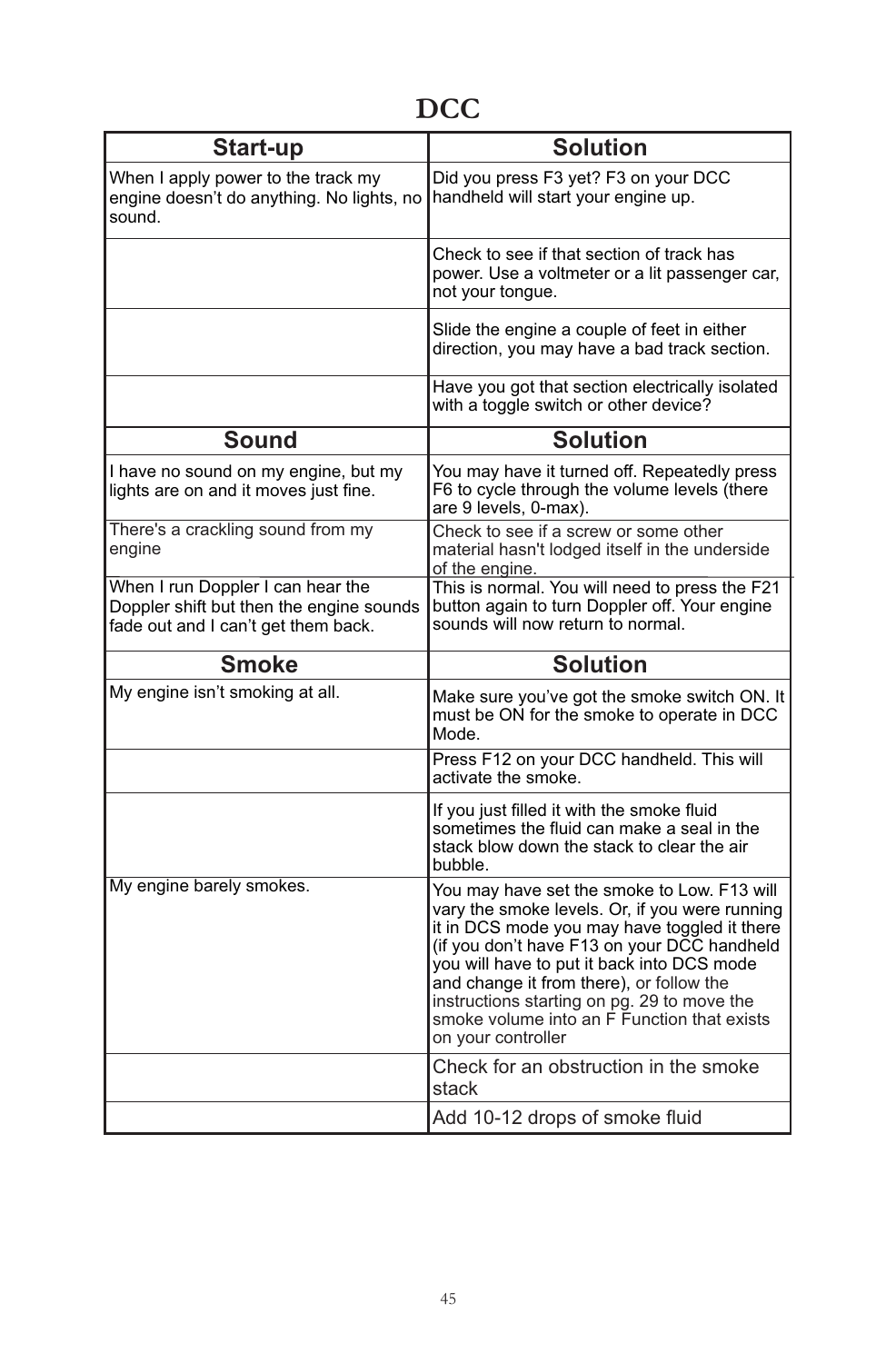# *DCC (continued)*

| Lights                                                                                           | <b>Solution</b>                                                                                                                                                                                                                        |
|--------------------------------------------------------------------------------------------------|----------------------------------------------------------------------------------------------------------------------------------------------------------------------------------------------------------------------------------------|
| One of my lights is out.                                                                         | Check your F keys. F0 is the headlight (also<br>controls the Back-up light) and F5 will toggle<br>the Cab light and firebox light. F19 and F 20<br>will also toggle Train/No Train & Train<br>Operation.                               |
| None of my lights are on.                                                                        | Could be the same reason as "One of my<br>lights is out"                                                                                                                                                                               |
|                                                                                                  | Check the state of F-Functions F19 and F20<br>or issue a Feature Reset using F28                                                                                                                                                       |
|                                                                                                  | Is the engine getting power? Check to see if<br>there is voltage on the track or move the<br>engine a few feet in either direction.                                                                                                    |
| <b>Motion</b>                                                                                    | <b>Solution</b>                                                                                                                                                                                                                        |
| When I apply power and hit F3, my<br>engine powers up but it won't move.                         | This is normal, dial up the speed on your DCC<br>controller to make your engine move.                                                                                                                                                  |
| My engine hesitates at slow speeds.                                                              | An engine may do this right out of the box if it<br>has not been lubricated. Follow the lubrication<br>instructions. Now go ahead and run it.                                                                                          |
|                                                                                                  | New engines even after they are lubricated<br>may take a little bit to get everything run in. Be<br>a little patient and let it run for a bit. It should<br>clear up shortly after lubricating and running.                            |
| PFA                                                                                              | <b>Solution</b>                                                                                                                                                                                                                        |
| I hit F4 to start the PFA but the engine<br>just keeps ringing its bell, that's all it'll<br>do. | Bring the engine speed to 0. You will now hear<br>the station arrival sounds (pretty cool, huh?).<br>Pressing F4 will cycle through the PFA<br>sequence (check out the PFA section of the<br>manual for more)                          |
| Why does my engine run away all by<br>itself after the PFA is over?                              | This is normal. The engine will leave the<br>station at the same speed it entered (when<br>you hit F4 the first time). You can not control<br>the speed of your engine while it's leaving the<br>station until the bell stops ringing. |
| <b>Shut Down</b>                                                                                 | <b>Solution</b>                                                                                                                                                                                                                        |
| Okay, I give up. What do I have to do to<br>shut it down?                                        | Well, you can either remove power from<br>the track or press F3 again.                                                                                                                                                                 |
| <b>Lost or Unknown Address</b>                                                                   | Solution                                                                                                                                                                                                                               |
| I can't call up my engine on the address<br>I believe it to be set at                            | Perform the 55-55-55 Reset instructions<br>on page 25                                                                                                                                                                                  |
|                                                                                                  | If you are trying to talk to an engine on its<br>short address you may have set CV29 to<br>activate long addressing. Try to get a hold of<br>the engine on its last known long address                                                 |
|                                                                                                  | Place the engine on the Programming Track<br>output on your DCC system and write a value<br>of 3 to CV1                                                                                                                                |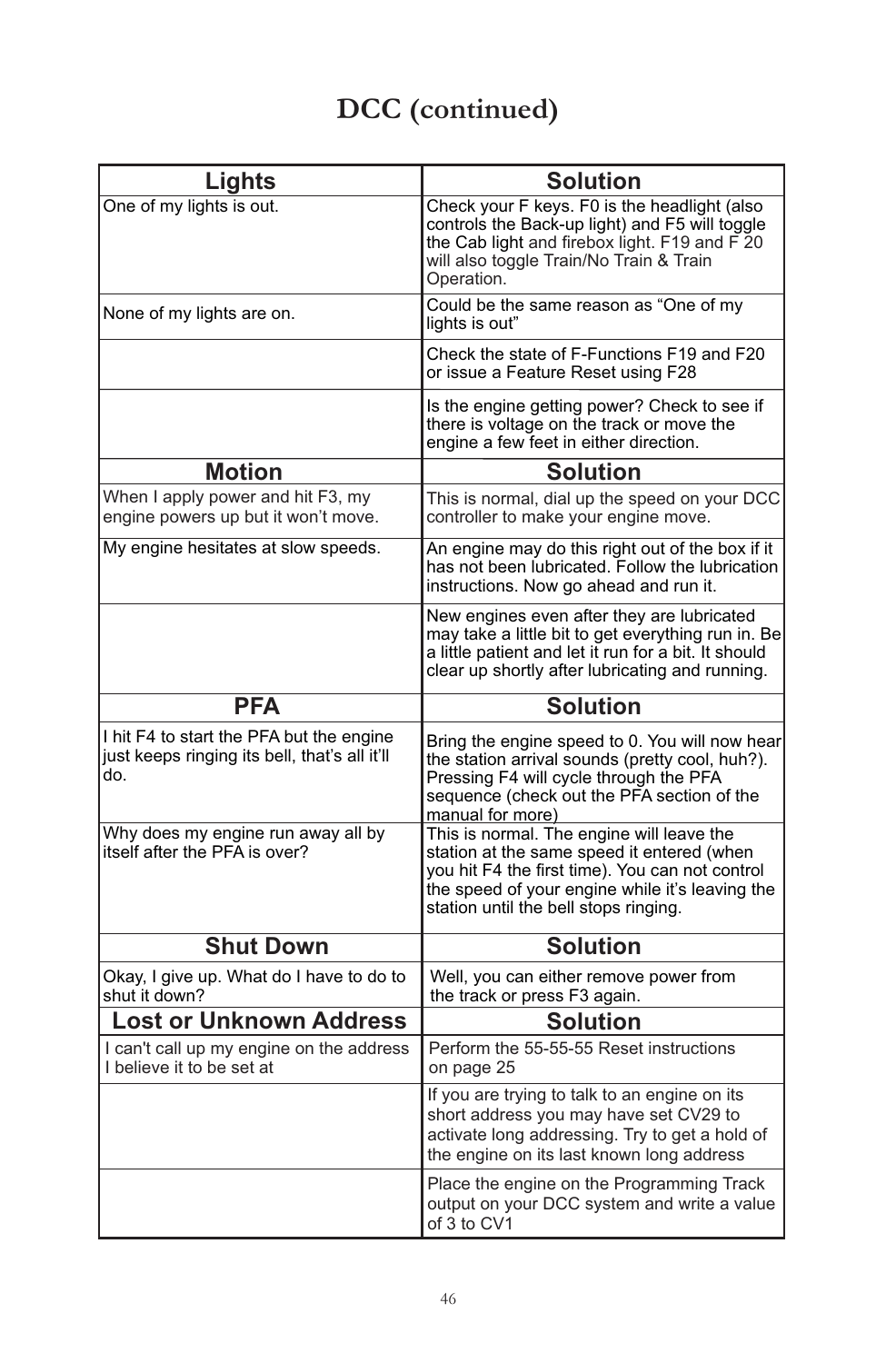# *DCS (Remember, it's NOT DCC)*

| Start-up                                                                                                            | <b>Solution</b>                                                                                                                                                                                                                                                        |
|---------------------------------------------------------------------------------------------------------------------|------------------------------------------------------------------------------------------------------------------------------------------------------------------------------------------------------------------------------------------------------------------------|
| When I apply power to the track my<br>engine doesn't do anything. No lights, no<br>sound, no nothing.               | This is normal. You have to hit the Start-Up<br>button.                                                                                                                                                                                                                |
|                                                                                                                     | Check to see if that section of track has<br>power. Use a voltmeter or a lit passenger car,<br>not your tongue.                                                                                                                                                        |
|                                                                                                                     | Slide the engine a couple of feet in either<br>direction, you may have a bad track section<br>Have you got that section electrically isolated<br>with a toggle switch or other device?                                                                                 |
| I get an error when I hit Start-Up                                                                                  | Have you recently changed the engine<br>address?                                                                                                                                                                                                                       |
|                                                                                                                     | Check if there is power on that section of<br>track the engine is sitting on (there has to be<br>power for the signal to get to the engine and<br>for the engine to be able to hear it)                                                                                |
| DCS is polarity sensitive when powered<br>by a DC power supply.                                                     | Check the polarity of the DC power supply<br>connected to the Fixed 1 or Fixed 2 Inputs.<br>Shut down power, reverse the inputs and<br>repower DCS. Hitting the startup button on<br>the DCS remote should start up the engine.                                        |
|                                                                                                                     | If you have two engines on the track they<br>both may have the same address. Take one<br>of them off the rails and try it again                                                                                                                                        |
| <b>Sound</b>                                                                                                        | <b>Solution</b>                                                                                                                                                                                                                                                        |
| When I press the Whistle Button on my<br>DCS remote or DCS commander the<br>whistle doesn't blow                    | Check if the playable whistle is active. On the<br>DCS Commander there will be two dashes on<br>the right side of the LCD if it's active. Press<br>"A1" twice to ensure it's turned off. On your<br>DCS remote press the "SPW" button twice to<br>ensure it's disabled |
| I have no sound on my engine, but my<br>lights are on and it moves just fine                                        | You may have it turned off. Repeatedly press<br>VOL + to bring the Master Volume up                                                                                                                                                                                    |
|                                                                                                                     | Did you turn off the ENG Sounds? Press the<br>ENG SND button on your DCS controller.                                                                                                                                                                                   |
|                                                                                                                     | Check that you haven't lowered any of the<br>independent engine volumes (Eng Sounds,<br>Bell, Whistle, or Accent)                                                                                                                                                      |
| There's a crackling sound from my<br>engine                                                                         | Check to see if a screw or some other material<br>has lodged itself in the underside of the<br>engine.                                                                                                                                                                 |
| When I run Doppler I can hear the<br>Doppler shift but then the engine sounds<br>fade out and I can't get them back | This is normal. You will need to press the<br>Doppler button again to turn Doppler off. Your<br>engine sounds will now return to normal                                                                                                                                |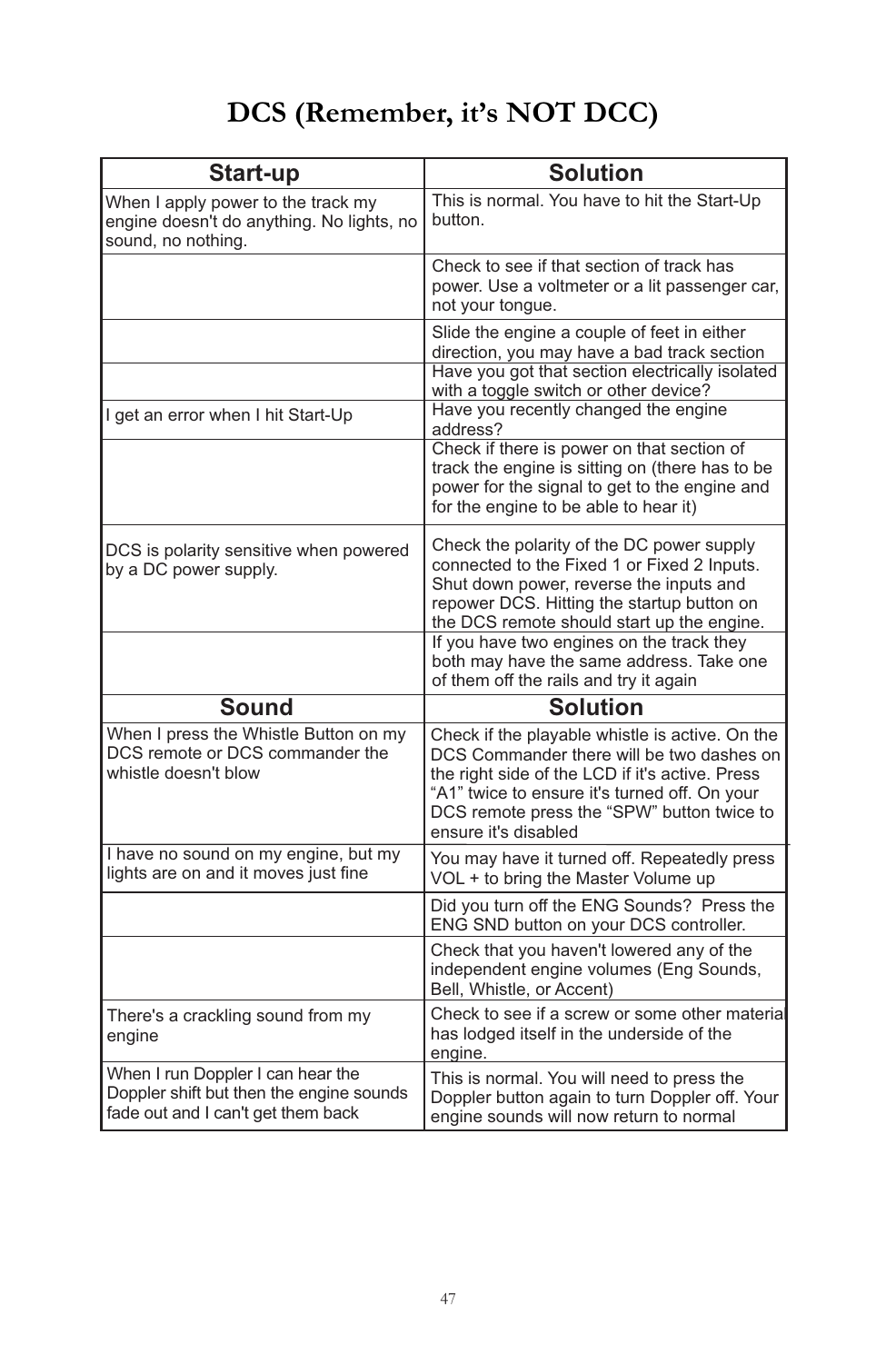| <b>Smoke</b>                                                                   | <b>Solution</b>                                                                                                                                                                                             |
|--------------------------------------------------------------------------------|-------------------------------------------------------------------------------------------------------------------------------------------------------------------------------------------------------------|
| My engine isn't smoking at all                                                 | Press the smoke button, this will activate the<br>smoke                                                                                                                                                     |
|                                                                                | If you just filled it with the smoke fluid<br>sometimes the fluid can make a seal in the                                                                                                                    |
| My engine barely smokes                                                        | stack. Blow down the stack to clear the air<br>bubble.                                                                                                                                                      |
|                                                                                | You may have set the smoke to Low. This can<br>be changed from Low to Med to High.                                                                                                                          |
|                                                                                | Check for an obstruction in the smoke<br>stack                                                                                                                                                              |
|                                                                                | Add 10-12 drops of smoke fluid                                                                                                                                                                              |
| Lights                                                                         | <b>Solution</b>                                                                                                                                                                                             |
| One of my lights is out.                                                       | Check that you haven't turned it off with the<br>DCS controller. You have independent control<br>over lights on your engine                                                                                 |
| None of my lights are on.                                                      | Could be the same reason as "One of my<br>lights is out"                                                                                                                                                    |
|                                                                                | Is the engine getting power? Check to see if<br>there is voltage on the track or move the<br>engine a few feet in either direction.                                                                         |
| <b>Motion</b>                                                                  | <b>Solution</b>                                                                                                                                                                                             |
| When I apply power and hit Start-up, my<br>engine powers up but it won't move. | This is normal, dial up the speed on your DCS<br>Remote to make your engine move.                                                                                                                           |
| My engine hesitates at slow speeds.                                            | An engine may do this right out of the box if it<br>has not been lubricated. Follow the lubrication<br>instructions. Now go ahead and run it.                                                               |
|                                                                                | New engines even after they are lubricated<br>may take a little bit to get everything run in. Be<br>a little patient and let it run for a bit. It should<br>clear up shortly after lubricating and running. |
| <b>PFA</b>                                                                     | <b>Solution</b>                                                                                                                                                                                             |
| When I enter PFA all that happens is the<br>bell rings. What do I do?          | Press the DIR button. Your engine will stop<br>and begins the arrival sequence. Pressing the<br>DIR button will cycle you through the next 3<br>PFA sequences                                               |
| Why does my engine run away all by<br>itself after the PFA is over?            | This is normal. The engine will leave the<br>station at the same speed it entered (when hit<br>the PFA button). The speed setting can be<br>changed after the bell stops ringing.                           |
| <b>Shut Down</b>                                                               | <b>Solution</b>                                                                                                                                                                                             |
| Okay, I give up. What do I have to do to<br>shut it down?                      | Well, you can either remove power from<br>the track or press or press Shut-Down.<br>Button on the DCS Remote                                                                                                |
| <b>Lost or Unknown Address</b>                                                 | <b>Solution</b>                                                                                                                                                                                             |
| I can't call up my engine on the address<br>I believe it to be set at          | Delete the engine from your DCS remote,<br>and attempt to re-add it.                                                                                                                                        |
|                                                                                | On the DCS Remote, hit Menu→System→<br>Engine Setup → Recover Engine                                                                                                                                        |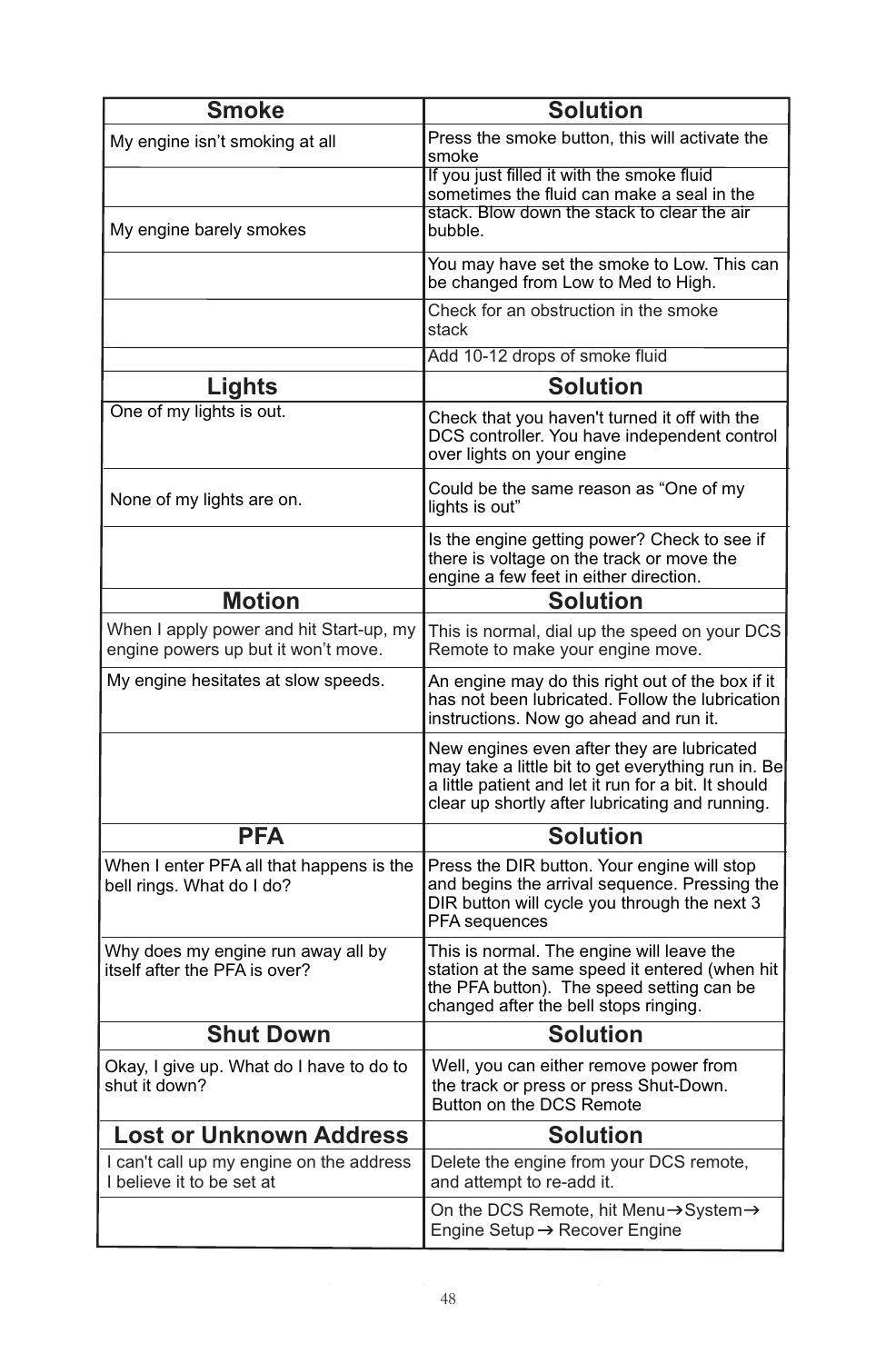## *Transformer Compatibility and Wiring Chart*

*Proto-Sound® 3.0 is designed to work with most standard AC transformers.*  The chart below lists the many compatible transformers. Note that many of the *operational commands described in these instructions require a bell button, so if your transformer does not have its own bell button, you should consider adding one to get the full benefit of the system. In addition, the chart details how the terminals on these transformers should be attached to your layout.* 

| <b>RECOMMENDED AC TRANSFORMERS</b>                        |                           |                                        |                     |                 |                                   |
|-----------------------------------------------------------|---------------------------|----------------------------------------|---------------------|-----------------|-----------------------------------|
| <b>Transformer</b><br><b>Model</b>                        | <b>Center Rail</b>        | Outside Rail                           | Min/Max.<br>Voltage | Power<br>Rating | <b>Transformer</b><br><b>Type</b> |
| <b>MTH Z-500</b>                                          | <b>Red Terminal</b>       | <b>Black Terminal</b>                  | $0-18v$             | 50-Watt         | Electronic                        |
| <b>MTH Z-750</b>                                          | <b>Red Terminal</b>       | <b>Black Terminal</b>                  | $0-21v$             | 75-Watt         | Electronic                        |
| MTH Z-1000                                                | <b>Red Terminal</b>       | <b>Black Terminal</b>                  | $0-21v$             | 100-Watt        | Electronic                        |
| MTH Z-4000                                                | <b>Red Terminal</b>       | <b>Black Terminal</b>                  | $0 - 22v$           | 390-Watt        | Electronic                        |
| Lionel 1032                                               | u                         | А                                      | $5-16v$             | 90-Watt         | <b>Standard</b>                   |
| Lionel 1032M                                              | U                         | А                                      | $5-16v$             | 90-Watt         | <b>Standard</b>                   |
| Lionel 1033                                               | U                         | A                                      | $5-16v$             | 90-Watt         | <b>Standard</b>                   |
| Lionel 1043                                               | U                         | A                                      | $5-16v$             | 90-Watt         | <b>Standard</b>                   |
| Lionel 1043M                                              | U                         | A                                      | $5-16v$             | 90-Watt         | <b>Standard</b>                   |
| Lionel 1044                                               | U                         | A                                      | $5-16v$             | 90-Watt         | <b>Standard</b>                   |
| Lionel 1053                                               | U                         | A                                      | $8 - 17v$           | 60-Watt         | <b>Standard</b>                   |
| Lionel 1063                                               | U                         | А                                      | $8-17v$             | 60-Watt         | <b>Standard</b>                   |
| <b>Lionel LW</b>                                          | A                         | U                                      | $8-18v$             | 75-Watt         | <b>Standard</b>                   |
| Powermaster                                               | U                         | A                                      | $8-18v$             | 135VA           | Electronic                        |
| All-Trol                                                  | <b>Left Terminal</b>      | <b>Right Terminal</b>                  | $0 - 24v$           | 300-Watt        | Electronic                        |
| <b>Dallee Hostler</b>                                     | <b>Left Terminal</b>      | <b>Right Terminal</b>                  |                     |                 | Electronic                        |
| <b>Lionel LW</b>                                          | A                         | U                                      | $8-18v$             | 75-Watt         | <b>Standard</b>                   |
| <b>Lionel KW</b>                                          | A or B                    | U                                      | $6-20v$             | 190-Watt        | <b>Standard</b>                   |
| <b>Lionel MW</b>                                          | Outside Track<br>Terminal | <b>Inside Track</b><br><b>Terminal</b> | $5-16v$             | 50V.A.          | Electronic                        |
| <b>Lionel RS-1</b>                                        | <b>Red Terminal</b>       | <b>Black Terminal</b>                  | $0-18v$             | 50V.A.          | Electronic                        |
| <b>Lionel RW</b>                                          | U                         | A                                      | $9-19v$             | 110-Watt        | <b>Standard</b>                   |
| <b>Lionel SW</b>                                          | U                         | A                                      | Unknown             | 130-Watt        | <b>Standard</b>                   |
| <b>Lionel TW</b>                                          | U                         | A                                      | $8-18v$             | 175-Watt        | <b>Standard</b>                   |
| <b>Lionel ZW</b>                                          | A,B,C or D                | U                                      | $8-20v$             | 275-Watt        | <b>Standard</b>                   |
| <b>Lionel Post-War</b><br>Celebration<br><b>Series ZW</b> | A,B,C or D                | Common                                 | $0 - 20v$           | 135/190 Watt    | Electronic                        |

**\* Conventional Mode Only**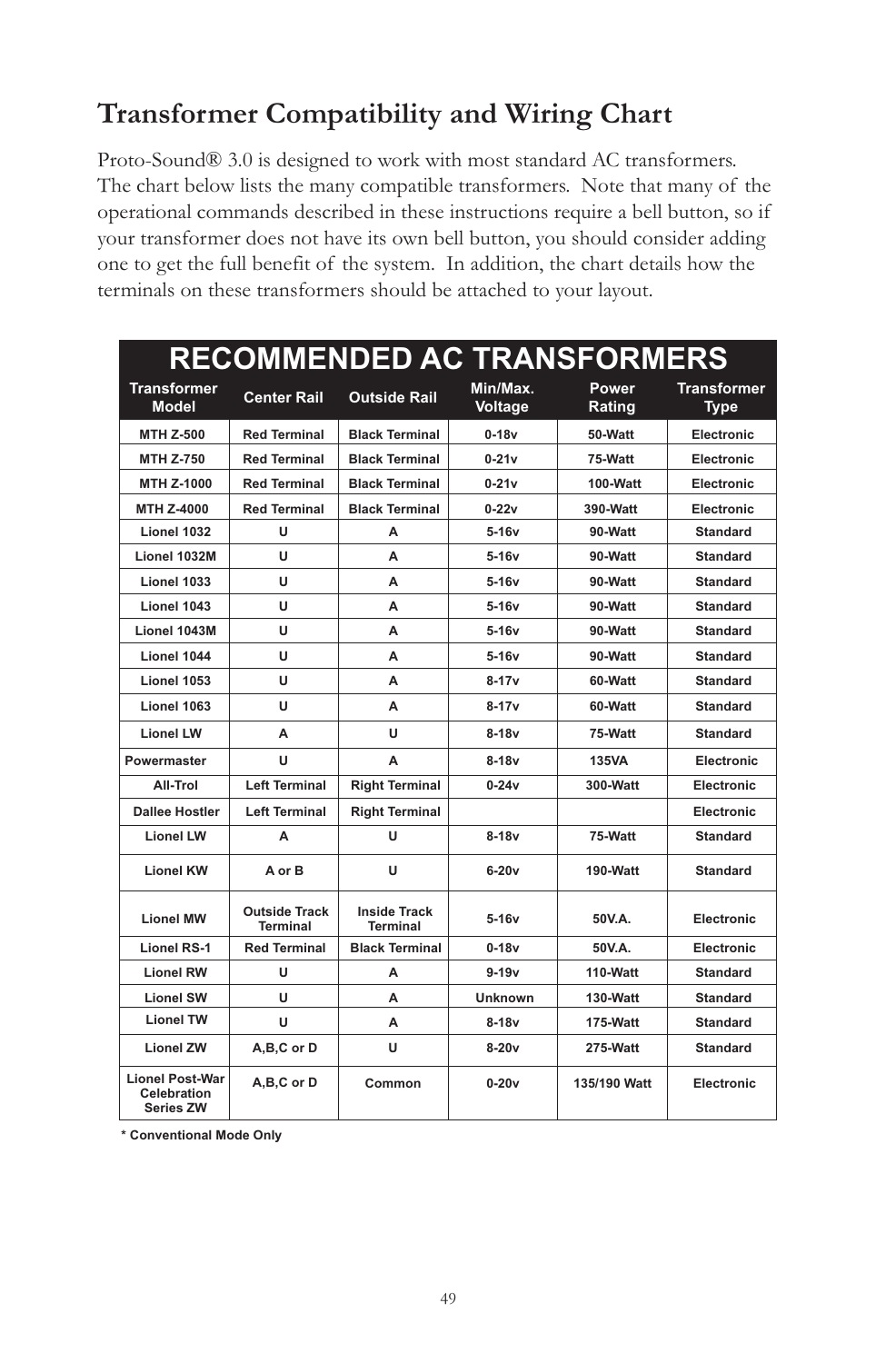# *Recommended DC Power Supplies*

| <b>RECOMMENDED DC TRANSFORMERS</b>                                |                                              |                 |                                                                                                                                                                                      |                                   |
|-------------------------------------------------------------------|----------------------------------------------|-----------------|--------------------------------------------------------------------------------------------------------------------------------------------------------------------------------------|-----------------------------------|
| <b>Transformer</b><br><b>Model</b>                                | Min/Max.<br>Voltage                          | Power<br>Rating | <b>Notes On Use</b>                                                                                                                                                                  | <b>Transformer</b><br><b>Type</b> |
| MRC 6200                                                          | $0 - 18.5v$                                  | 60-Watt         | Not Recommended For #70-3001-1 J3a                                                                                                                                                   | Electronic                        |
| <b>MRC</b><br>Controlmaster 20                                    | $0-20v$                                      | 100-Watt        |                                                                                                                                                                                      | Electronic                        |
| PH Hobbies<br>PS <sub>5</sub>                                     | $0 - 20v$                                    | 100-Watt        |                                                                                                                                                                                      | Electronic                        |
| PH Hobbies<br><b>PS10G</b>                                        | $0 - 20v$                                    | <b>180-Watt</b> |                                                                                                                                                                                      | Electronic                        |
| <b>Bridgeworks</b><br>Magnum 15                                   | $0-24v *$                                    | 300-Watt        |                                                                                                                                                                                      | Electronic                        |
| <b>Bridgeworks</b><br>Magnum 200                                  | $0-24v *$                                    | 300-Watt        |                                                                                                                                                                                      | Electronic                        |
| <b>Bridgeworks</b><br>Magnum 400                                  | $0-24v *$                                    | 300-Waff        |                                                                                                                                                                                      | Electronic                        |
| <b>Bridgeworks</b><br>Magnum 1000                                 | $0-24v *$                                    | 300-Watt        |                                                                                                                                                                                      | Electronic                        |
| LGB Jumbo<br>#50101                                               | $0-24v *$                                    | 240-Watt        | Not recommended for #70-3001-1 J3a                                                                                                                                                   | Electronic                        |
| <b>Crest CRE-55460</b><br>Power Supply w/<br>CRE-55401 Controller | 18VDC on<br>Supply, 0-18VDC<br>at Controller | 180-Watt        | FOR ANALOG DC OPERATION ONLY<br>Controller has PWM Output<br>from Fixed DC Input<br>DO NOT Use with the DCS System (TIU)<br>PWM Output from this power supply<br>Will DAMAGE the TIU | Electronic                        |

\* Use 22 volts maximum track voltage when operating a MTH locomotive equipped with Proto-Sound, Loco-Sound, or Proto-Sound 2.0